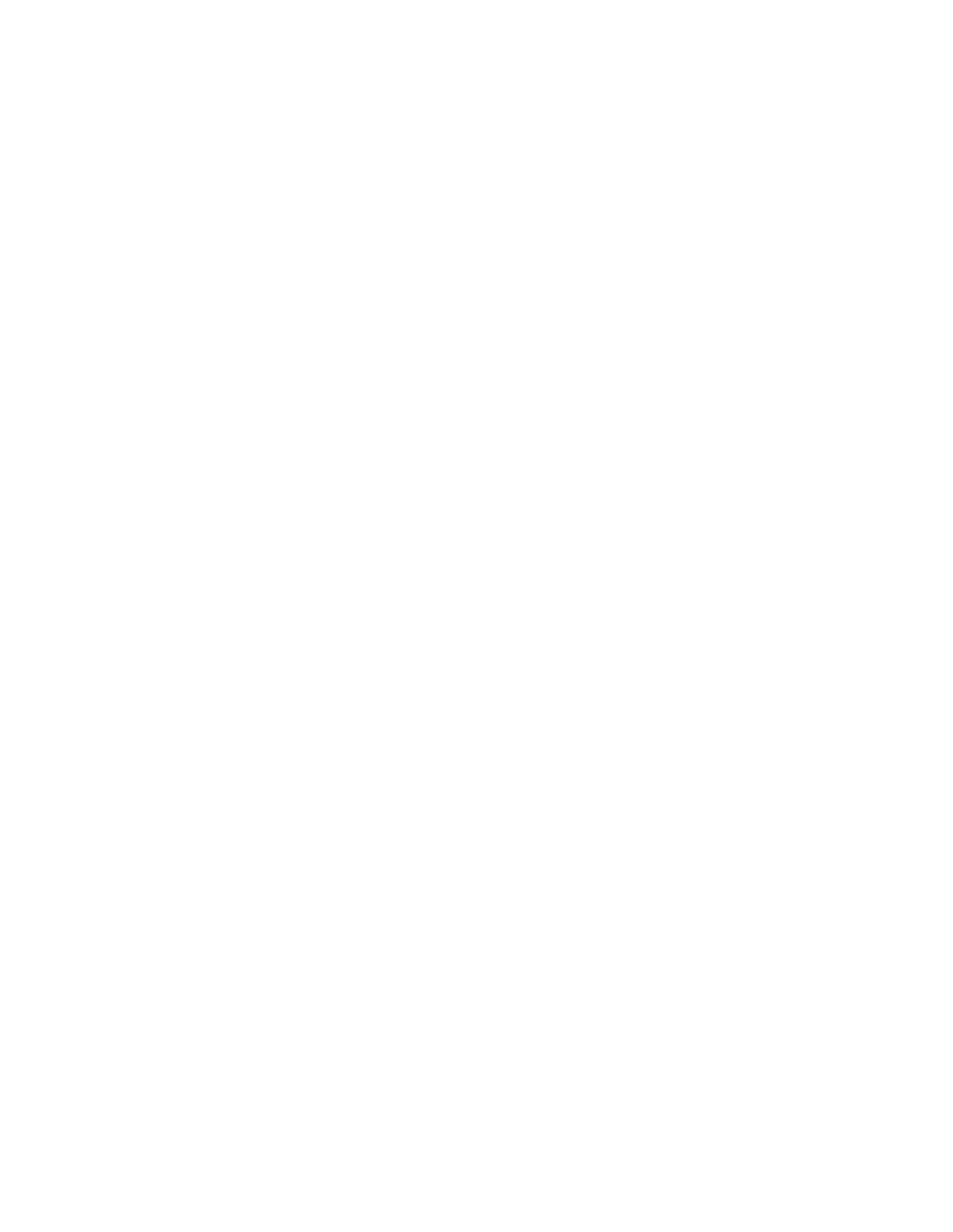|                                       | List of Bills (Department/Account Detail) - CENTRALIZED DISBURSEMENT ACCOUNT |                                          |                   |          |               |  |  |
|---------------------------------------|------------------------------------------------------------------------------|------------------------------------------|-------------------|----------|---------------|--|--|
| Account                               | P0 #                                                                         | Vendor                                   | Description       | Payment  | Account Total |  |  |
| <b>County Youth Detention Facilit</b> |                                                                              |                                          |                   |          |               |  |  |
|                                       |                                                                              | 234362 W.B. MASON COMPANY INC            |                   | 4.17     |               |  |  |
| 01-201-25-281100-058                  |                                                                              | Office Supplies & Stationery             | TOTAL FOR ACCOUNT |          | 124.72        |  |  |
|                                       |                                                                              | 235323 COUNTY OF MORRIS                  |                   | 37.68    |               |  |  |
| 01-201-25-281100-068                  |                                                                              | Postage & Metered Mail                   | TOTAL FOR ACCOUNT |          | 37.68         |  |  |
|                                       |                                                                              | 233813 NU-WAY CONCESSIONAIRES INC        |                   | 3,058.30 |               |  |  |
|                                       |                                                                              | 233813 NU-WAY CONCESSIONAIRES INC        |                   | 673.97   |               |  |  |
|                                       |                                                                              | 233813 NU-WAY CONCESSIONAIRES INC        |                   | 620.62   |               |  |  |
|                                       |                                                                              | 233813 NU-WAY CONCESSIONAIRES INC        |                   | 352.69   |               |  |  |
|                                       |                                                                              | 233813 NU-WAY CONCESSIONAIRES INC        |                   | 410.78   |               |  |  |
|                                       |                                                                              | 233813 NU-WAY CONCESSIONAIRES INC        |                   | 581.93   |               |  |  |
| 01-201-25-281100-185                  | Food                                                                         |                                          | TOTAL FOR ACCOUNT |          | 5,698.29      |  |  |
|                                       |                                                                              | 234709 LTC SCRIPTS INC.                  |                   | 53.00    |               |  |  |
|                                       |                                                                              | 234709 LTC SCRIPTS INC.                  |                   | 73.46    |               |  |  |
| 01-201-25-281100-189                  | Medical                                                                      |                                          | TOTAL FOR ACCOUNT |          | 126.46        |  |  |
|                                       |                                                                              | 235111 SHANIQUA ROBINSON                 |                   | 34.84    |               |  |  |
|                                       |                                                                              | 235111 SHANIQUA ROBINSON                 |                   | 2.09     |               |  |  |
|                                       | 234994 TROY SPINETTA                                                         |                                          |                   | 75.00    |               |  |  |
| 01-201-25-281100-202                  |                                                                              | Uniform And Accessories                  | TOTAL FOR ACCOUNT |          | 111.93        |  |  |
|                                       |                                                                              |                                          |                   |          | ============  |  |  |
|                                       |                                                                              | TOTAL for County Youth Detention Facilit |                   |          | 6,148.88      |  |  |

**TOTAL for County Youth Detention Facilit** 

## **Road Repairs**

|                      | 235323 COUNTY OF MORRIS                           |                   | 2.04   |        |
|----------------------|---------------------------------------------------|-------------------|--------|--------|
|                      | 01-201-26-290100-068 Postage & Metered Mail       | TOTAL FOR ACCOUNT |        | 2.04   |
|                      |                                                   |                   |        |        |
|                      | 234040 JOE'S PIZZERIA                             |                   | 40.00  |        |
|                      | 234040 JOE'S PIZZERIA                             |                   | 6.00   |        |
| 01-201-26-290100-188 | <i>Meals</i>                                      | TOTAL FOR ACCOUNT |        | 46.00  |
|                      |                                                   |                   |        |        |
|                      | 234278 ROBERT GASIOR                              |                   | 90.00  |        |
|                      | 234310 THEODORE DANIEL                            |                   | 84.88  |        |
|                      | 01-201-26-290100-207 Uniform & Clothing Allowance | TOTAL FOR ACCOUNT |        | 174.88 |
|                      |                                                   |                   |        |        |
|                      | 234030 TILCON NEW YORK INC.                       |                   | 167.00 |        |
|                      | 234030 TILCON NEW YORK INC.                       |                   | 126.08 |        |
|                      | 234030 TILCON NEW YORK INC.                       |                   | 167.83 |        |
|                      | 234030 TILCON NEW YORK INC.                       |                   | 86.84  |        |
|                      | 234030 TILCON NEW YORK INC.                       |                   | 82.67  |        |
|                      | 234030 TILCON NEW YORK INC.                       |                   | 587.84 |        |
|                      | 234030 TILCON NEW YORK INC.                       |                   | 126.08 |        |
|                      | 234030 TILCON NEW YORK INC.                       |                   | 85.17  |        |
|                      | 234030 TILCON NEW YORK INC.                       |                   | 585.34 |        |
|                      | 234030 TILCON NEW YORK INC.                       |                   | 88.51  |        |
|                      | 234030 TILCON NEW YORK INC.                       |                   | 207.92 |        |
|                      | 234030 TILCON NEW YORK INC.                       |                   | 85.17  |        |
|                      | 234030 TILCON NEW YORK INC.                       |                   | 85.17  |        |
|                      | 234032 TILCON NEW YORK INC.                       |                   | 125.25 |        |
|                      | 234032 TILCON NEW YORK INC.                       |                   | 460.47 |        |
|                      | 234033 TILCON NEW YORK INC.                       |                   | 55.87  |        |
|                      | 234037 WELDON QUARRY CO., LLC                     |                   | 141.50 |        |
|                      | 234037 WELDON OUARRY CO., LLC                     |                   | 7.90   |        |
|                      | 234037 WELDON QUARRY CO., LLC                     |                   | 141.50 |        |
|                      | 234037 WELDON QUARRY CO., LLC                     |                   | 7.90   |        |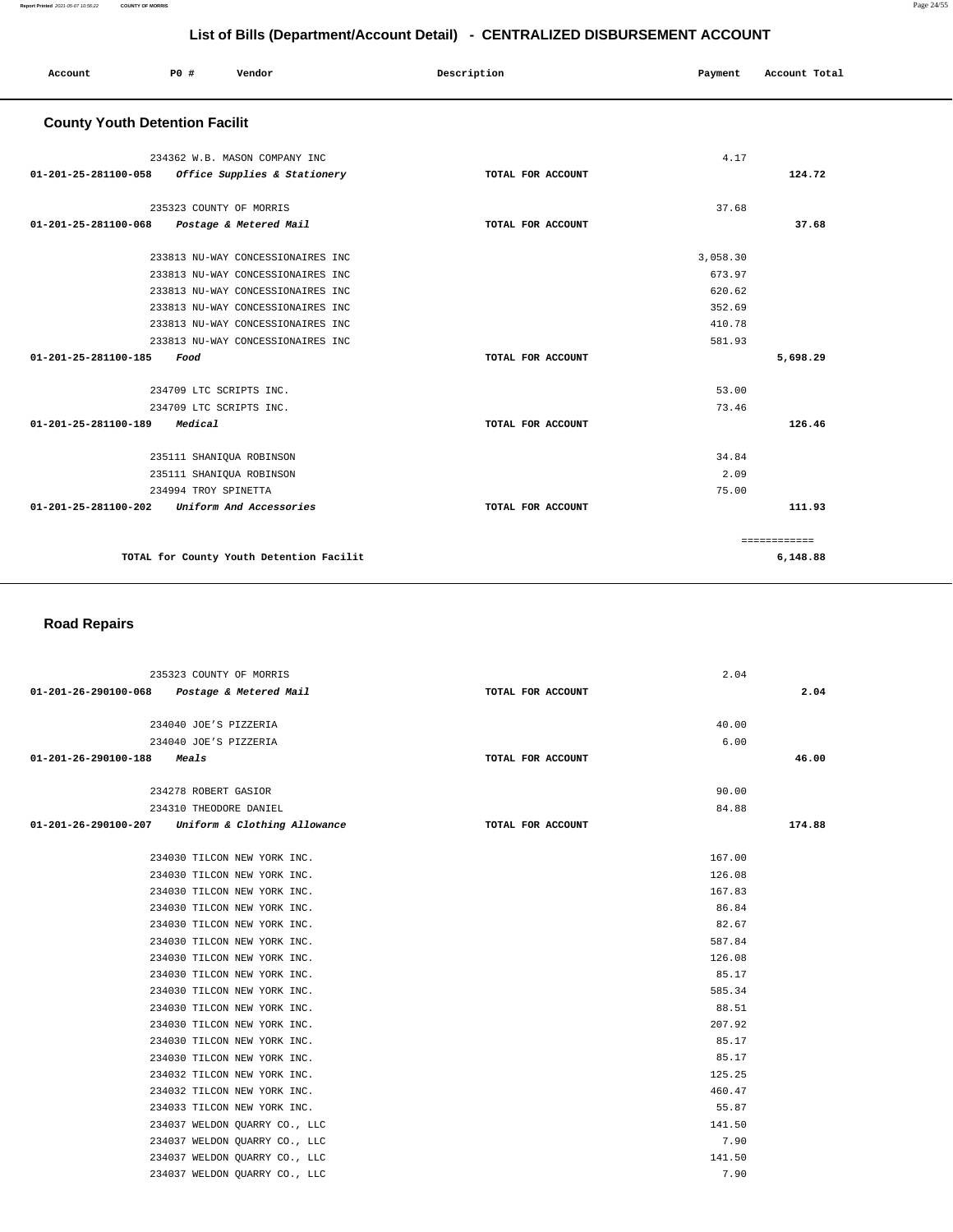|                                   | 234125 CAMPBELL FOUNDRY COMPANY                   |                   | 1,110.00 |              |
|-----------------------------------|---------------------------------------------------|-------------------|----------|--------------|
|                                   | 234125 CAMPBELL FOUNDRY COMPANY                   |                   | 310.00   |              |
|                                   | 234125 CAMPBELL FOUNDRY COMPANY                   |                   | 310.00   |              |
|                                   | 01-201-26-290100-224 Catch Basin Drainage & Pipes | TOTAL FOR ACCOUNT |          | 7,533.00     |
|                                   | 234319 GARDEN STATE HIGHWAY                       |                   | 575.00   |              |
| 01-201-26-290100-238 Signage      |                                                   | TOTAL FOR ACCOUNT |          | 575.00       |
|                                   | 234318 COUNTY CONCRETE CORP.                      |                   | 305.58   |              |
|                                   | 234029 MORRISTOWN LUMBER &                        |                   | 11.99    |              |
|                                   | 234029 MORRISTOWN LUMBER &                        |                   | 3.79     |              |
|                                   | 234029 MORRISTOWN LUMBER &                        |                   | 5.69     |              |
|                                   | 234029 MORRISTOWN LUMBER &                        |                   | 10.99    |              |
|                                   | 234029 MORRISTOWN LUMBER &                        |                   | 1.99     |              |
|                                   | 234029 MORRISTOWN LUMBER &                        |                   | 2.39     |              |
|                                   | 234029 MORRISTOWN LUMBER &                        |                   | 1.99     |              |
|                                   | 234029 MORRISTOWN LUMBER &                        |                   | 1.69     |              |
|                                   | 233909 SUSSEX COUNTY MUA                          |                   | 197.55   |              |
|                                   | 233909 SUSSEX COUNTY MUA                          |                   | 196.35   |              |
|                                   | 233909 SUSSEX COUNTY MUA                          |                   | 210.60   |              |
|                                   | 01-201-26-290100-260 Construction Materials       | TOTAL FOR ACCOUNT |          | 950.60       |
|                                   | 234034 GEN-EL SAFETY & INDUSTRIAL                 |                   | 34.10    |              |
|                                   | 234034 GEN-EL SAFETY & INDUSTRIAL                 |                   | 68.20    |              |
|                                   | 234034 GEN-EL SAFETY & INDUSTRIAL                 |                   | 204.60   |              |
|                                   | 234041 GALETON GLOVES                             |                   | 252.60   |              |
|                                   | 234041 GALETON GLOVES                             |                   | 115.20   |              |
|                                   | 234041 GALETON GLOVES                             |                   | 27.80    |              |
|                                   | 234130 REDICARE LLC                               |                   | 6.58     |              |
|                                   | 234130 REDICARE LLC                               |                   | 8.04     |              |
|                                   | 234130 REDICARE LLC                               |                   | 9.07     |              |
|                                   | 234130 REDICARE LLC                               |                   | 15.45    |              |
|                                   | 234130 REDICARE LLC                               |                   | 6.99     |              |
|                                   | 234128 REDICARE LLC                               |                   | 6.58     |              |
|                                   | 234128 REDICARE LLC                               |                   | 7.45     |              |
|                                   | 234128 REDICARE LLC                               |                   | 15.45    |              |
|                                   | 234128 REDICARE LLC                               |                   | 12.80    |              |
|                                   | 234128 REDICARE LLC                               |                   | 13.45    |              |
| 01-201-26-290100-266 Safety Items |                                                   | TOTAL FOR ACCOUNT |          | 804.36       |
|                                   | 234040 JOE'S PIZZERIA                             |                   | 80.00    |              |
|                                   | 234040 JOE'S PIZZERIA                             |                   | 12.00    |              |
| 01-203-26-290100-188              | (2020) Meals                                      | TOTAL FOR ACCOUNT |          | 92.00        |
|                                   |                                                   |                   |          | ------------ |
|                                   |                                                   |                   |          |              |

## **Road Repairs**

 234125 CAMPBELL FOUNDRY COMPANY 234125 CAMPBELL FOUNDRY COMPANY 234125 CAMPBELL FOUNDRY COMPANY 234125 CAMPBELL FOUNDRY COMPANY

| TOTAL for Road Repairs      | 13,599.89 |
|-----------------------------|-----------|
| <b>Bridges and Culverts</b> |           |
| 234063 SHERWIN WILLIAMS     | 115.09    |
| 234063 SHERWIN WILLIAMS     | $-40.28$  |
| 233809 SHERWIN WILLIAMS     | 48.90     |
| 233809 SHERWIN WILLIAMS     | 47.76     |
|                             |           |

 **Account** 20 **P P**  $\uparrow$  **Payment** Payment Account Total

**01-201-26-290100-222 Bituminous Concrete TOTAL FOR ACCOUNT 3,422.01**

1,432.00 1,446.00 1,530.00 1,395.00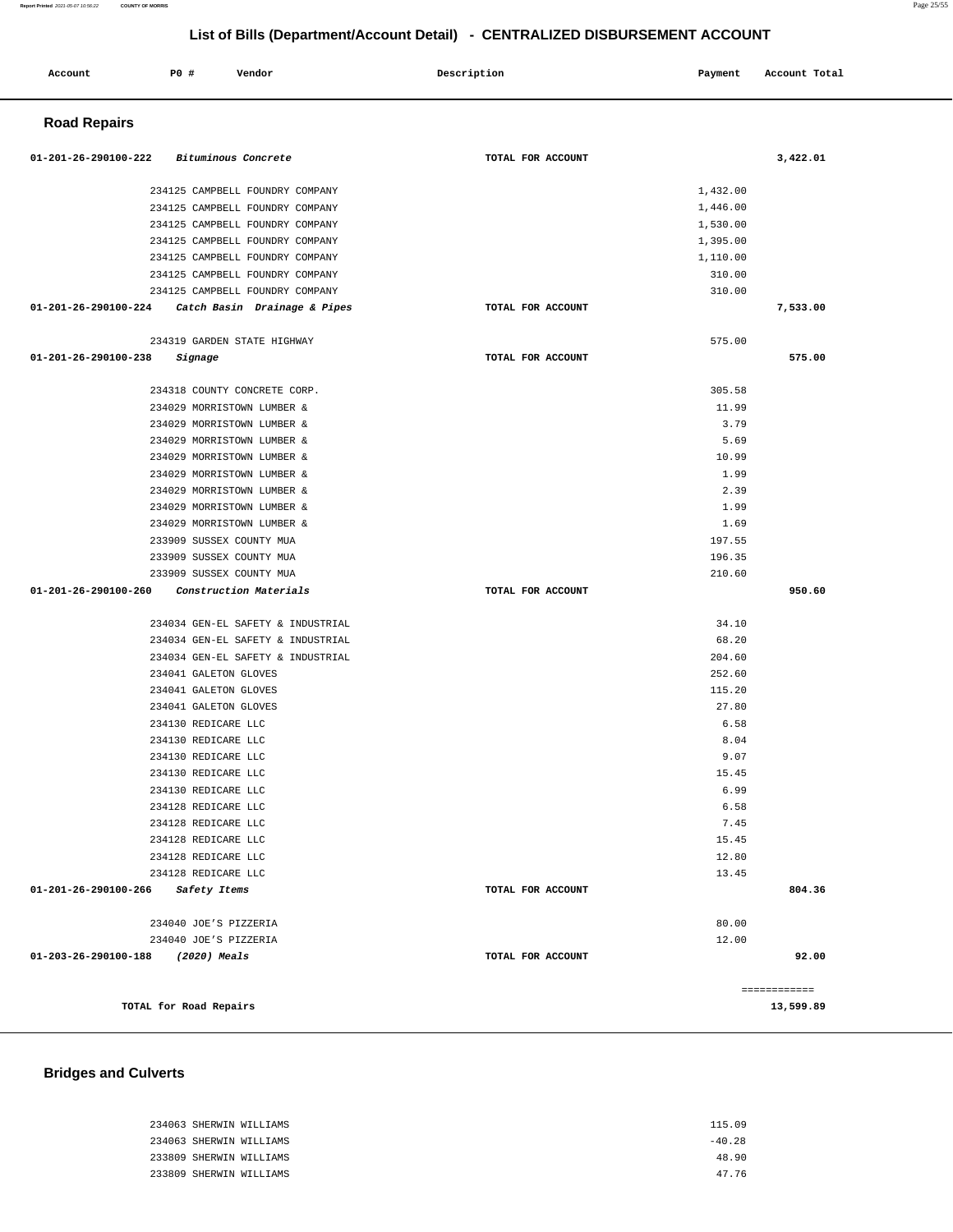#### **Report Printed** 2021-05-07 10:56:22 **COUNTY OF MORRIS** Page 26/55

#### **List of Bills (Department/Account Detail) - CENTRALIZED DISBURSEMENT ACCOUNT**

| List of Bills (Department/Account Detail) - CENTRALIZED DISBURSEMENT ACCOUNT |      |                        |                                    |  |                   |  |          |               |
|------------------------------------------------------------------------------|------|------------------------|------------------------------------|--|-------------------|--|----------|---------------|
| Account                                                                      | P0 # |                        | Vendor                             |  | Description       |  | Payment  | Account Total |
| <b>Bridges and Culverts</b>                                                  |      |                        |                                    |  |                   |  |          |               |
|                                                                              |      |                        | 233809 SHERWIN WILLIAMS            |  |                   |  | 11.28    |               |
|                                                                              |      |                        | 233652 SHERWIN WILLIAMS            |  |                   |  | 457.60   |               |
|                                                                              |      |                        | 233652 SHERWIN WILLIAMS            |  |                   |  | 1,830.40 |               |
|                                                                              |      |                        | 233652 SHERWIN WILLIAMS            |  |                   |  | 15.06    |               |
|                                                                              |      |                        | 233652 SHERWIN WILLIAMS            |  |                   |  | 29.58    |               |
| 01-201-26-292100-234                                                         |      | Paint                  |                                    |  | TOTAL FOR ACCOUNT |  |          | 2,515.39      |
|                                                                              |      |                        | 233695 BOBCAT OF NORTH JERSEY-EAST |  |                   |  | 726.97   |               |
|                                                                              |      | 233836 RICOH USA, INC. |                                    |  |                   |  | 336.13   |               |
| 01-201-26-292100-259                                                         |      | Equipment Rental       |                                    |  | TOTAL FOR ACCOUNT |  |          | 1,063.10      |
|                                                                              |      | 233780 GALETON GLOVES  |                                    |  |                   |  | 71.25    |               |
|                                                                              |      | 233780 GALETON GLOVES  |                                    |  |                   |  | 43.95    |               |
|                                                                              |      | 233780 GALETON GLOVES  |                                    |  |                   |  | 43.95    |               |
|                                                                              |      | 233780 GALETON GLOVES  |                                    |  |                   |  | 15.14    |               |
| 01-201-26-292100-266                                                         |      | Safety Items           |                                    |  | TOTAL FOR ACCOUNT |  |          | 174.29        |
|                                                                              |      |                        |                                    |  |                   |  |          | ============  |
|                                                                              |      |                        | TOTAL for Bridges and Culverts     |  |                   |  |          | 3,752.78      |

## **Shade Tree Commission**

| 234127 NORTHEASTERN ARBORIST SUPPLY                             |                   | 78.00     |
|-----------------------------------------------------------------|-------------------|-----------|
| Other Operating&Repair Supply<br>$01 - 201 - 26 - 300100 - 098$ | TOTAL FOR ACCOUNT | 78.00     |
|                                                                 |                   |           |
| 234092 NORTHEASTERN ARBORIST SUPPLY                             |                   | 389.74    |
| 234092 NORTHEASTERN ARBORIST SUPPLY                             |                   | 233.00    |
| Machinery Repairs & Parts<br>$01 - 201 - 26 - 300100 - 262$     | TOTAL FOR ACCOUNT | 622.74    |
|                                                                 |                   |           |
| 234740 DOWNES TREE SERVICE CO. INC.                             |                   | 79,502.50 |
| $01 - 203 - 26 - 300100 - 079$<br>(2020) Special Projects       | TOTAL FOR ACCOUNT | 79,502.50 |
|                                                                 |                   |           |
|                                                                 |                   |           |
| TOTAL for Shade Tree Commission                                 |                   | 80,203.24 |
|                                                                 |                   |           |

# **Buildings & Grounds**

| 234649 WILLIAM F. BARNISH                            |                   | 2,895.48 |           |
|------------------------------------------------------|-------------------|----------|-----------|
| 234650 WILLIAM F. BARNISH                            |                   | 9,290.85 |           |
| Building Rental<br>01-201-26-310100-029              | TOTAL FOR ACCOUNT |          | 12,186.33 |
|                                                      |                   |          |           |
| 234443 TRUGREEN                                      |                   | 335.87   |           |
| 234443 TRUGREEN                                      |                   | 105.30   |           |
| 01-201-26-310100-044<br>Equipment Service Agreements | TOTAL FOR ACCOUNT |          | 441.17    |
|                                                      |                   |          |           |
| 234442 MORRISTOWN PARKING AUTHORITY                  |                   | 5,882.00 |           |
| 01-201-26-310100-062<br>Parking Lot Rental           | TOTAL FOR ACCOUNT |          | 5,882.00  |
|                                                      |                   |          |           |
| 234665 EMERGENCY PEST CONTROL                        |                   | 55.00    |           |
| 234665 EMERGENCY PEST CONTROL                        |                   |          |           |
|                                                      |                   | 55.00    |           |
| 234665 EMERGENCY PEST CONTROL                        |                   | 55.00    |           |
| 234665 EMERGENCY PEST CONTROL                        |                   | 2,695.00 |           |
| 234978 EMERGENCY PEST CONTROL                        |                   | 85.00    |           |
| 234977 NEW JERSEY OVERHEAD DOOR LLC                  |                   | 330.00   |           |
| 234975 NJSB CONSTRUCTION LLC                         |                   | 1,975.00 |           |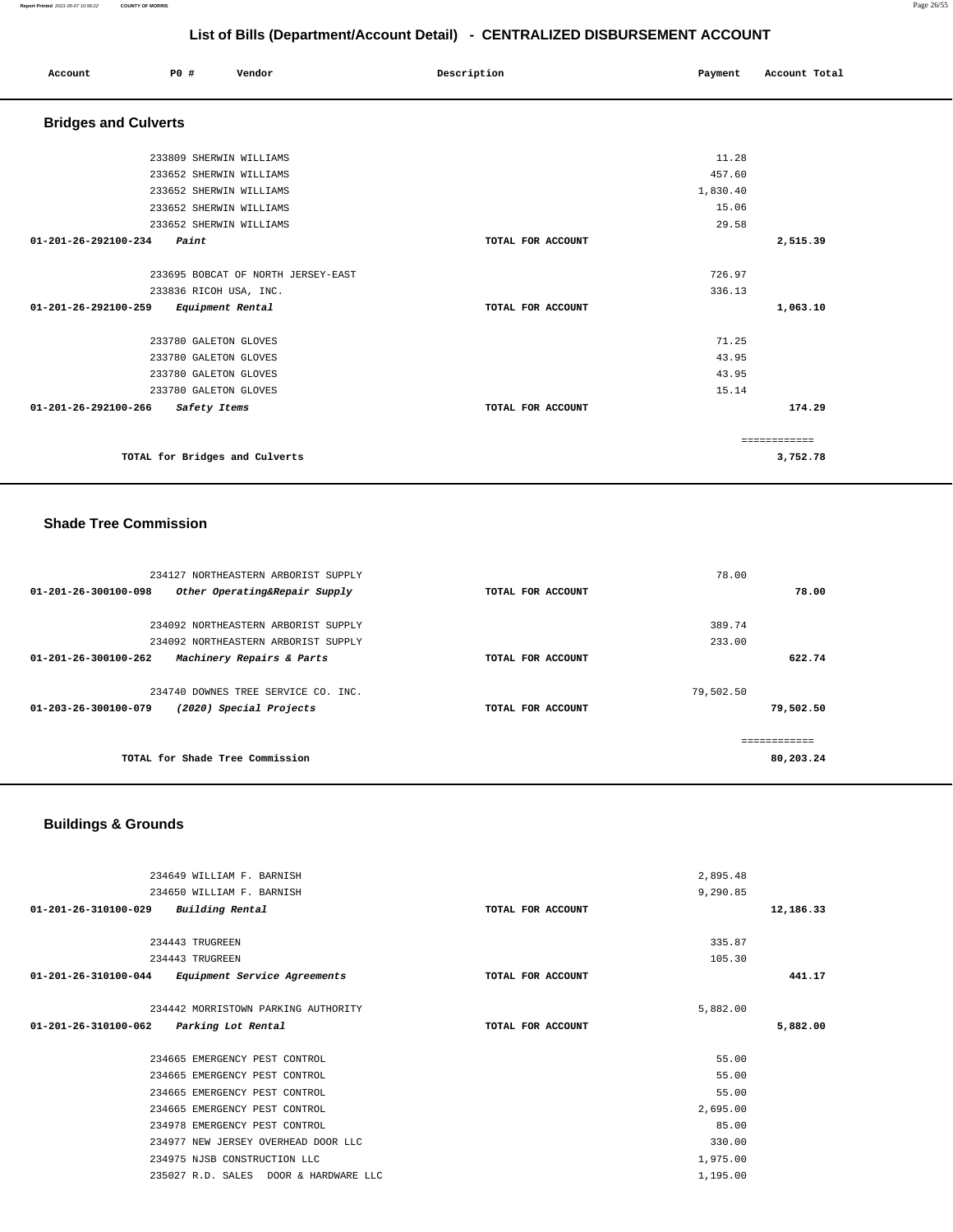| Account                                       | P0 #                     | Vendor                                                                 | Description       | Payment          | Account Total |  |  |
|-----------------------------------------------|--------------------------|------------------------------------------------------------------------|-------------------|------------------|---------------|--|--|
| <b>Buildings &amp; Grounds</b>                |                          |                                                                        |                   |                  |               |  |  |
|                                               |                          |                                                                        |                   |                  |               |  |  |
| 01-201-26-310100-084 Other Outside Services   |                          | 234981 UNITED SITE SERVICES NORTHEAST, INC.                            | TOTAL FOR ACCOUNT | 874.40           | 7,319.40      |  |  |
|                                               |                          |                                                                        |                   |                  |               |  |  |
|                                               |                          | 234545 SANCHEZ ENGRAVING LLC                                           |                   | 91.00            |               |  |  |
|                                               |                          | 234666 CARROT-TOP INDUSTRIES INC                                       |                   | 65.98            |               |  |  |
|                                               | 234757 GRAINGER          |                                                                        |                   | 58.81            |               |  |  |
| 01-201-26-310100-098                          |                          | Other Operating&Repair Supply                                          | TOTAL FOR ACCOUNT |                  | 215.79        |  |  |
|                                               |                          | 234773 NATIONAL BULB RECYCLING CO.                                     |                   | 1,365.42         |               |  |  |
| 01-201-26-310100-143 Rubbish & Trash Removal  |                          |                                                                        | TOTAL FOR ACCOUNT |                  | 1,365.42      |  |  |
|                                               |                          | 234695 RICOH AMERICAS CORPORATION                                      |                   | 23.10            |               |  |  |
| 01-201-26-310100-164 Office Machines - Rental |                          |                                                                        | TOTAL FOR ACCOUNT |                  | 23.10         |  |  |
|                                               |                          |                                                                        |                   |                  |               |  |  |
|                                               |                          | 234648 QUINCY COMPRESSOR LLC                                           |                   | 986.24           |               |  |  |
|                                               |                          | 234648 QUINCY COMPRESSOR LLC                                           |                   | $-29.32$         |               |  |  |
| 01-201-26-310100-204                          | Plant Operations         |                                                                        | TOTAL FOR ACCOUNT |                  | 956.92        |  |  |
|                                               | 234711 XIOMARA MALDONADO |                                                                        |                   | 74.98            |               |  |  |
|                                               | 234544 PETER DINKOWITZ   |                                                                        |                   | 90.00            |               |  |  |
| 01-201-26-310100-207                          |                          | Uniform & Clothing Allowance                                           | TOTAL FOR ACCOUNT |                  | 164.98        |  |  |
|                                               |                          |                                                                        |                   | 63.98            |               |  |  |
| 01-201-26-310100-234                          | Paint                    | 234976 RICCIARDI BROTHERS, INC                                         | TOTAL FOR ACCOUNT |                  | 63.98         |  |  |
|                                               |                          |                                                                        |                   |                  |               |  |  |
|                                               | 234973 FASTENAL COMPANY  |                                                                        |                   | 1,246.38         |               |  |  |
|                                               | 234757 GRAINGER          |                                                                        |                   | 337.46           |               |  |  |
|                                               | 234757 GRAINGER          |                                                                        |                   | 87.62            |               |  |  |
| 01-201-26-310100-235                          | Pipes - Others           |                                                                        | TOTAL FOR ACCOUNT |                  | 1,671.46      |  |  |
|                                               |                          |                                                                        |                   |                  |               |  |  |
|                                               |                          | 234672 HOME DEPOT CREDIT SERVICES<br>234672 HOME DEPOT CREDIT SERVICES |                   | 351.36<br>241.90 |               |  |  |
|                                               |                          | 234672 HOME DEPOT CREDIT SERVICES                                      |                   | 785.01           |               |  |  |
|                                               |                          | 234672 HOME DEPOT CREDIT SERVICES                                      |                   | 17.00            |               |  |  |
|                                               |                          | 234672 HOME DEPOT CREDIT SERVICES                                      |                   | 54.82            |               |  |  |
|                                               |                          | 234672 HOME DEPOT CREDIT SERVICES                                      |                   | $-31.81$         |               |  |  |
|                                               |                          | 234672 HOME DEPOT CREDIT SERVICES                                      |                   | $-238.71$        |               |  |  |
|                                               |                          | 234691 MORRISTOWN LUMBER &                                             |                   | 175.40           |               |  |  |
|                                               | 234757 GRAINGER          |                                                                        |                   | 711.88           |               |  |  |
|                                               | 234757 GRAINGER          |                                                                        |                   | 327.12           |               |  |  |
|                                               | 234757 GRAINGER          |                                                                        |                   | 185.64           |               |  |  |
|                                               | 234757 GRAINGER          |                                                                        |                   | 699.84           |               |  |  |
|                                               | 234757 GRAINGER          |                                                                        |                   | 894.25           |               |  |  |
|                                               |                          | 234781 MORRISTOWN LUMBER &                                             |                   | 36.43            |               |  |  |
| 01-201-26-310100-249                          |                          | Bldg Maintenance Supplies                                              | TOTAL FOR ACCOUNT |                  | 4,210.13      |  |  |
|                                               |                          | 234690 MORRIS COUNTY FARMS INC                                         |                   | 106.95           |               |  |  |
|                                               | 234669 POWER PLACE INC   |                                                                        |                   | 56.67            |               |  |  |
|                                               | 234775 AGWAY MORRISTOWN  |                                                                        |                   | 1,139.80         |               |  |  |
|                                               |                          | 234774 GRASS ROOTS TURF PRODUCTS INC                                   |                   | 873.59           |               |  |  |
|                                               |                          | 234780 MORRIS COUNTY FARMS INC                                         |                   | 550.00           |               |  |  |
|                                               | 234779 POWER PLACE INC   |                                                                        |                   | 57.20            |               |  |  |
| 01-201-26-310100-251                          |                          | Ground Maintenance Supplies                                            | TOTAL FOR ACCOUNT |                  | 2,784.21      |  |  |
|                                               |                          | 234668 ALLEN PAPER & SUPPLY CO                                         |                   | 224.08           |               |  |  |
|                                               |                          | 234668 ALLEN PAPER & SUPPLY CO                                         |                   | 656.92           |               |  |  |
| $01-201-26-310100-252$ Janitorial Supplies    |                          |                                                                        | TOTAL FOR ACCOUNT |                  | 881.00        |  |  |
|                                               |                          |                                                                        |                   |                  |               |  |  |
|                                               | 234980 HERC RENTALS      |                                                                        |                   | 1,565.00         |               |  |  |
| 01-201-26-310100-258                          | Equipment                |                                                                        | TOTAL FOR ACCOUNT |                  | 1,565.00      |  |  |
|                                               | 234971 FOLEY, INC.       |                                                                        |                   | 396.00           |               |  |  |

**Report Printed** 2021-05-07 10:56:22 **COUNTY OF MORRIS** Page 27/55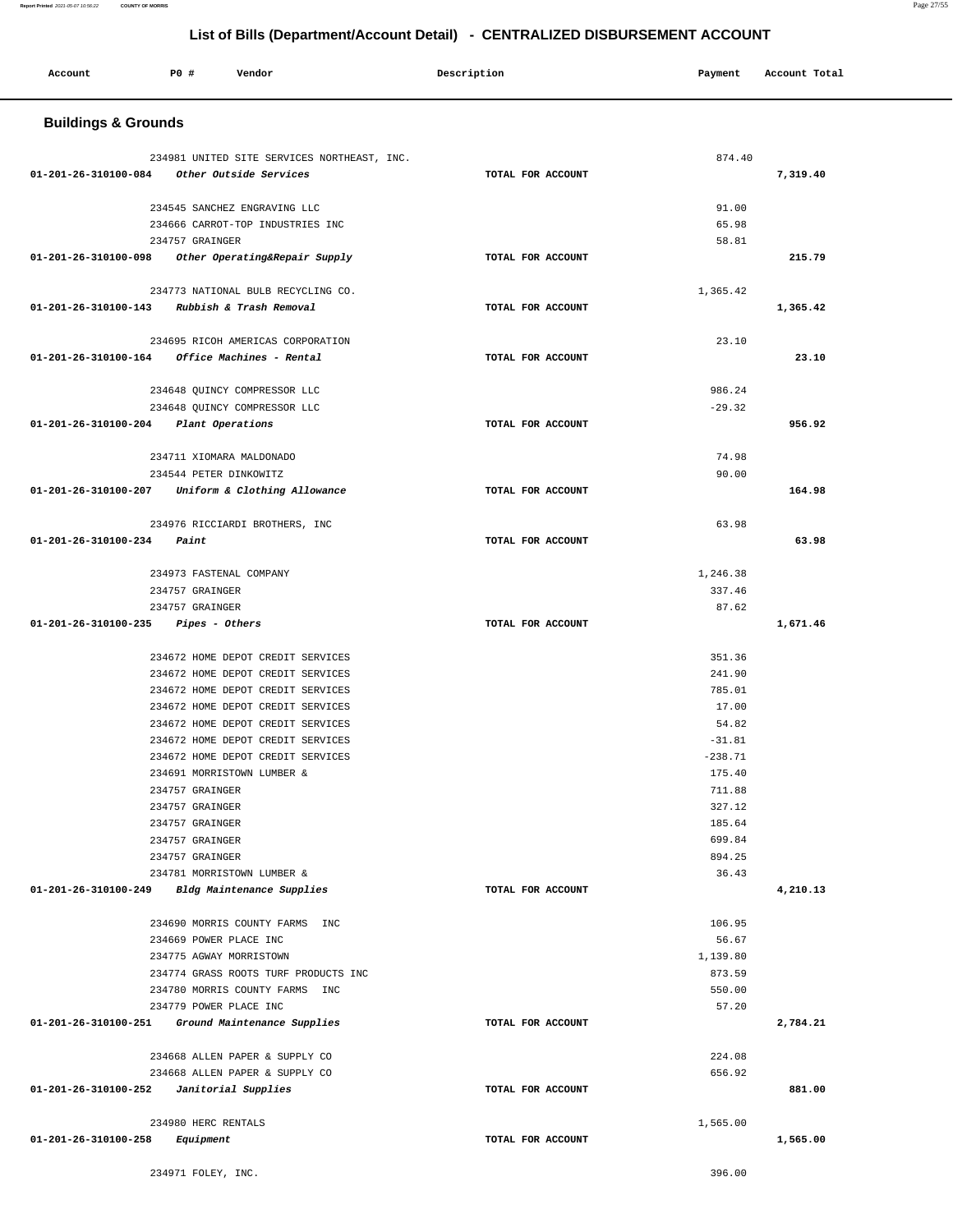| Account | PO# | Vendor | Description | Payment | Account Total |
|---------|-----|--------|-------------|---------|---------------|
|         |     |        |             |         |               |

# **Buildings & Grounds**

| 234971 FOLEY, INC.<br>234778 RAPID PUMP & METER SERVICES CO. |                   | 396.00<br>2,606.10 |              |
|--------------------------------------------------------------|-------------------|--------------------|--------------|
| 234791 R & J CONTROL, INC.                                   |                   | 1,373.07           |              |
| 01-201-26-310100-262<br><i>Machinery Repairs &amp; Parts</i> | TOTAL FOR ACCOUNT |                    | 4,771.17     |
|                                                              |                   |                    |              |
| 234972 JOHNSTONE SUPPLY                                      |                   | 342.48             |              |
| 234972 JOHNSTONE SUPPLY                                      |                   | 2.049.35           |              |
| 234972 JOHNSTONE SUPPLY                                      |                   | 20.94              |              |
| 234972 JOHNSTONE SUPPLY                                      |                   | 356.62             |              |
| 234972 JOHNSTONE SUPPLY                                      |                   | 1,456.45           |              |
| 234972 JOHNSTONE SUPPLY                                      |                   | 56.38              |              |
| 234972 JOHNSTONE SUPPLY                                      |                   | 144.58             |              |
| 233434 BINSKY SERVICE LLC                                    |                   | 9,730.00           |              |
| 233435 BINSKY SERVICE LLC                                    |                   | 20,900.00          |              |
| 234979 BINSKY SERVICE LLC                                    |                   | 270.00             |              |
| 234974 MCCLOSKEY MECHANICAL INC.                             |                   | 710.40             |              |
| 01-201-26-310100-264<br>Heat & $A/C$                         | TOTAL FOR ACCOUNT |                    | 36,037.20    |
|                                                              |                   |                    |              |
| 235022 COOPER ELECTRIC SUPPLY CO.                            |                   | 84.72              |              |
| 235022 COOPER ELECTRIC SUPPLY CO.                            |                   | 67.97              |              |
| 235022 COOPER ELECTRIC SUPPLY CO.                            |                   | 42.34              |              |
| 235022 COOPER ELECTRIC SUPPLY CO.                            |                   | 94.06              |              |
| 235022 COOPER ELECTRIC SUPPLY CO.                            |                   | 18.64              |              |
| 235022 COOPER ELECTRIC SUPPLY CO.                            |                   | 909.76             |              |
| 235022 COOPER ELECTRIC SUPPLY CO.                            |                   | 64.37              |              |
| 235022 COOPER ELECTRIC SUPPLY CO.                            |                   | 1,836.36           |              |
| 235022 COOPER ELECTRIC SUPPLY CO.                            |                   | 2,884.50           |              |
| 235022 COOPER ELECTRIC SUPPLY CO.                            |                   | $-2,884.50$        |              |
| 01-201-26-310100-265<br>Electrical                           | TOTAL FOR ACCOUNT |                    | 3,118.22     |
| 229074 CLIFTON ELEVATOR SERVICE CO INC                       |                   | 3,040.00           |              |
| 01-203-26-310100-084 (2020) Other Outside Services           | TOTAL FOR ACCOUNT |                    | 3,040.00     |
|                                                              |                   |                    | ============ |
| TOTAL for Buildings & Grounds                                |                   |                    | 86,697.48    |
|                                                              |                   |                    |              |

#### **Motor Services Center**

| 234448 W.B. MASON COMPANY INC                       | 16.02             |       |
|-----------------------------------------------------|-------------------|-------|
| 234448 W.B. MASON COMPANY INC                       | 35.48             |       |
| 234448 W.B. MASON COMPANY INC                       | 32.88             |       |
| $01-201-26-315100-058$ Office Supplies & Stationery | TOTAL FOR ACCOUNT | 84.38 |
|                                                     |                   |       |
| 234089 T. SLACK ENVIRONMENTAL                       | 92.00             |       |
| 234089 T. SLACK ENVIRONMENTAL                       | 1,047.60          |       |
| 234089 T. SLACK ENVIRONMENTAL                       | 191.00            |       |
| 234464 MARK CARTER                                  | 240.00            |       |
| 234464 MARK CARTER                                  | 85.66             |       |
| 234464 MARK CARTER                                  | 107.78            |       |
| 233131 J & D SALES & SERVICE LLC                    | 425.00            |       |
| 234912 DAN CARTER                                   | 10.00             |       |
| 234912 DAN CARTER                                   | 3.00              |       |
| 234912 DAN CARTER                                   | 3.00              |       |
| 234449 J & D SALES & SERVICE LLC                    | 97.60             |       |
| 234449 J & D SALES & SERVICE LLC                    | 6.20              |       |
| 234449 J & D SALES & SERVICE LLC                    | 125.00            |       |
| 234449 J & D SALES & SERVICE LLC                    | 9.60              |       |
| 234449 J & D SALES & SERVICE LLC                    | 200.00            |       |
| 234461 D&B AUTO SUPPLY                              | 224.63            |       |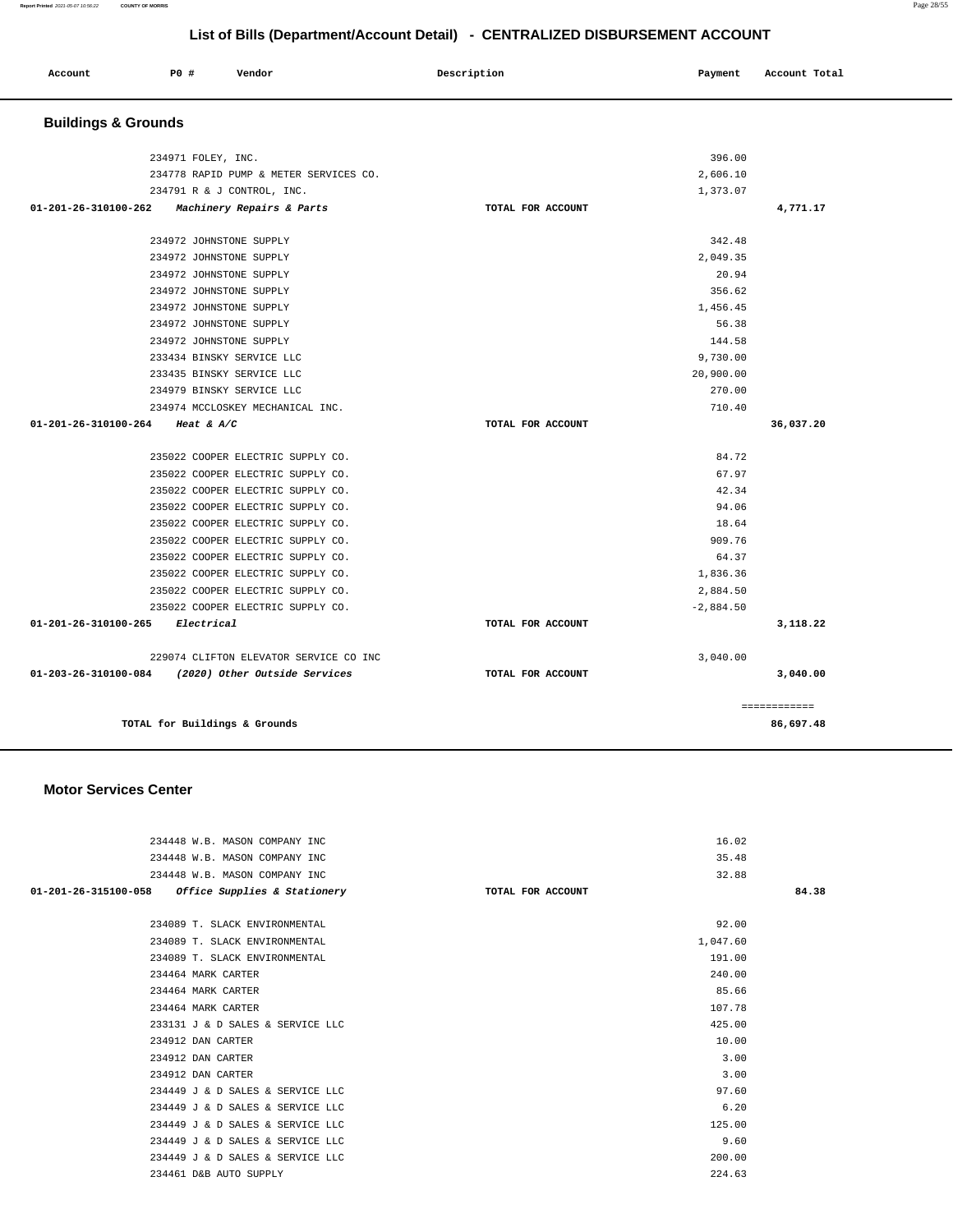## **Account P0 # Vendor Description Payment Account Total Motor Services Center**  234097 J & D SALES & SERVICE LLC 12.40 234097 J & D SALES & SERVICE LLC 125.00 234097 J & D SALES & SERVICE LLC 200.00 234517 T. SLACK ENVIRONMENTAL 460.00 234557 RICOH USA, INC. 997.27 234447 W.B. MASON COMPANY INC 1.60 234447 W.B. MASON COMPANY INC 5.78 234447 W.B. MASON COMPANY INC 7.75 234447 W.B. MASON COMPANY INC 84.96 234090 W.B. MASON COMPANY INC 11.99 233850 GRAINGER 28.54 233850 GRAINGER 31.56 233850 GRAINGER 38.63 234910 RICOH USA, INC. 133.07  **01-201-26-315100-098 Other Operating&Repair Supply TOTAL FOR ACCOUNT 5,006.62** 234098 NORTHEAST COMMUNICATIONS, INC. 489.60  **01-201-26-315100-161 Communications Equipment TOTAL FOR ACCOUNT 489.60** 234085 FLEMINGTON DEPT STORE INC 69.90 234085 FLEMINGTON DEPT STORE INC 215.60 234085 FLEMINGTON DEPT STORE INC 107.80 233940 AMERICAN WEAR INC. 262.80  **01-201-26-315100-207 Uniform & Clothing Allowance TOTAL FOR ACCOUNT 656.10** 233851 DAVID WEBER OIL COMPANY 393.00 233851 DAVID WEBER OIL COMPANY 100.00 234102 PETROCHOICE 1,429.58 233602 DAVID WEBER OIL COMPANY  $-620.00$ 233602 DAVID WEBER OIL COMPANY 1,315.59  **01-201-26-315100-232 Lubricants & Anti Freeze TOTAL FOR ACCOUNT 2,618.17** 234244 D & M AUTO BODY 580.09 234244 D & M AUTO BODY 3,128.50 234244 D & M AUTO BODY 484.00 234244 D & M AUTO BODY 125.50 234244 D & M AUTO BODY 1.50 233857 FIRST PRIORITY EMERGENCY 7,115.56 234581 D & M AUTO BODY 468.75 234581 D & M AUTO BODY 3,354.25 234581 D & M AUTO BODY 5,332.00 234581 D & M AUTO BODY 794.50 234581 D & M AUTO BODY 143.40 234584 D & M AUTO BODY 781.62 234584 D & M AUTO BODY 390.50 234584 D & M AUTO BODY 164.50 234584 D & M AUTO BODY 17.20 234584 D & M AUTO BODY 4.00  **01-201-26-315100-234 Paint TOTAL FOR ACCOUNT 22,885.87** 234460 D&B AUTO SUPPLY 4.17 234460 D&B AUTO SUPPLY 25.89 234460 D&B AUTO SUPPLY 8.91 234460 D&B AUTO SUPPLY 10.66 234460 D&B AUTO SUPPLY 11.69 234460 D&B AUTO SUPPLY 42.81 234460 D&B AUTO SUPPLY 12.06 234460 D&B AUTO SUPPLY 27.39 234460 D&B AUTO SUPPLY 3.21 234460 D&B AUTO SUPPLY 29.18  **01-201-26-315100-239 Small Tools TOTAL FOR ACCOUNT 175.97**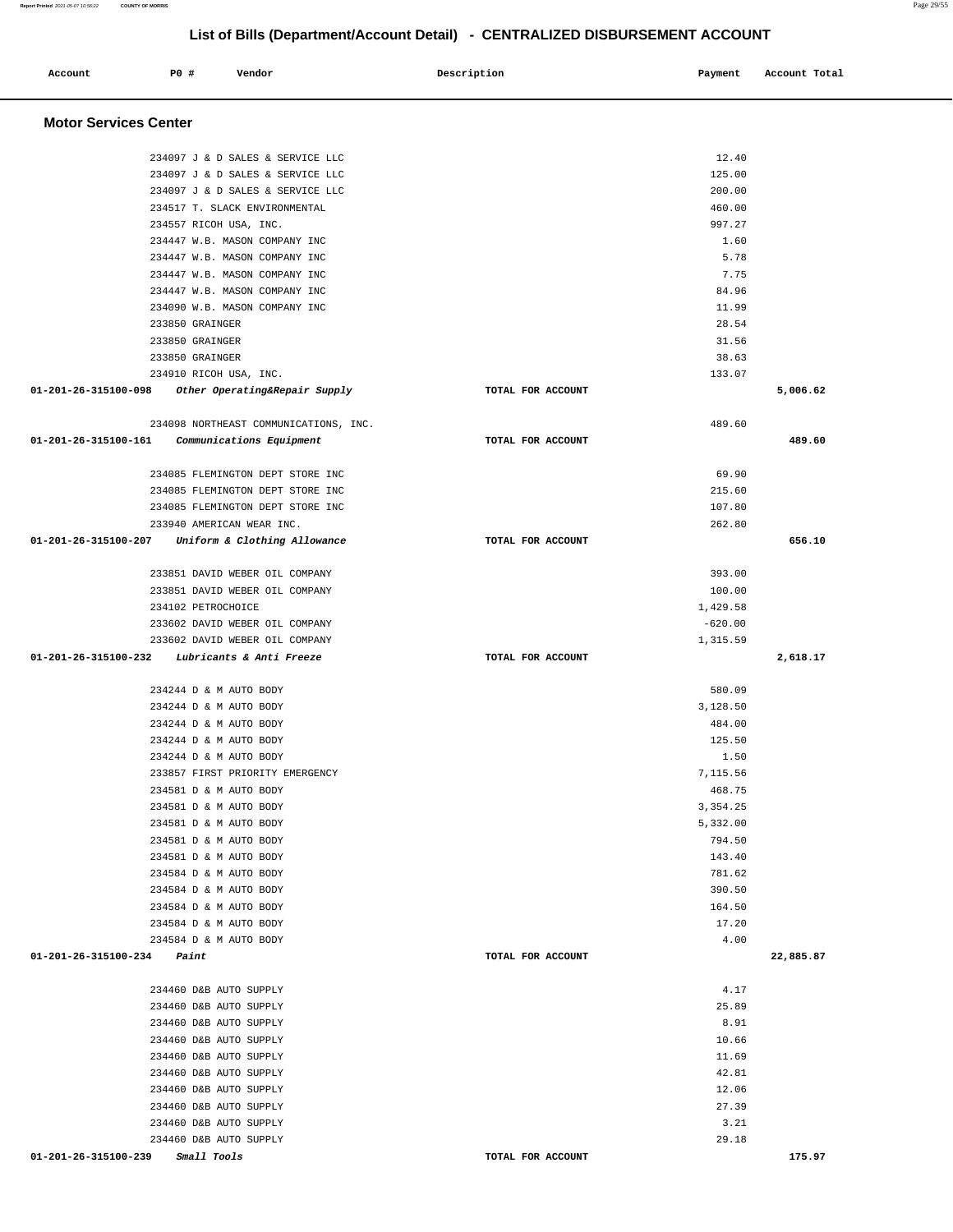| Account<br>. | P0 # | Vendor | Description | Payment | Account Total |
|--------------|------|--------|-------------|---------|---------------|
|              |      |        |             |         |               |

## **Motor Services Center**

| 234339 INTER CITY TIRE                                                       |                   | 5.50            |        |
|------------------------------------------------------------------------------|-------------------|-----------------|--------|
| 234454 BARNWELL HOUSE OF TIRES, INC.                                         |                   | 357.52          |        |
| 234454 BARNWELL HOUSE OF TIRES, INC.                                         |                   | 25.00           |        |
| $01 - 201 - 26 - 315100 - 245$ Tires                                         | TOTAL FOR ACCOUNT |                 | 388.02 |
| 234103 RE-TRON TECHNOLOGIES INC.                                             |                   | 387.96          |        |
| 234103 RE-TRON TECHNOLOGIES INC.                                             |                   | 517.28          |        |
| 234103 RE-TRON TECHNOLOGIES INC.                                             |                   | 95.52           |        |
| 234103 RE-TRON TECHNOLOGIES INC.                                             |                   | 140.00          |        |
| 234103 RE-TRON TECHNOLOGIES INC.                                             |                   | 15.00           |        |
| 234103 RE-TRON TECHNOLOGIES INC.                                             |                   | $-140.00$       |        |
| 234103 RE-TRON TECHNOLOGIES INC.                                             |                   | $-15.00$        |        |
| 233601 BEYER FORD                                                            |                   | 591.85          |        |
| 233601 BEYER FORD                                                            |                   | 333.96          |        |
| 233601 BEYER FORD                                                            |                   | 78.15           |        |
| 233990 BEYER FORD                                                            |                   | 64.54           |        |
| 233991 BEYER FORD                                                            |                   | 61.26           |        |
| 233991 BEYER FORD                                                            |                   | 1.54            |        |
| 233995 HOOVER TRUCK CENTERS INC                                              |                   | 3.97            |        |
| 233995 HOOVER TRUCK CENTERS INC                                              |                   | 10.10           |        |
| 233997 MID-ATLANTIC TRUCK CENTRE INC<br>233997 MID-ATLANTIC TRUCK CENTRE INC |                   | 50.78           |        |
| 233997 MID-ATLANTIC TRUCK CENTRE INC                                         |                   | 41.47<br>375.00 |        |
| 233996 MID-ATLANTIC TRUCK CENTRE INC                                         |                   | 580.78          |        |
| 233996 MID-ATLANTIC TRUCK CENTRE INC                                         |                   | 481.94          |        |
| 233996 MID-ATLANTIC TRUCK CENTRE INC                                         |                   | 68.49           |        |
| 233996 MID-ATLANTIC TRUCK CENTRE INC                                         |                   | 302.43          |        |
| 234000 ROBERT & SON, INC.                                                    |                   | 46.02           |        |
| 234001 ROBERT & SON, INC.                                                    |                   | 285.00          |        |
| 234456 BUNKY'S HEAVY TOWING, LLC                                             |                   | 550.00          |        |
| 234462 DOVER BRAKE & CLUTCH CO INC                                           |                   | 93.60           |        |
| 234468 KENVIL POWER EQUIPMENT, INC.                                          |                   | 18.86           |        |
| 234512 MID-ATLANTIC TRUCK CENTRE INC                                         |                   | 3,002.87        |        |
| 234512 MID-ATLANTIC TRUCK CENTRE INC                                         |                   | 35.19           |        |
| 234512 MID-ATLANTIC TRUCK CENTRE INC                                         |                   | 2,367.22        |        |
| 234512 MID-ATLANTIC TRUCK CENTRE INC                                         |                   | 163.47          |        |
| 234512 MID-ATLANTIC TRUCK CENTRE INC                                         |                   | 93.94           |        |
| 234512 MID-ATLANTIC TRUCK CENTRE INC                                         |                   | 95.18           |        |
| 234513 MONTAGE ENTERPRISES INC.                                              |                   | 40.20           |        |
| 234513 MONTAGE ENTERPRISES INC.                                              |                   | 70.10           |        |
| 234513 MONTAGE ENTERPRISES INC.                                              |                   | 116.20          |        |
| 234513 MONTAGE ENTERPRISES INC.                                              |                   | 15.80           |        |
| 234514 NAPA OF ROCKAWAY                                                      |                   | $-18.67$        |        |
| 234514 NAPA OF ROCKAWAY                                                      |                   | $-296.00$       |        |
| 234514 NAPA OF ROCKAWAY                                                      |                   | 139.32          |        |
| 234514 NAPA OF ROCKAWAY                                                      |                   | 19.56           |        |
| 234514 NAPA OF ROCKAWAY<br>234514 NAPA OF ROCKAWAY                           |                   | 1.38<br>571.20  |        |
| 233482 FDR HITCHES, LLC                                                      |                   | 49.95           |        |
| 234469 LEDGEWOOD POWER SPORTS INC                                            |                   | 300.99          |        |
| 234469 LEDGEWOOD POWER SPORTS INC                                            |                   | 91.99           |        |
| 234469 LEDGEWOOD POWER SPORTS INC                                            |                   | 5.99            |        |
| 234469 LEDGEWOOD POWER SPORTS INC                                            |                   | 6.99            |        |
| 234469 LEDGEWOOD POWER SPORTS INC                                            |                   | 5.99            |        |
| 234469 LEDGEWOOD POWER SPORTS INC                                            |                   | 14.99           |        |
| 234469 LEDGEWOOD POWER SPORTS INC                                            |                   | 29.99           |        |
| 234469 LEDGEWOOD POWER SPORTS INC                                            |                   | 9.99            |        |
| 234469 LEDGEWOOD POWER SPORTS INC                                            |                   | 2.99            |        |
| 234560 STORR TRACTOR CO.                                                     |                   | $-386.96$       |        |
| 234560 STORR TRACTOR CO.                                                     |                   | 314.12          |        |
| 234560 STORR TRACTOR CO.                                                     |                   | 198.69          |        |
| 234004 SMITH MOTOR CO., INC.                                                 |                   | $-70.00$        |        |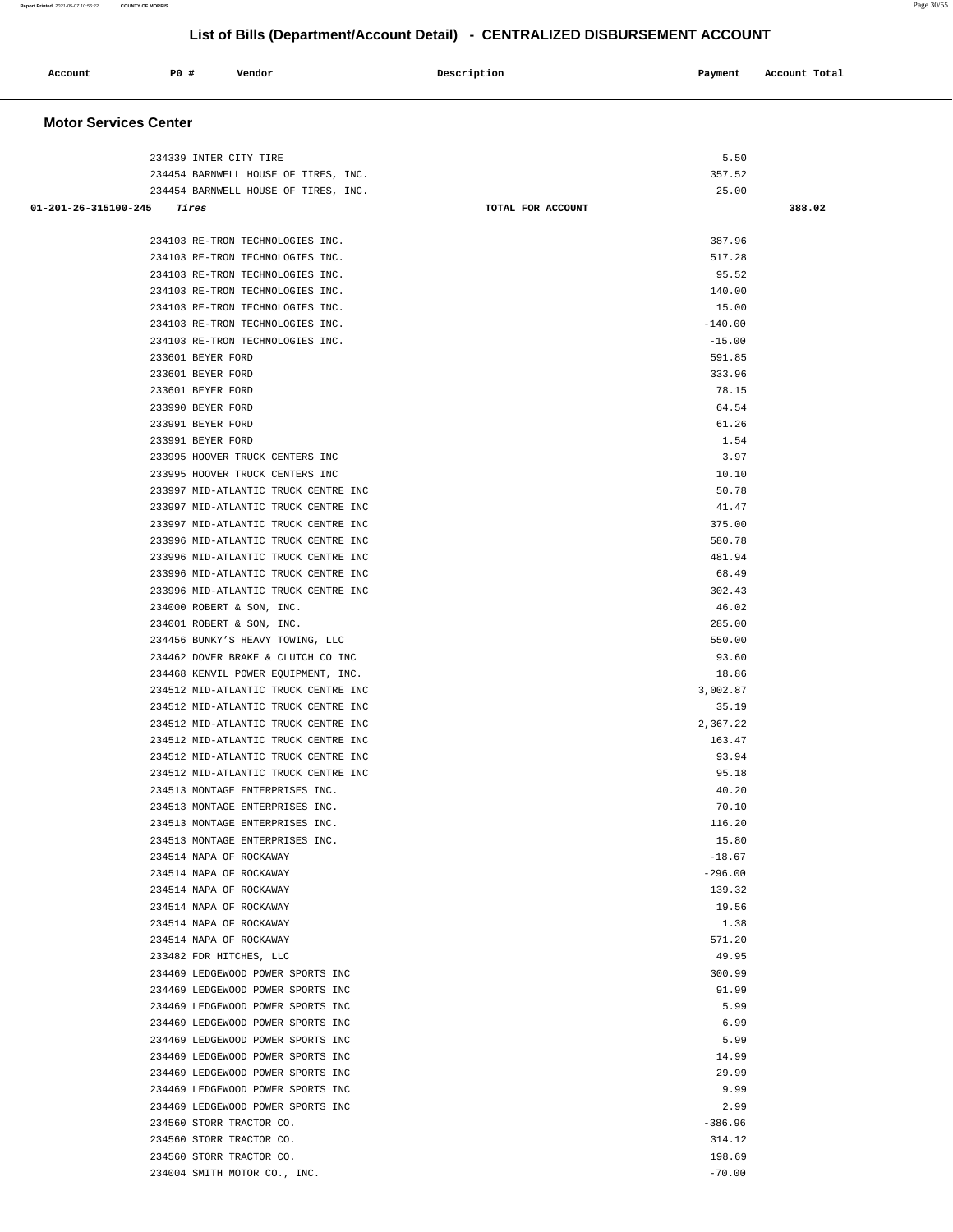| Account                                 | <b>PO #</b> | Vendor                                                                         | Description       | Payment         | Account Total             |
|-----------------------------------------|-------------|--------------------------------------------------------------------------------|-------------------|-----------------|---------------------------|
| <b>Motor Services Center</b>            |             |                                                                                |                   |                 |                           |
|                                         |             |                                                                                |                   |                 |                           |
|                                         |             | 234004 SMITH MOTOR CO., INC.                                                   |                   | 973.02          |                           |
|                                         |             | 234004 SMITH MOTOR CO., INC.                                                   |                   | 321.85          |                           |
|                                         |             | 233854 SAMSON METAL SERVICES<br>234453 BARNWELL HOUSE OF TIRES, INC.           |                   | 210.00<br>35.00 |                           |
|                                         |             | 234453 BARNWELL HOUSE OF TIRES, INC.                                           |                   | 5.00            |                           |
|                                         |             | 234453 BARNWELL HOUSE OF TIRES, INC.                                           |                   | 10.00           |                           |
|                                         |             | 234467 JESCO, INC.                                                             |                   | 133.84          |                           |
|                                         |             | 234467 JESCO, INC.                                                             |                   | 171.69          |                           |
|                                         |             | 234467 JESCO, INC.                                                             |                   | 5.12            |                           |
|                                         |             | 233481 MID-ATLANTIC TRUCK CENTRE INC                                           |                   | 79.74           |                           |
|                                         |             | 233481 MID-ATLANTIC TRUCK CENTRE INC                                           |                   | 36.65           |                           |
|                                         |             | 233481 MID-ATLANTIC TRUCK CENTRE INC                                           |                   | 1.02            |                           |
|                                         |             | 233233 MID-ATLANTIC TRUCK CENTRE INC                                           |                   | 83.35           |                           |
|                                         |             | 233233 MID-ATLANTIC TRUCK CENTRE INC                                           |                   | 23.56           |                           |
|                                         |             | 233233 MID-ATLANTIC TRUCK CENTRE INC                                           |                   | 121.71          |                           |
|                                         |             | 233233 MID-ATLANTIC TRUCK CENTRE INC                                           |                   | 1,403.60        |                           |
|                                         |             | 233233 MID-ATLANTIC TRUCK CENTRE INC                                           |                   | 4,190.44        |                           |
|                                         |             | 233233 MID-ATLANTIC TRUCK CENTRE INC                                           |                   | 146.49          |                           |
|                                         |             | 234450 MAJOR POLICE SUPPLY                                                     |                   | 224.00<br>15.52 |                           |
|                                         |             | 234563 VERMEER NORTH ATLANTIC SERVICE<br>234563 VERMEER NORTH ATLANTIC SERVICE |                   | 40.96           |                           |
|                                         |             | 234563 VERMEER NORTH ATLANTIC SERVICE                                          |                   | 11.67           |                           |
| 01-201-26-315100-261                    |             | <i>Spare Parts for Equipment</i>                                               | TOTAL FOR ACCOUNT |                 | 20,277.40                 |
|                                         |             | 233941 ABSOLUTE AUTO AND FLAT GLASS                                            |                   | 349.00          |                           |
|                                         |             | 233942 ABSOLUTE AUTO AND FLAT GLASS                                            |                   | 216.07          |                           |
|                                         |             | 233600 BEYER FORD                                                              |                   | 6.44            |                           |
|                                         |             | 233600 BEYER FORD                                                              |                   | 233.03          |                           |
|                                         |             | 233600 BEYER FORD                                                              |                   | 12.32           |                           |
|                                         |             | 233600 BEYER FORD                                                              |                   | 5.77            |                           |
|                                         |             | 233992 BEYER FORD                                                              |                   | 56.61           |                           |
|                                         |             | 233993 COACH & EQUIPMENT MANUFACTURING CO.                                     |                   | 497.87          |                           |
|                                         |             | 233993 COACH & EQUIPMENT MANUFACTURING CO.                                     |                   | 19.71           |                           |
|                                         |             | 234455 BEYER FORD                                                              |                   | 34.56           |                           |
|                                         |             | 234455 BEYER FORD                                                              |                   | 269.72          |                           |
|                                         |             | 234455 BEYER FORD                                                              |                   | 18.45<br>61.47  |                           |
|                                         |             | 234465 FLEMINGTON BUICK CHEVROLET<br>234465 FLEMINGTON BUICK CHEVROLET         |                   | 108.03          |                           |
|                                         |             | 234465 FLEMINGTON BUICK CHEVROLET                                              |                   | 83.57           |                           |
|                                         |             | 234465 FLEMINGTON BUICK CHEVROLET                                              |                   | 22.40           |                           |
|                                         |             | 234459 D&B AUTO SUPPLY                                                         |                   | $-77.00$        |                           |
|                                         |             | 234459 D&B AUTO SUPPLY                                                         |                   | $-50.00$        |                           |
|                                         |             | 234459 D&B AUTO SUPPLY                                                         |                   | 1,266.66        |                           |
|                                         |             | 234459 D&B AUTO SUPPLY                                                         |                   | 120.90          |                           |
|                                         |             | 234459 D&B AUTO SUPPLY                                                         |                   | 1,199.57        |                           |
|                                         |             | 234459 D&B AUTO SUPPLY                                                         |                   | 376.46          |                           |
|                                         |             | 234459 D&B AUTO SUPPLY                                                         |                   | 1,043.45        |                           |
|                                         |             | 234005 SMITH MOTOR CO., INC.                                                   |                   | 60.87           |                           |
|                                         |             | 234006 SMITH MOTOR CO., INC.                                                   |                   | 119.13          |                           |
|                                         |             | 234006 SMITH MOTOR CO., INC.                                                   |                   | 166.01          |                           |
|                                         |             | 234006 SMITH MOTOR CO., INC.<br>234006 SMITH MOTOR CO., INC.                   |                   | 167.70<br>37.58 |                           |
| 01-201-26-315100-291    Vehicle Repairs |             |                                                                                | TOTAL FOR ACCOUNT |                 | 6,426.35                  |
|                                         |             |                                                                                |                   |                 |                           |
|                                         |             | 227709 CLIFFSIDE BODY CORP<br>234555 HOFFAMAN EQUIPMENT CO                     |                   | 574.90<br>27.48 |                           |
|                                         |             | 234555 HOFFAMAN EQUIPMENT CO                                                   |                   | 11.13           |                           |
|                                         |             | 01-203-26-315100-261 (2020) Spare Parts for Equipment                          | TOTAL FOR ACCOUNT |                 | 613.51                    |
|                                         |             |                                                                                |                   |                 |                           |
|                                         |             | TOTAL for Motor Services Center                                                |                   |                 | ============<br>59,621.99 |
|                                         |             |                                                                                |                   |                 |                           |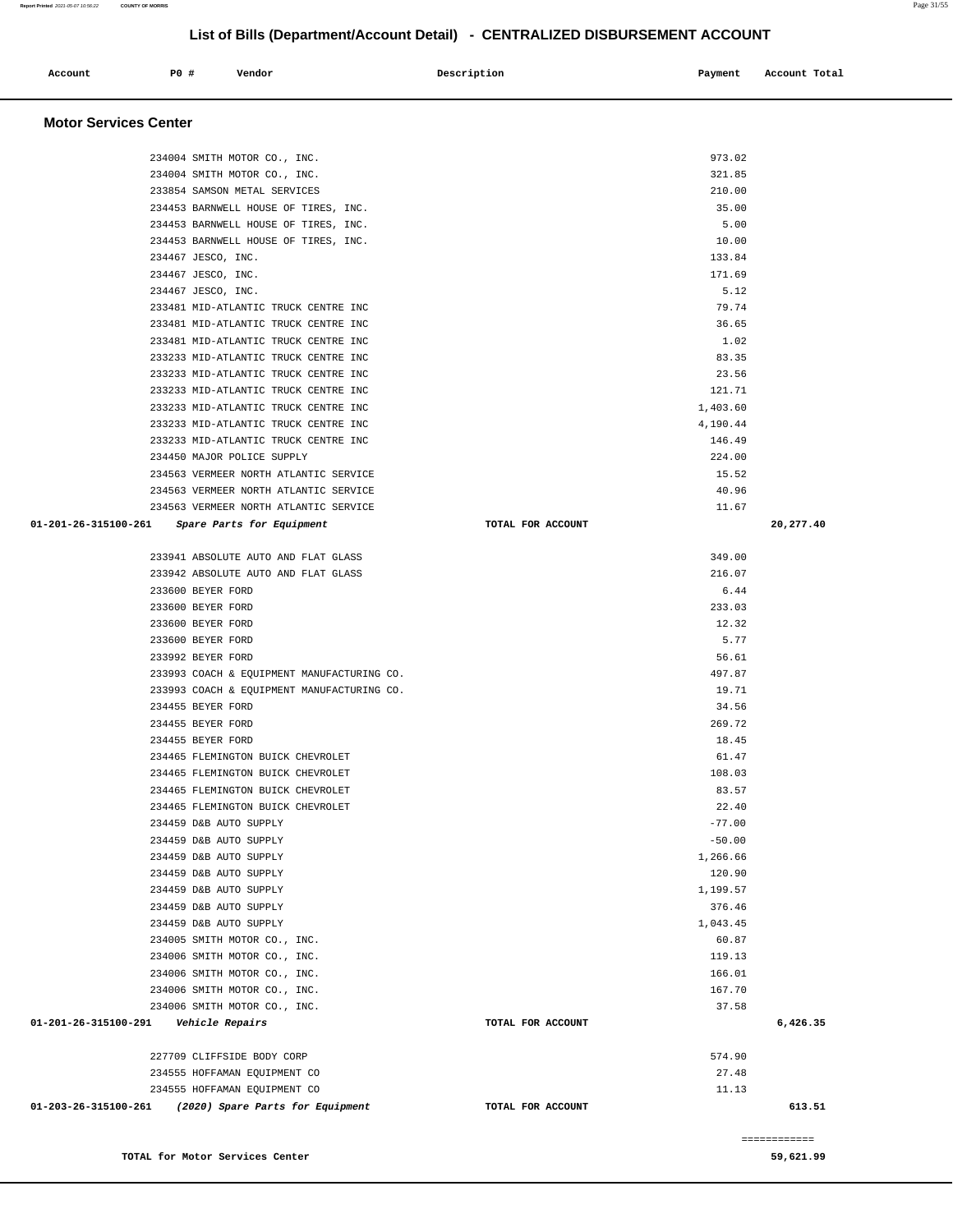| Account<br>. | <b>PO #</b> | Vendor | Description | Payment<br>$\sim$ $\sim$ | Total<br>Account<br>. |
|--------------|-------------|--------|-------------|--------------------------|-----------------------|
|              |             |        |             |                          |                       |

## **Mosquito Extermination**

| 234565 GANNETT NJ NEWSPAPERS                                         |                   | 69.40            |          |
|----------------------------------------------------------------------|-------------------|------------------|----------|
| 234819 NJ ADVANCE MEDIA                                              |                   | 122.36           |          |
| $01 - 201 - 26 - 320100 - 051$ Legal                                 | TOTAL FOR ACCOUNT |                  | 191.76   |
|                                                                      |                   |                  |          |
| 234539 W.B. MASON COMPANY INC                                        |                   | 1.90             |          |
| 234378 W.B. MASON COMPANY INC                                        |                   | 19.98            |          |
| 234378 W.B. MASON COMPANY INC                                        |                   | 37.68            |          |
| 234378 W.B. MASON COMPANY INC                                        |                   | 67.96            |          |
| $01-201-26-320100-058$ Office Supplies & Stationery                  | TOTAL FOR ACCOUNT |                  | 127.52   |
|                                                                      |                   |                  |          |
| 234271 TREASURER STATE OF NEW JERSEY                                 |                   | 80.00            |          |
| 01-201-26-320100-095 Other Administrative Supplies                   | TOTAL FOR ACCOUNT |                  | 80.00    |
|                                                                      |                   |                  |          |
| 234631 RICOH AMERICAS CORPORATION                                    |                   | 363.09           |          |
| 01-201-26-320100-163 Office Machines                                 | TOTAL FOR ACCOUNT |                  | 363.09   |
|                                                                      |                   |                  |          |
| 234264 ADAPCO, INC.                                                  |                   | 334.80           |          |
| 234263 ADAPCO, INC.                                                  |                   | 2,352.00         |          |
| 01-201-26-320100-225 Chemicals & Sprays                              | TOTAL FOR ACCOUNT |                  | 2,686.80 |
| 234260 TOMAR INDUSTRIES INC                                          |                   | 448.00           |          |
| 234378 W.B. MASON COMPANY INC                                        |                   | 59.98            |          |
| 234378 W.B. MASON COMPANY INC                                        |                   | 95.94            |          |
| 234378 W.B. MASON COMPANY INC                                        |                   | 143.88           |          |
| 01-201-26-320100-249 Bldg Maintenance Supplies                       | TOTAL FOR ACCOUNT |                  | 747.80   |
|                                                                      |                   |                  |          |
| 234262 ALL COUNTY RENTAL CENTER                                      |                   | 84.99            |          |
| 234410 MORRISTOWN LUMBER &                                           |                   | 5.98             |          |
| 234410 MORRISTOWN LUMBER &                                           |                   | 8.99             |          |
| 234410 MORRISTOWN LUMBER &                                           |                   | 6.49             |          |
| 234410 MORRISTOWN LUMBER &                                           |                   | 4.79             |          |
| 234410 MORRISTOWN LUMBER &                                           |                   | 4.79             |          |
| 234410 MORRISTOWN LUMBER &                                           |                   | 4.79             |          |
| 234410 MORRISTOWN LUMBER &                                           |                   | 4.99             |          |
| 234261 MORRISTOWN LUMBER &                                           |                   | 1.49             |          |
| 234261 MORRISTOWN LUMBER &                                           |                   | 4.78             |          |
| 234261 MORRISTOWN LUMBER &                                           |                   | 17.98            |          |
| 234261 MORRISTOWN LUMBER &                                           |                   | 4.99             |          |
| 234261 MORRISTOWN LUMBER &                                           |                   | 4.99             |          |
| 234261 MORRISTOWN LUMBER &                                           |                   | 5.69             |          |
| 234261 MORRISTOWN LUMBER &                                           |                   | 25.99            |          |
| 234261 MORRISTOWN LUMBER &                                           |                   | 10.99            |          |
| 234261 MORRISTOWN LUMBER &                                           |                   | 12.99            |          |
| 234261 MORRISTOWN LUMBER &                                           |                   | 15.98            |          |
| 234261 MORRISTOWN LUMBER &                                           |                   | 9.98             |          |
| 234261 MORRISTOWN LUMBER &                                           |                   | 5.69             |          |
| 234261 MORRISTOWN LUMBER &                                           |                   | 3.96             |          |
| 233408 FLEMINGTON DEPT STORE INC                                     |                   | 69.00            |          |
| 233408 FLEMINGTON DEPT STORE INC                                     |                   | 172.50<br>276.00 |          |
| 233408 FLEMINGTON DEPT STORE INC                                     |                   |                  |          |
| 233408 FLEMINGTON DEPT STORE INC<br>233408 FLEMINGTON DEPT STORE INC |                   | 327.00<br>218.00 |          |
| 233408 FLEMINGTON DEPT STORE INC                                     |                   | 59.50            |          |
| 01-201-26-320100-258<br>Equipment                                    | TOTAL FOR ACCOUNT |                  | 1,373.31 |
|                                                                      |                   |                  |          |
| 233818 HANOVER POWER SPORTS                                          |                   | 109.99           |          |
| 233818 HANOVER POWER SPORTS                                          |                   | 109.99           |          |
| 01-201-26-320100-291<br>Vehicle Repairs                              | TOTAL FOR ACCOUNT |                  | 219.98   |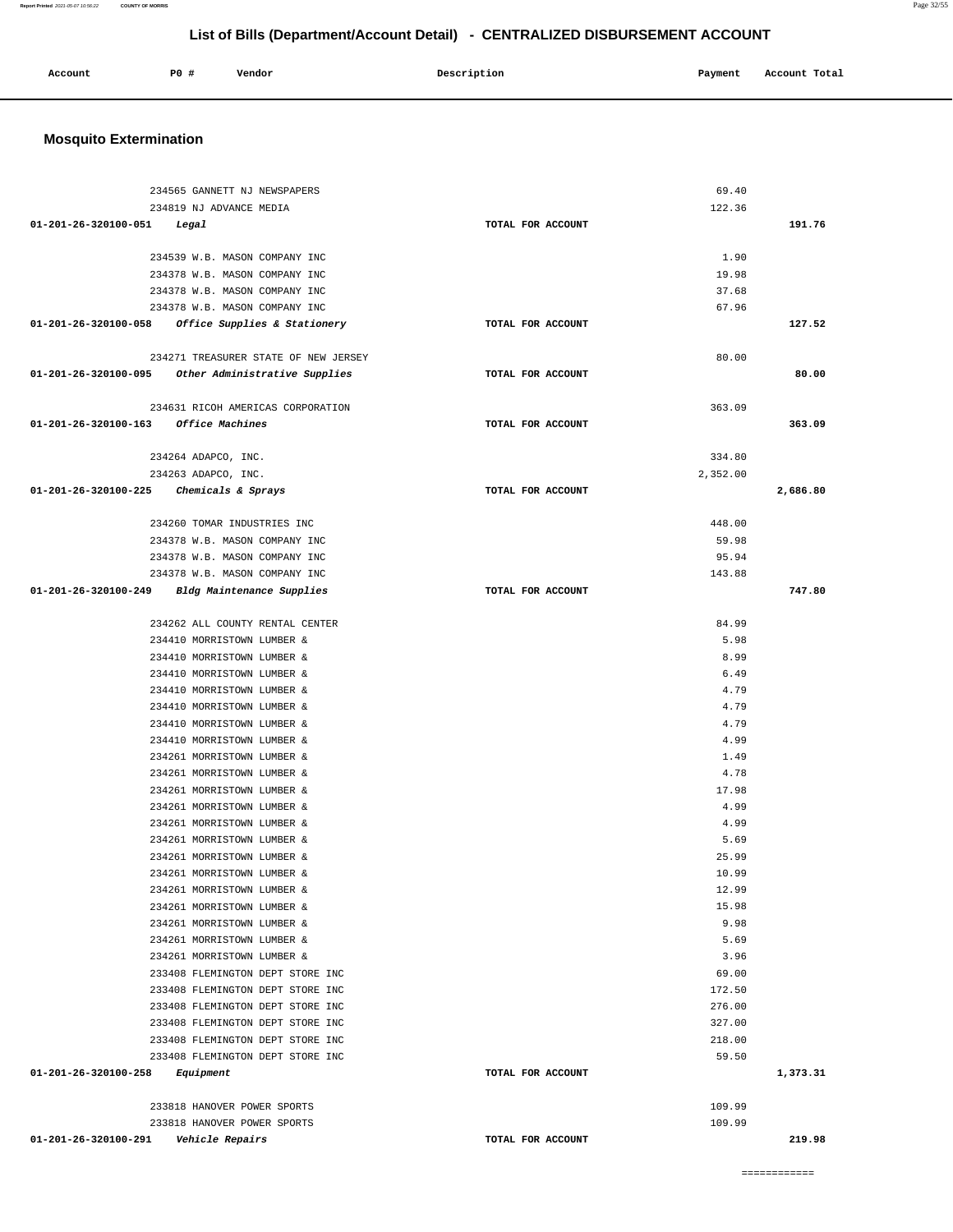**Report Printed** 2021-05-07 10:56:22 **COUNTY OF MORRIS** Page 33/55

## **List of Bills (Department/Account Detail) - CENTRALIZED DISBURSEMENT ACCOUNT**

| Account                       | <b>PO #</b> | Vendor                           | Description | Payment | Account Total |  |
|-------------------------------|-------------|----------------------------------|-------------|---------|---------------|--|
| <b>Mosquito Extermination</b> |             |                                  |             |         |               |  |
|                               |             | TOTAL for Mosquito Extermination |             |         | 5,790.26      |  |

**Health Management** 

|                                |                                       |                   | 637.70   |              |
|--------------------------------|---------------------------------------|-------------------|----------|--------------|
|                                | 234418 TELESEARCH INC                 |                   |          |              |
|                                | 234418 TELESEARCH INC                 |                   | 637.70   |              |
| $01 - 201 - 27 - 330100 - 016$ | Outside Salaries & Wages              | TOTAL FOR ACCOUNT |          | 1,275.40     |
|                                |                                       |                   |          |              |
|                                | 234507 VERIZON WIRELESS               |                   | 1,047.07 |              |
| 01-201-27-330100-031           | Cellular Phone/Pagers                 | TOTAL FOR ACCOUNT |          | 1,047.07     |
|                                |                                       |                   |          |              |
|                                | 233744 GALLS, LLC                     |                   | 81.84    |              |
|                                | 233744 GALLS, LLC                     |                   | 10.95    |              |
| 01-201-27-330100-084           | Other Outside Services                | TOTAL FOR ACCOUNT |          | 92.79        |
|                                |                                       |                   |          |              |
|                                | 234439 CRAIG GOSS                     |                   | 85.04    |              |
|                                | 232923 GRAINGER                       |                   | 7.98     |              |
|                                | 232923 GRAINGER                       |                   | 183.32   |              |
|                                | 232923 GRAINGER                       |                   | 3.14     |              |
|                                | 232923 GRAINGER                       |                   | 7.00     |              |
|                                | 234794 CRAIG GOSS                     |                   | 25.97    |              |
|                                | 235323 COUNTY OF MORRIS               |                   | 26.95    |              |
| $01 - 201 - 27 - 330100 - 210$ | Environmental Compliance              | TOTAL FOR ACCOUNT |          | 339.40       |
|                                | 226649 MAJOR AUTOMOTIVE INSTALLATIONS |                   | 2,495.00 |              |
| 01-203-27-330100-084           | (2020) Other Outside Services         | TOTAL FOR ACCOUNT |          | 2,495.00     |
|                                |                                       |                   |          | ============ |
|                                | TOTAL for Health Management           |                   |          | 5,249.66     |

#### **Human Services**

| 235323 COUNTY OF MORRIS                               |                   | 40.04        |
|-------------------------------------------------------|-------------------|--------------|
| 01-201-27-331100-068<br>Postage & Metered Mail        | TOTAL FOR ACCOUNT | 40.04        |
|                                                       |                   |              |
| 235089 FAMILY PROMISE OF                              |                   | 6,570.00     |
| 235089 FAMILY PROMISE OF                              |                   | 368.00       |
| 235091 FAMILY PROMISE OF                              |                   | 6,570.00     |
| 235091 FAMILY PROMISE OF                              |                   | 1,767.00     |
| 235090 FAMILY PROMISE OF                              |                   | 6,570.00     |
| 235090 FAMILY PROMISE OF                              |                   | 3,326.00     |
| 233688 SYSTEM ONE ALARM                               |                   | 3,540.00     |
| 01-201-27-331100-084<br><i>Other Outside Services</i> | TOTAL FOR ACCOUNT | 28,711.00    |
|                                                       |                   |              |
|                                                       |                   | ============ |
| TOTAL for Human Services                              |                   | 28,751.04    |
|                                                       |                   |              |

#### **Youth Shelter**

| 229520 HANDLE WITH CARE BEHAVIOR                     | 135.00            |
|------------------------------------------------------|-------------------|
| 234647 HANDLE WITH CARE BEHAVIOR                     | 135.00            |
| 235074 MARY E. FUENTES                               | 18.75             |
| Education Schools & Training<br>01-201-27-331110-039 | TOTAL FOR ACCOUNT |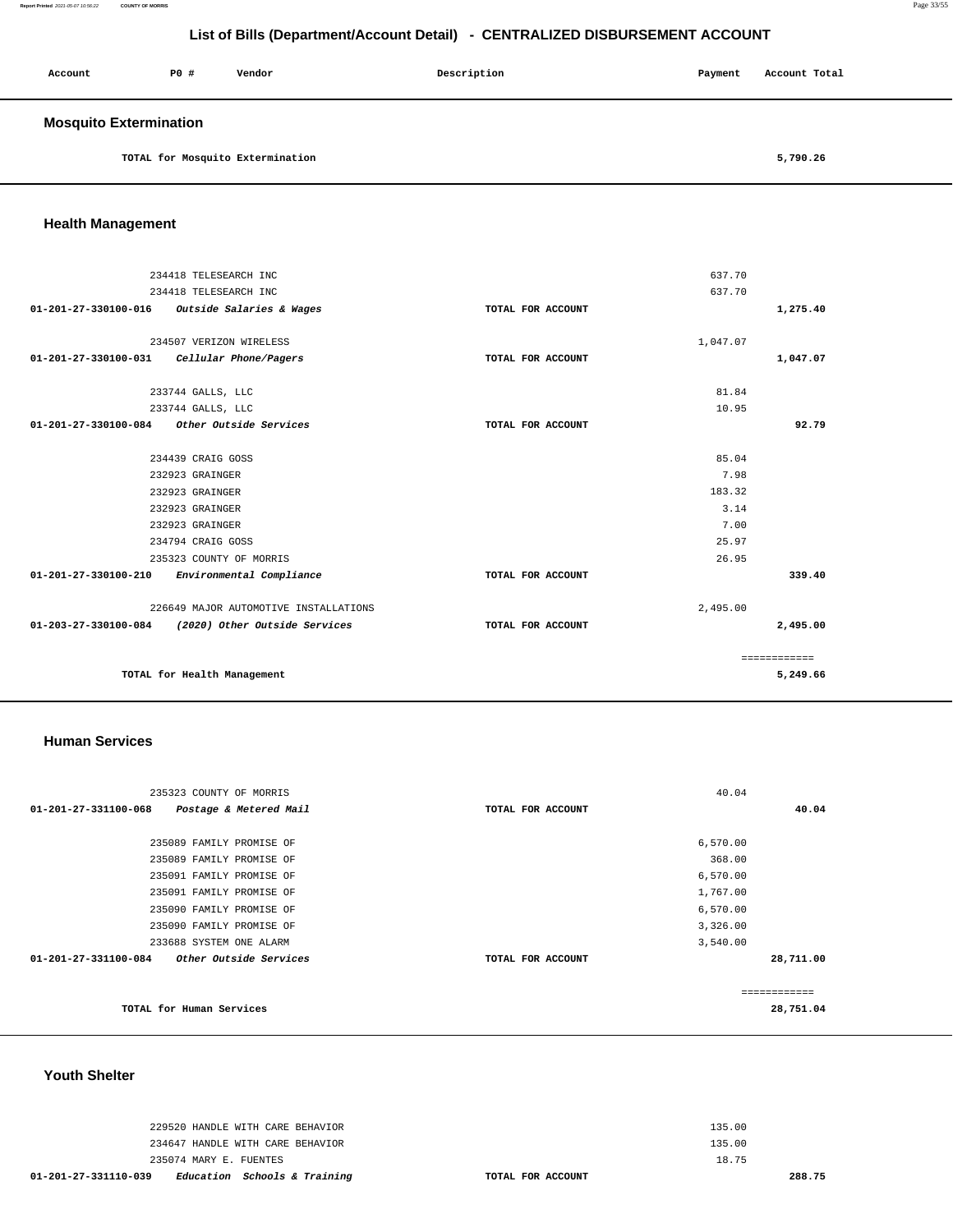| Account<br>. | <b>PO #</b> | Vendor | Description | Payment | Account Total |
|--------------|-------------|--------|-------------|---------|---------------|
|              |             |        |             |         |               |

## **Youth Shelter**

| 234646 W.B. MASON COMPANY INC                                   |                   | 3.92   |              |
|-----------------------------------------------------------------|-------------------|--------|--------------|
| 01-201-27-331110-058<br><i>Office Supplies &amp; Stationery</i> | TOTAL FOR ACCOUNT |        | 3.92         |
| 234646 W.B. MASON COMPANY INC                                   |                   | 44.61  |              |
| 234646 W.B. MASON COMPANY INC                                   |                   | 33.99  |              |
| 234646 W.B. MASON COMPANY INC                                   |                   | 41.99  |              |
| 234646 W.B. MASON COMPANY INC                                   |                   | 51.05  |              |
| 234756 THOMAS POLLIO                                            |                   | 12.00  |              |
| 234756 THOMAS POLLIO                                            |                   | 23.00  |              |
| 234756 THOMAS POLLIO                                            |                   | 27.96  |              |
| 234756 THOMAS POLLIO                                            |                   | 43.50  |              |
| 234756 THOMAS POLLIO                                            |                   | 43.50  |              |
| 01-201-27-331110-059 Other General Expenses                     | TOTAL FOR ACCOUNT |        | 321.60       |
| 235323 COUNTY OF MORRIS                                         |                   | 0.51   |              |
| 01-201-27-331110-068<br>Postage and Metered Mail                | TOTAL FOR ACCOUNT |        | 0.51         |
| 234679 RICOH USA, INC.                                          |                   | 1.75   |              |
|                                                                 | TOTAL FOR ACCOUNT |        | 1.75         |
| 234682 W.B. MASON COMPANY INC                                   |                   | 0.95   |              |
| 234682 W.B. MASON COMPANY INC                                   |                   | 35.76  |              |
| 234682 W.B. MASON COMPANY INC                                   |                   | 35.76  |              |
| 234682 W.B. MASON COMPANY INC                                   |                   | 0.95   |              |
| 234682 W.B. MASON COMPANY INC                                   |                   | 0.95   |              |
| 01-201-27-331110-185<br>Food                                    | TOTAL FOR ACCOUNT |        | 74.37        |
| 234646 W.B. MASON COMPANY INC                                   |                   | 34.99  |              |
| 234646 W.B. MASON COMPANY INC                                   |                   | 37.83  |              |
| 234755 W.B. MASON COMPANY INC                                   |                   | 37.83  |              |
| 234755 W.B. MASON COMPANY INC                                   |                   | 113.88 |              |
| 01-201-27-331110-252<br>Janitorial Supplies                     | TOTAL FOR ACCOUNT |        | 224.53       |
| 234681 W.B. MASON COMPANY INC                                   |                   | 2.85   |              |
| 234681 W.B. MASON COMPANY INC                                   |                   | 2.85   |              |
| 234681 W.B. MASON COMPANY INC                                   |                   | 2.85   |              |
| 234681 W.B. MASON COMPANY INC                                   |                   | 2.85   |              |
| 234681 W.B. MASON COMPANY INC                                   |                   | 2.85   |              |
| 234681 W.B. MASON COMPANY INC                                   |                   | 0.95   |              |
| 234681 W.B. MASON COMPANY INC                                   |                   | 0.95   |              |
| 234681 W.B. MASON COMPANY INC                                   |                   | 35.76  |              |
| 01-203-27-331110-185 (2020) Food                                | TOTAL FOR ACCOUNT |        | 51.91        |
|                                                                 |                   |        | ============ |
| TOTAL for Youth Shelter                                         |                   |        | 967.34       |

## **Office on Aging**

| 234185 W.B. MASON COMPANY INC                        |                   | 0.95   |       |
|------------------------------------------------------|-------------------|--------|-------|
| 234641 W.B. MASON COMPANY INC                        |                   | 2.92   |       |
| 234641 W.B. MASON COMPANY INC                        |                   | 2.96   |       |
| 234641 W.B. MASON COMPANY INC                        |                   | 22.96  |       |
| 234643 W.B. MASON COMPANY INC                        |                   | 39.00  |       |
| 234643 W.B. MASON COMPANY INC                        |                   | 7.56   |       |
| Office Supplies & Stationery<br>01-201-27-333100-058 | TOTAL FOR ACCOUNT |        | 76.35 |
|                                                      |                   |        |       |
| 234683 RICOH USA, INC.                               |                   | 14.98  |       |
| 234844 RICOH USA, INC.                               |                   | 104.09 |       |
|                                                      |                   |        |       |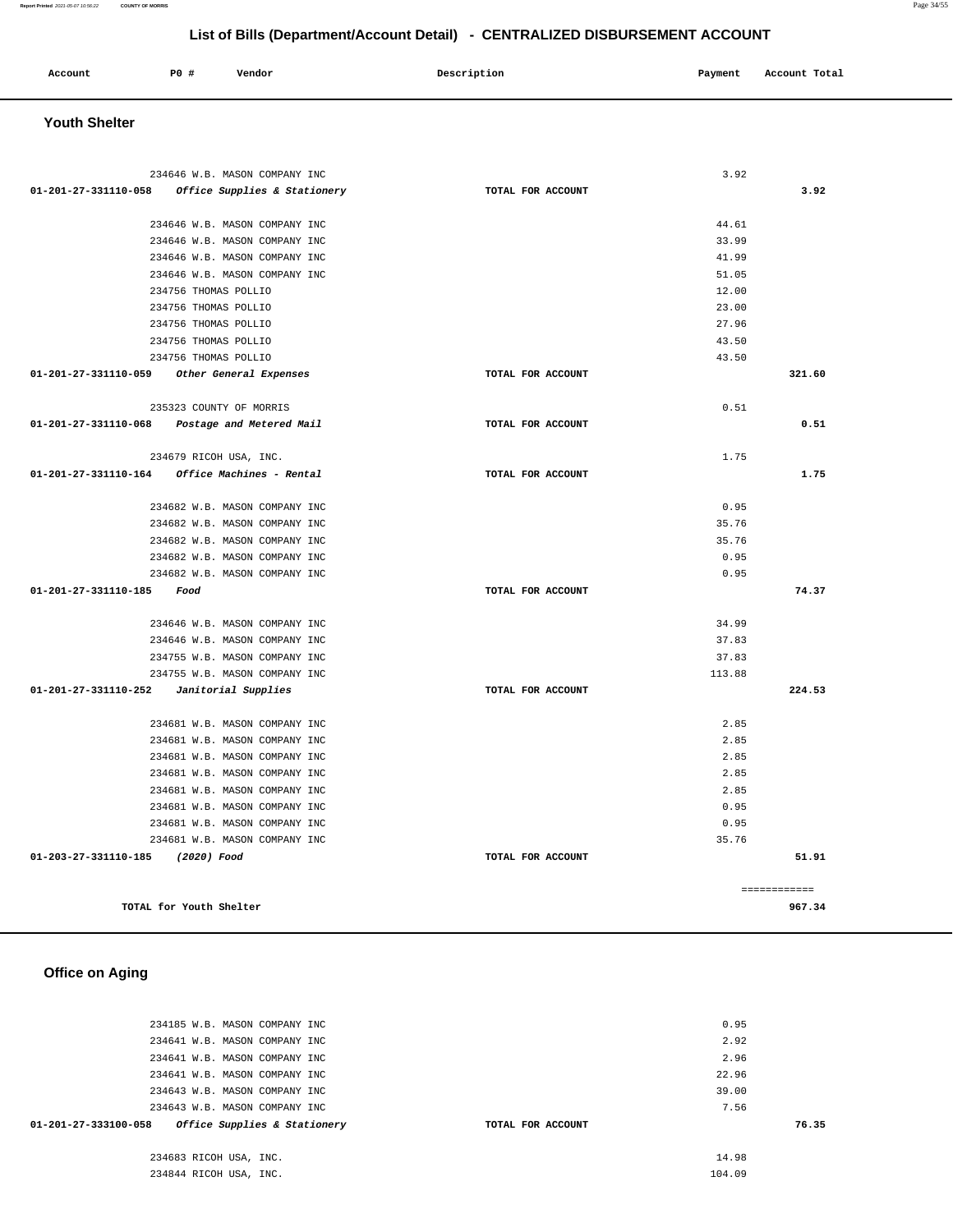| Account                                            | P0 #                      | Vendor                        | Description       | Payment  | Account Total |
|----------------------------------------------------|---------------------------|-------------------------------|-------------------|----------|---------------|
| <b>Office on Aging</b>                             |                           |                               |                   |          |               |
|                                                    | 234667 NJ ADVANCE MEDIA   |                               |                   | 316.30   |               |
| 01-201-27-333100-059                               |                           | Other General Expenses        | TOTAL FOR ACCOUNT |          | 435.37        |
|                                                    | 235323 COUNTY OF MORRIS   |                               |                   | 56.20    |               |
| 01-201-27-333100-068 Postage & Metered Mail        |                           |                               | TOTAL FOR ACCOUNT |          | 56.20         |
|                                                    | 234696 SHAWNNA BAILEY     |                               |                   | 95.95    |               |
|                                                    |                           | 234640 W.B. MASON COMPANY INC |                   | 81.48    |               |
|                                                    |                           | 234640 W.B. MASON COMPANY INC |                   | 191.88   |               |
|                                                    |                           | 234640 W.B. MASON COMPANY INC |                   | 147.96   |               |
|                                                    |                           | 234640 W.B. MASON COMPANY INC |                   | 95.67    |               |
|                                                    |                           | 234640 W.B. MASON COMPANY INC |                   | 24.08    |               |
|                                                    |                           | 234643 W.B. MASON COMPANY INC |                   | 8.43     |               |
|                                                    | 234855 CHRISTINE HELLYER  |                               |                   | 63.93    |               |
|                                                    | 234854 CHRISTINE HELLYER  |                               |                   | 1,045.85 |               |
|                                                    | 234854 CHRISTINE HELLYER  |                               |                   | 36.00    |               |
| 01-203-27-333100-059 (2020) Other General Expenses |                           |                               | TOTAL FOR ACCOUNT |          | 1,791.23      |
|                                                    |                           |                               |                   |          | ============  |
|                                                    | TOTAL for Office on Aging |                               |                   |          | 2,359.15      |

## **NJEASE Phase II**

|                      | 234187 NEWBRIDGE SERVICES INC<br>234187 NEWBRIDGE SERVICES INC |                   | 3,325.00<br>200.00 |
|----------------------|----------------------------------------------------------------|-------------------|--------------------|
| 01-203-27-333105-090 | (2020) NJEASE Phase II Expenditures                            | TOTAL FOR ACCOUNT | 3,525.00           |
|                      | TOTAL for NJEASE Phase II                                      |                   | 3,525.00           |

#### **Hands Across Morris**

|                      | 233009 HOMELESS SOLUTIONS, INC.       |                   | 10,374.00    |
|----------------------|---------------------------------------|-------------------|--------------|
| 01-203-27-342100-460 | (2020) GIA-HS-Homeless Solutions Inc. | TOTAL FOR ACCOUNT | 10,374.00    |
|                      |                                       |                   |              |
|                      |                                       |                   | ============ |
|                      | TOTAL for Hands Across Morris         |                   | 10,374.00    |
|                      |                                       |                   |              |

## **Collinsville Day Care**

| 235109 MENTAL HEALTH ASSOCIATION OF                              |                   | 31,625.00 |
|------------------------------------------------------------------|-------------------|-----------|
| 235079 MENTAL HEALTH ASSOCIATION OF                              |                   | 17,031.00 |
| GIA-MntlHlth-Mntl Hlth Assc-Essex&Morris<br>01-201-27-342200-470 | TOTAL FOR ACCOUNT | 48,656.00 |
|                                                                  |                   |           |
|                                                                  |                   |           |
| TOTAL for Collinsville Day Care                                  |                   | 48,656.00 |
|                                                                  |                   |           |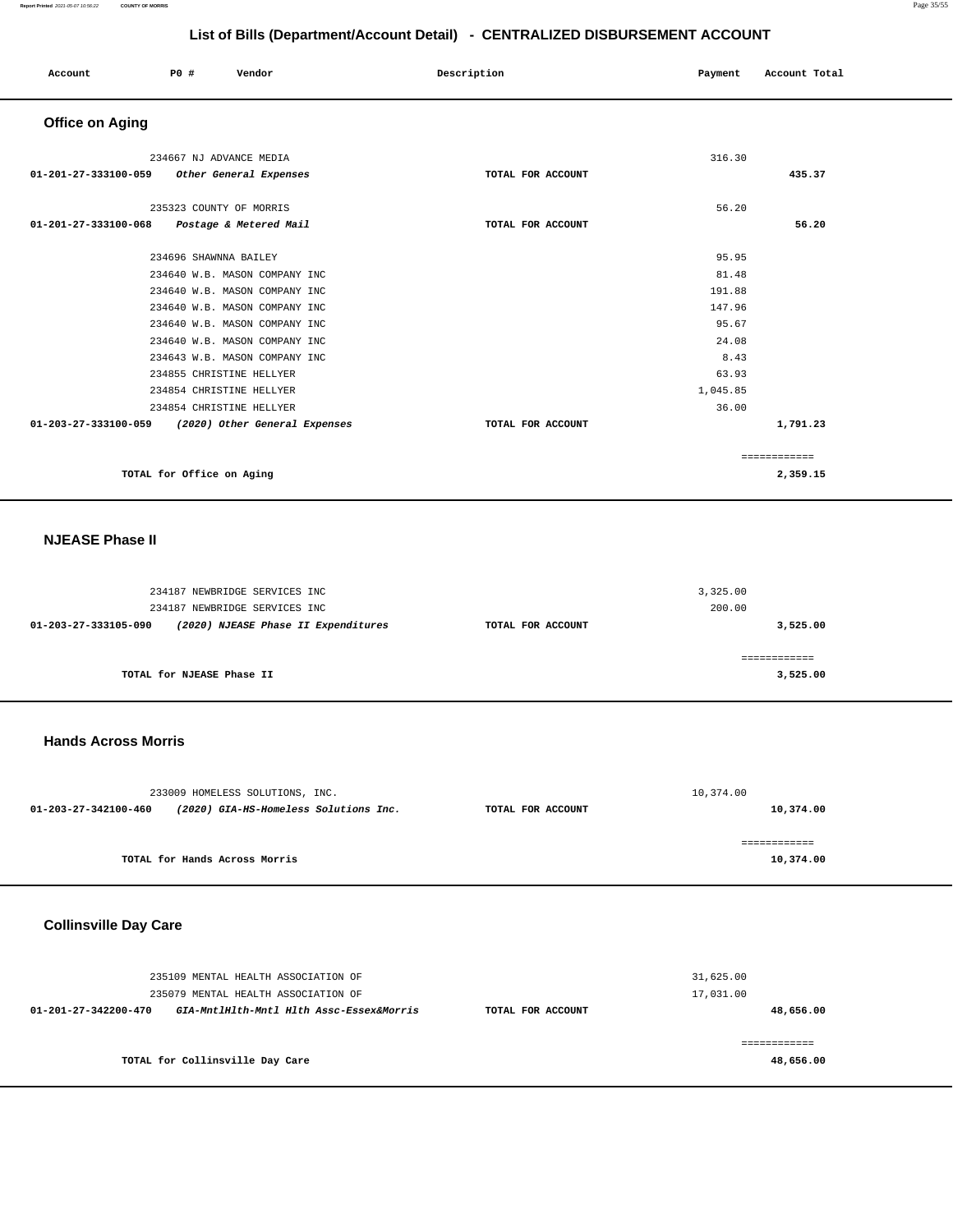10,395.00

**10,395.00**

|                                | 234846 EMPLOYMENT HORIZONS ENTERPRISES INC     |                   | 5.940.00  |           |
|--------------------------------|------------------------------------------------|-------------------|-----------|-----------|
|                                | 234847 EMPLOYMENT HORIZONS ENTERPRISES INC     |                   | 9,136.00  |           |
|                                | 234848 EMPLOYMENT HORIZONS ENTERPRISES INC     |                   | 2,700.00  |           |
| $01 - 201 - 27 - 342500 - 463$ | GIA-Agng&Dsbld-Employment Horizons             | TOTAL FOR ACCOUNT |           | 17,776.00 |
|                                |                                                |                   |           |           |
|                                | 234840 DAWN CENTER FOR INDEPENDENT             |                   | 10,285.00 |           |
|                                | 234839 DAWN CENTER FOR INDEPENDENT             |                   | 1,757.00  |           |
| $01 - 201 - 27 - 342500 - 473$ | GIA-Agng&Dsbld-DAWN Center                     | TOTAL FOR ACCOUNT |           | 12,042.00 |
|                                | 234836 CFCS - HOPE HOUSE                       |                   | 284.00    |           |
| 01-201-27-342500-480           | GIA-Agng&Dsbld-Hope House                      | TOTAL FOR ACCOUNT |           | 284.00    |
|                                | 234849 VISITING NURSE ASSOC. OF                |                   | 3,844.00  |           |
|                                | 234837 VISITING NURSE ASSOC. OF                |                   | 61,638.00 |           |
| 01-201-27-342500-481           | GIA-Agng&Dsbld-Visiting Nrs Assc of NNJ        | TOTAL FOR ACCOUNT |           | 65,482.00 |
|                                | 234842 INTERFAITH FOOD PANTRY INC.             |                   | 28,016.00 |           |
| 01-201-27-342500-493           | GIA-Agng&Dsbld-Interfaith Food Pantry          | TOTAL FOR ACCOUNT |           | 28,016.00 |
|                                | 234852 ATLANTIC PRIVATE CARE                   |                   | 5,990.00  |           |
| 01-201-27-342500-498           | GIA-Agng&Dsbld-Atlantic Private Care           | TOTAL FOR ACCOUNT |           | 5,990.00  |
|                                | 234851 VISITING NURSE ASSOC. OF                |                   | 805.00    |           |
|                                | 234850 VISITING NURSE ASSOC. OF                |                   | 3,758.00  |           |
| 01-203-27-342500-481           | (2020) GIA-Agng&Dsbld-Visiting Nrs Assc of NNJ | TOTAL FOR ACCOUNT |           | 4,563.00  |

#### **DEPARTMENT 342500**

234838 CHILD & FAMILY RESOURCES, INC.

**01-201-27-342500-462 GIA-Agng&Dsbld-Child & Family Resources TOTAL FOR ACCOUNT** 

| 235026 NEW JERSEY AIDS SERVICES                                        |                   | 23,100.00    |  |
|------------------------------------------------------------------------|-------------------|--------------|--|
| 235026 NEW JERSEY AIDS SERVICES                                        |                   | 7,000.00     |  |
| 235026 NEW JERSEY AIDS SERVICES                                        |                   | 2,400.00     |  |
| 01-201-27-342400-454<br>GIA-Ch 51 Match-NJ AIDS Services               | TOTAL FOR ACCOUNT | 32,500.00    |  |
|                                                                        |                   |              |  |
| 234891 FREEDOM HOUSE INC.                                              |                   | 1,427.00     |  |
| 234892 FREEDOM HOUSE INC.                                              |                   | 4,625.00     |  |
| 234748 FREEDOM HOUSE INC.                                              |                   | 521.00       |  |
| 234747 FREEDOM HOUSE INC.                                              |                   | 3,720.00     |  |
| $01 - 201 - 27 - 342400 - 482$<br>GIA-Ch 51 Match-Freedom House        | TOTAL FOR ACCOUNT | 10,293.00    |  |
|                                                                        |                   |              |  |
| 234751 PRIME HEALTHCARE SERVICES                                       |                   | 19,435.00    |  |
| 01-201-27-342400-484 GIA-Ch 51 Match-St Clare's Hospital               | TOTAL FOR ACCOUNT | 19,435.00    |  |
| 234744 ACENDA, INC                                                     |                   | 3,006.00     |  |
| 234738 ACENDA, INC                                                     |                   | 2,810.00     |  |
| 234737 ACENDA, INC                                                     |                   | 1,656.00     |  |
| $01 - 201 - 27 - 342400 - 490$<br>GIA-Ch 51 Match-Daytop Village, Inc. | TOTAL FOR ACCOUNT | 7,472.00     |  |
| 234881 NEW HOPE FOUNDATION INC.                                        |                   | 2,800.00     |  |
| 234879 NEW HOPE FOUNDATION INC.                                        |                   | 1,050.00     |  |
| 01-201-27-342400-491<br>GIA-Ch 51 Match-New Hope Foundation            | TOTAL FOR ACCOUNT | 3,850.00     |  |
|                                                                        |                   | ============ |  |
| TOTAL for DEPARTMENT 342400                                            |                   | 73,550.00    |  |

**List of Bills (Department/Account Detail) - CENTRALIZED DISBURSEMENT ACCOUNT**

#### **DEPARTMENT 342400**

 **Account** 20 **P P**  $\uparrow$  **Payment** Payment Account Total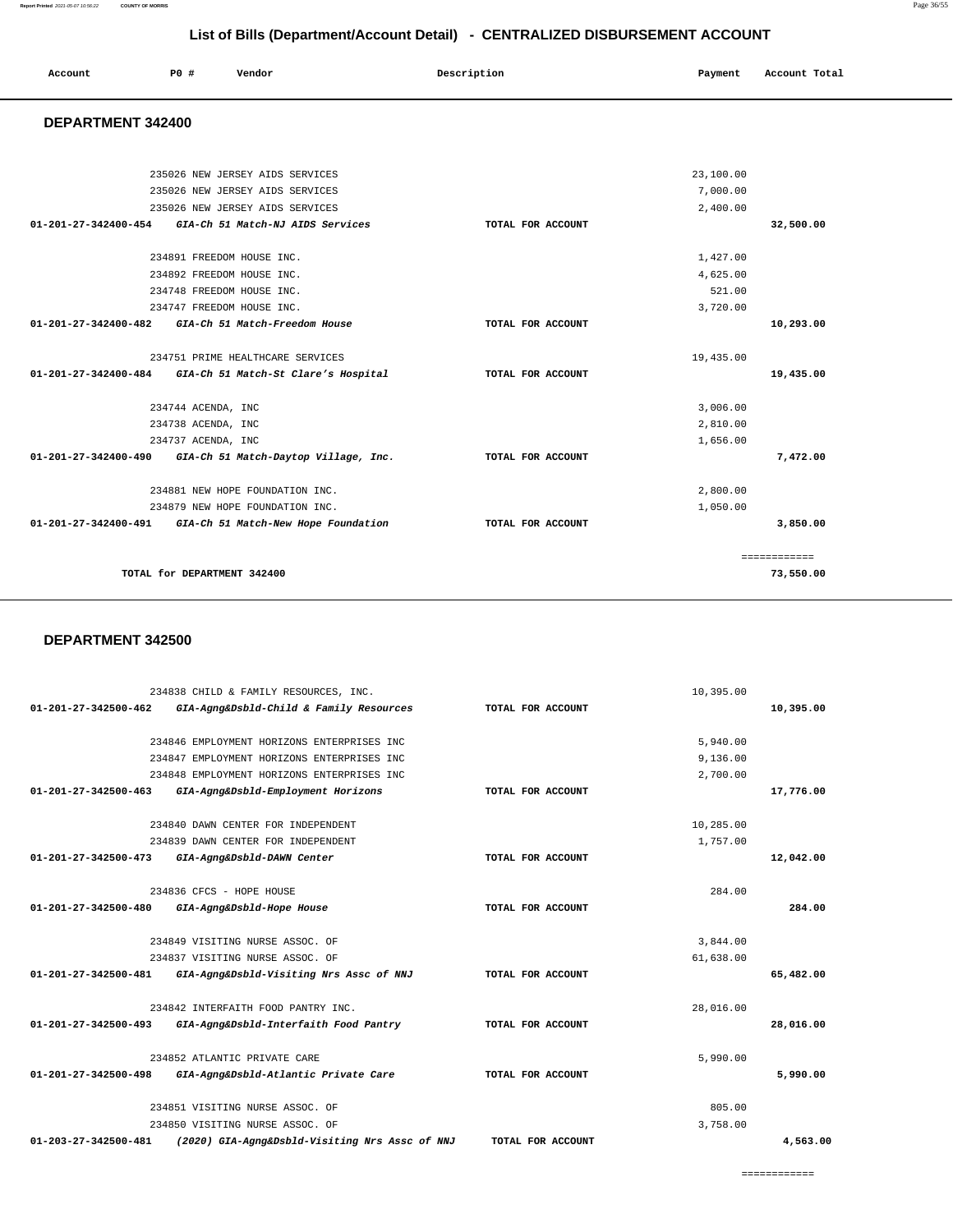**Report Printed** 2021-05-07 10:56:22 **COUNTY OF MORRIS** Page 37/55

============

**358.45**

## **List of Bills (Department/Account Detail) - CENTRALIZED DISBURSEMENT ACCOUNT**

| Account                        | P0 #                        | Vendor                        | Description       | Payment | Account Total |
|--------------------------------|-----------------------------|-------------------------------|-------------------|---------|---------------|
| DEPARTMENT 342500              |                             |                               |                   |         |               |
|                                | TOTAL for DEPARTMENT 342500 |                               |                   |         | 144,548.00    |
| Seniors, Disabled & Veterans   |                             |                               |                   |         |               |
|                                |                             | 234644 W.B. MASON COMPANY INC |                   | 39.00   |               |
| 01-201-27-343100-058           |                             | Office Supplies & Stationery  | TOTAL FOR ACCOUNT |         | 39.00         |
|                                |                             | 234639 W.B. MASON COMPANY INC |                   | 319.45  |               |
| $01 - 201 - 27 - 343100 - 059$ |                             | Other General Expenses        | TOTAL FOR ACCOUNT |         | 319.45        |

**TOTAL for Seniors, Disabled & Veterans** 

## **County Board of Social Service**

| 232164 CWDA                                       |                   | 450.00     |           |
|---------------------------------------------------|-------------------|------------|-----------|
| 01-201-27-345100-023 Associations and Memberships | TOTAL FOR ACCOUNT |            | 450.00    |
| 234336 W.B. MASON COMPANY INC                     |                   | 0.95       |           |
| 234336 W.B. MASON COMPANY INC                     |                   | 0.95       |           |
| 234336 W.B. MASON COMPANY INC                     |                   | 0.95       |           |
| 234336 W.B. MASON COMPANY INC                     |                   | 0.95       |           |
| 234336 W.B. MASON COMPANY INC                     |                   | 0.95       |           |
| 234336 W.B. MASON COMPANY INC                     |                   | 0.95       |           |
| 234336 W.B. MASON COMPANY INC                     |                   | 35.76      |           |
| 234336 W.B. MASON COMPANY INC                     |                   | 89.40      |           |
| 234297 LANGUAGE LINE SERVICES                     |                   | 1,081.20   |           |
| 232755 THOMSON REUTER-WEST                        |                   | 434.56     |           |
| 01-201-27-345100-058 Office Supplies & Stationery | TOTAL FOR ACCOUNT |            | 1,646.62  |
| 234508 CABLEVISION LIGHTPATH NJ LLC               |                   | 718.36     |           |
| 233140 CONNECTEK                                  |                   | 600.00     |           |
| 233140 CONNECTEK                                  |                   | 50.00      |           |
| 234516 CABLEVISION LIGHTPATH NJ LLC               |                   | 1,158.75   |           |
| 234507 VERIZON WIRELESS                           |                   | 797.25     |           |
| 01-201-27-345100-146<br>Telephone                 | TOTAL FOR ACCOUNT |            | 3,324.36  |
| 234289 RICOH USA, INC.                            |                   | 2,247.15   |           |
| $01-201-27-345100-164$ Office Machines - Rental   | TOTAL FOR ACCOUNT |            | 2,247.15  |
| 234476 N.J. NATURAL GAS COMPANY                   |                   | 403.22     |           |
| 233141 DOVER WATER COMMISSIONERS                  |                   | 50.19      |           |
| $01-201-27-345100-257$ Rental - Other             | TOTAL FOR ACCOUNT |            | 453.41    |
| 234477 JOHNSON AND JOHNSON ESO.                   |                   | 434.00     |           |
| 234477 JOHNSON AND JOHNSON ESO.                   |                   | 2,077.00   |           |
| 233793 U.S. SECURITY ASSOCIATES                   |                   | 157.85     |           |
| 233739 U.S. SECURITY ASSOCIATES                   |                   | 882.10     |           |
| 233739 U.S. SECURITY ASSOCIATES                   |                   | 784.62     |           |
| 234472 HINDSIGHT, INC                             |                   | 11,258.22  |           |
| 234291 UNITRONIX DATA SYSTEMS INC                 |                   | 9,195.55   |           |
| 01-201-27-345100-325<br>Special Services          | TOTAL FOR ACCOUNT |            | 24,789.34 |
| 234470 CHLIC                                      |                   | 381,550.32 |           |
| 234471 DELTA DENTAL INSURANCE COMPANY             |                   | 2.675.67   |           |
| 234473 DELTA DENTAL OF NEW JERSEY, INC.           |                   | 826.28     |           |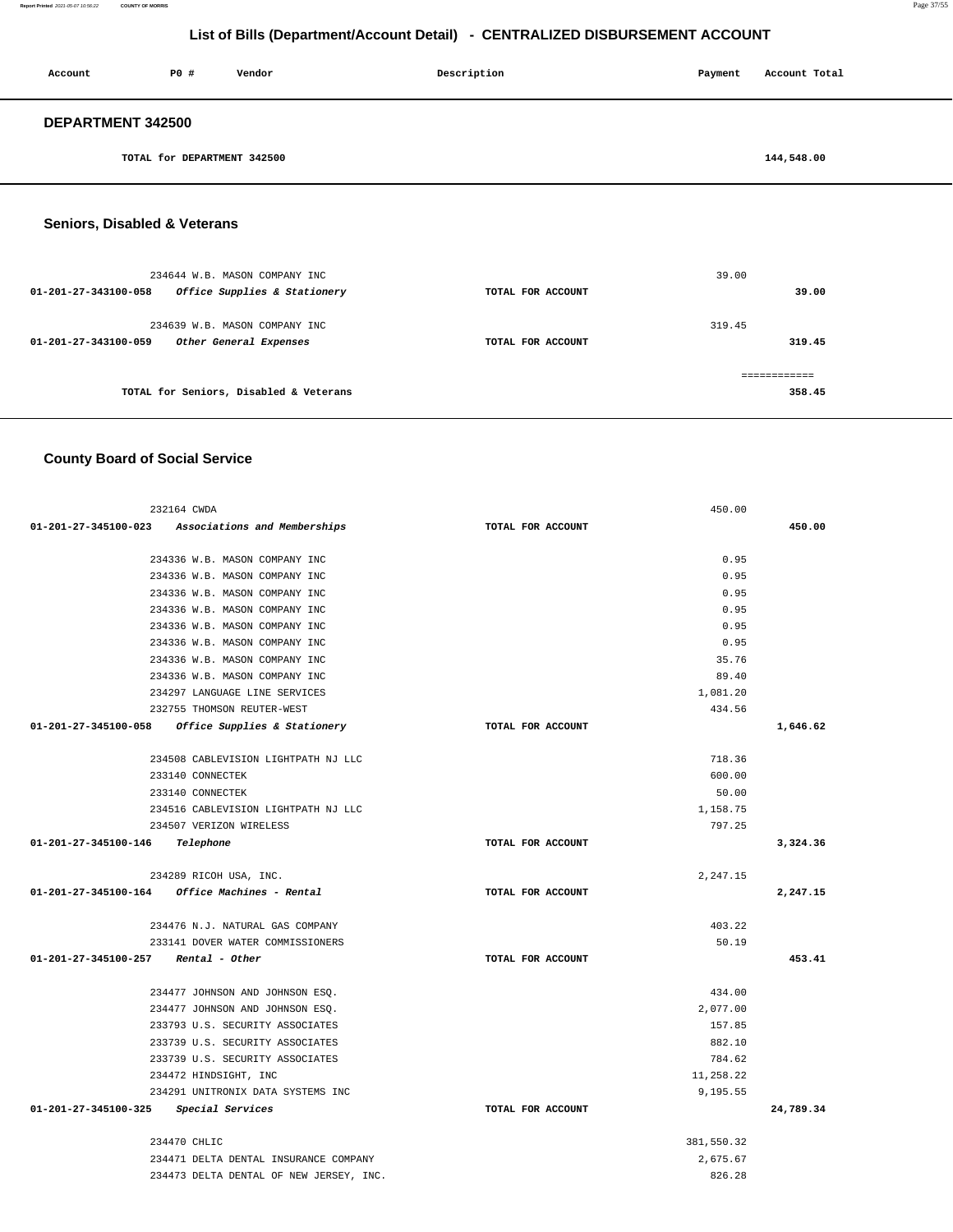| Account                               | P0 # | Vendor                                   | Description       | Payment  | Account Total |
|---------------------------------------|------|------------------------------------------|-------------------|----------|---------------|
| <b>County Board of Social Service</b> |      |                                          |                   |          |               |
|                                       |      | 234473 DELTA DENTAL OF NEW JERSEY, INC.  |                   | 809.94   |               |
|                                       |      | 234473 DELTA DENTAL OF NEW JERSEY, INC.  |                   | 809.94   |               |
|                                       |      | 234473 DELTA DENTAL OF NEW JERSEY, INC.  |                   | 762.72   |               |
|                                       |      | 234473 DELTA DENTAL OF NEW JERSEY, INC.  |                   | 809.94   |               |
|                                       |      | 234473 DELTA DENTAL OF NEW JERSEY, INC.  |                   | 794.50   |               |
|                                       |      | 234474 FLAGSHIP HEALTH SYSTEMS, INC.     |                   | 354.75   |               |
| 01-201-27-345100-329                  |      | Hospital Insurance Premiums              | TOTAL FOR ACCOUNT |          | 389,394.06    |
|                                       |      | 234475 HERBST-MUSCIANO, LLC              |                   | 520.00   |               |
|                                       |      | 234475 HERBST-MUSCIANO, LLC              |                   | 1,560.00 |               |
| 01-201-27-345100-336                  |      | Repairs & Alterations                    | TOTAL FOR ACCOUNT |          | 2,080.00      |
|                                       |      | 228216 GLOBAL EQUIPMENT COMPANY          |                   | 180.95   |               |
|                                       |      | 228216 GLOBAL EQUIPMENT COMPANY          |                   | 39.99    |               |
| 01-203-27-345100-058                  |      | (2020) Office Supplies & Stationery      | TOTAL FOR ACCOUNT |          | 220.94        |
|                                       |      | 234335 U.S. SECURITY ASSOCIATES          |                   | 1,960.38 |               |
|                                       |      | 234335 U.S. SECURITY ASSOCIATES          |                   | 999.60   |               |
|                                       |      | 234288 U.S. SECURITY ASSOCIATES          |                   | 1,720.88 |               |
|                                       |      | 234288 U.S. SECURITY ASSOCIATES          |                   | 1,558.61 |               |
|                                       |      | 234288 U.S. SECURITY ASSOCIATES          |                   | 1,486.88 |               |
|                                       |      | 234288 U.S. SECURITY ASSOCIATES          |                   | 2,018.00 |               |
| 01-203-27-345100-325                  |      | (2020) Special Services                  | TOTAL FOR ACCOUNT |          | 9,744.35      |
|                                       |      |                                          |                   |          | ============  |
|                                       |      | TOTAL for County Board of Social Service |                   |          | 434,350.23    |

#### **MV:Administration**

|                                          | 234272 POINTCLICKCARE                           | 309.94            |              |
|------------------------------------------|-------------------------------------------------|-------------------|--------------|
|                                          | 01-201-27-350100-040 Electronic Data Processing | TOTAL FOR ACCOUNT | 309.94       |
|                                          |                                                 |                   |              |
|                                          | 232794 NORTHEAST COMMUNICATIONS, INC.           | 225.00            |              |
|                                          | 232794 NORTHEAST COMMUNICATIONS, INC.           | 18.50             |              |
|                                          | 232794 NORTHEAST COMMUNICATIONS, INC.           | 21.50             |              |
|                                          | 232794 NORTHEAST COMMUNICATIONS, INC.           | 19.36             |              |
|                                          | 232794 NORTHEAST COMMUNICATIONS, INC.           | 8.50              |              |
|                                          | 232794 NORTHEAST COMMUNICATIONS, INC.           | 585.00            |              |
|                                          | 234341 U.S. SECURITY ASSOCIATES                 | 15,680.40         |              |
|                                          | 234341 U.S. SECURITY ASSOCIATES                 | 14,570.66         |              |
|                                          | 234341 U.S. SECURITY ASSOCIATES                 | 15,305.65         |              |
|                                          | 234341 U.S. SECURITY ASSOCIATES                 | 14,419.08         |              |
| 01-201-27-350100-266                     | Safety Items                                    | TOTAL FOR ACCOUNT | 60,853.65    |
|                                          | 234276 U.S. SECURITY ASSOCIATES                 | 17,626.58         |              |
|                                          | 234276 U.S. SECURITY ASSOCIATES                 | 14,958.56         |              |
|                                          | 234276 U.S. SECURITY ASSOCIATES                 | $-19,074.06$      |              |
| 01-203-27-350100-266 (2020) Safety Items |                                                 | TOTAL FOR ACCOUNT | 13,511.08    |
|                                          |                                                 |                   | ============ |
|                                          | TOTAL for MV:Administration                     |                   | 74,674.67    |

## **County Adjuster**

235323 COUNTY OF MORRIS 95.25

 **01-201-27-357100-068 Postage & Metered Mail TOTAL FOR ACCOUNT 95.25**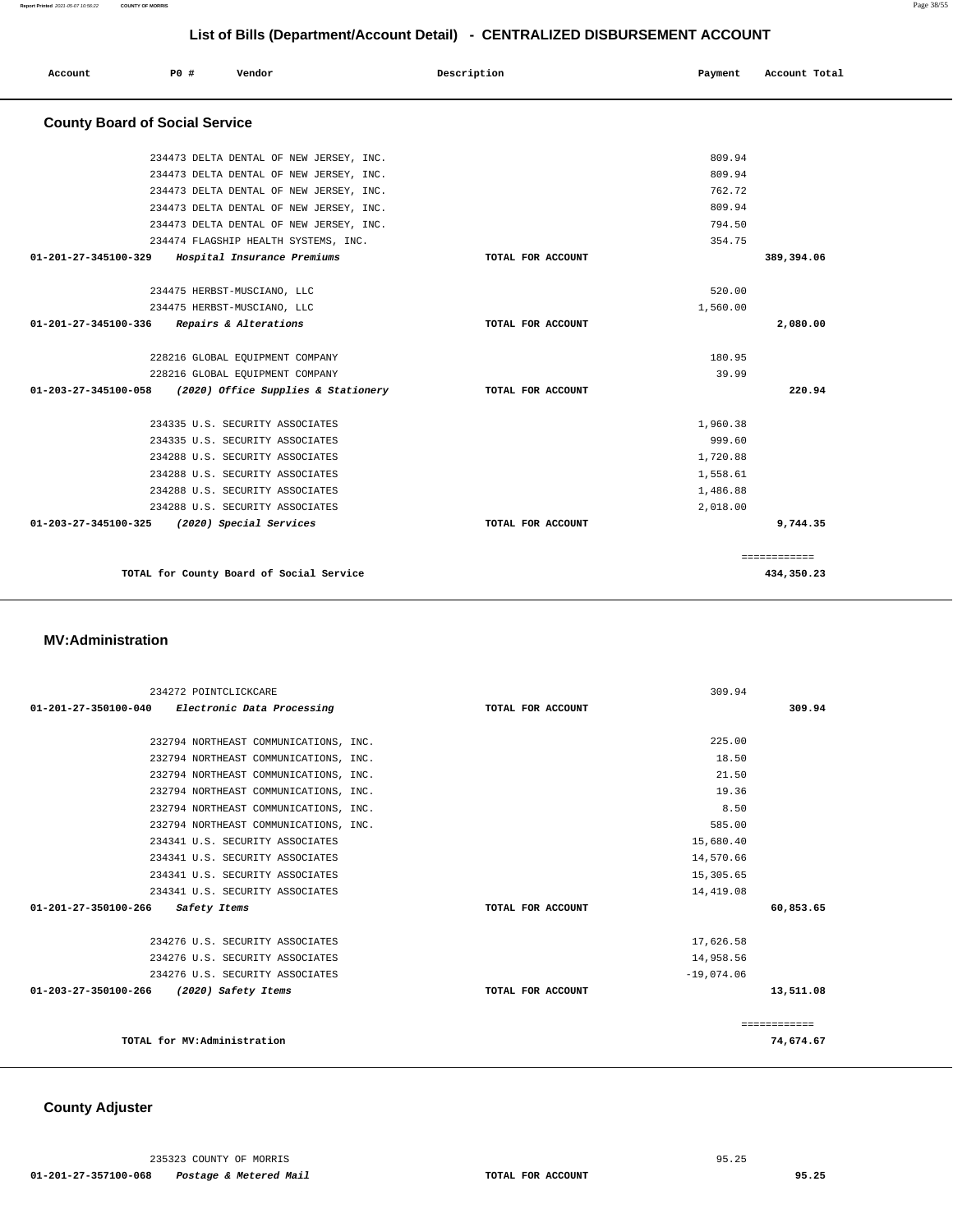#### **Report Printed** 2021-05-07 10:56:22 **COUNTY OF MORRIS** Page 39/55

## **List of Bills (Department/Account Detail) - CENTRALIZED DISBURSEMENT ACCOUNT**

| Account                | P0 #                      | Vendor | Description | Payment | Account Total         |  |
|------------------------|---------------------------|--------|-------------|---------|-----------------------|--|
| <b>County Adjuster</b> |                           |        |             |         |                       |  |
|                        | TOTAL for County Adjuster |        |             |         | ============<br>95.25 |  |

**County Library** 

|                                | 233308 GANN LAW BOOKS                           |                   | 197.00       |          |
|--------------------------------|-------------------------------------------------|-------------------|--------------|----------|
|                                | 233308 GANN LAW BOOKS                           |                   | 8.00         |          |
|                                | 233309 GANN LAW BOOKS                           |                   | 188.00       |          |
|                                | 233309 GANN LAW BOOKS                           |                   | 8.00         |          |
|                                | 231562 LEXIS NEXIS                              |                   | 174.00       |          |
|                                | 233296 LEXIS NEXIS                              |                   | 174.00       |          |
| $01 - 201 - 29 - 390100 - 028$ | Books & Periodicals                             | TOTAL FOR ACCOUNT |              | 749.00   |
|                                | 235323 COUNTY OF MORRIS                         |                   | 352.75       |          |
| 01-201-29-390100-068           | Postage & Metered Mail                          | TOTAL FOR ACCOUNT |              | 352.75   |
|                                |                                                 |                   |              |          |
|                                | 233750 U-LINE SHIPPING SUPPLY                   |                   | 252.00       |          |
|                                | 233750 U-LINE SHIPPING SUPPLY                   |                   | 10.71        |          |
| 01-201-29-390100-095           | Other Administrative Supplies                   | TOTAL FOR ACCOUNT |              | 262.71   |
|                                | 230156 LEXIS NEXIS                              |                   | 174.00       |          |
|                                | 230156 LEXIS NEXIS                              |                   | 174.00       |          |
|                                | 01-203-29-390100-028 (2020) Books & Periodicals | TOTAL FOR ACCOUNT |              | 348.00   |
|                                |                                                 |                   |              |          |
|                                |                                                 |                   | ============ |          |
|                                | TOTAL for County Library                        |                   |              | 1,712.46 |
|                                |                                                 |                   |              |          |

#### **County Superintendent of Schoo**

| 235323 COUNTY OF MORRIS                        |                   | 67.09 |
|------------------------------------------------|-------------------|-------|
| Postage & Metered Mail<br>01-201-29-392100-068 | TOTAL FOR ACCOUNT | 67.09 |
|                                                |                   |       |
|                                                |                   |       |
| TOTAL for County Superintendent of Schoo       |                   | 67.09 |
|                                                |                   |       |

## **Rutgers Extension Service**

| 235323 COUNTY OF MORRIS<br>Postage & Metered Mail<br>01-201-29-396100-068        | TOTAL FOR ACCOUNT | 2.22<br>2.22   |
|----------------------------------------------------------------------------------|-------------------|----------------|
| 234507 VERIZON WIRELESS<br>Other Administrative Supplies<br>01-201-29-396100-095 | TOTAL FOR ACCOUNT | 28.64<br>28.64 |
| TOTAL for Rutgers Extension Service                                              |                   | 30.86          |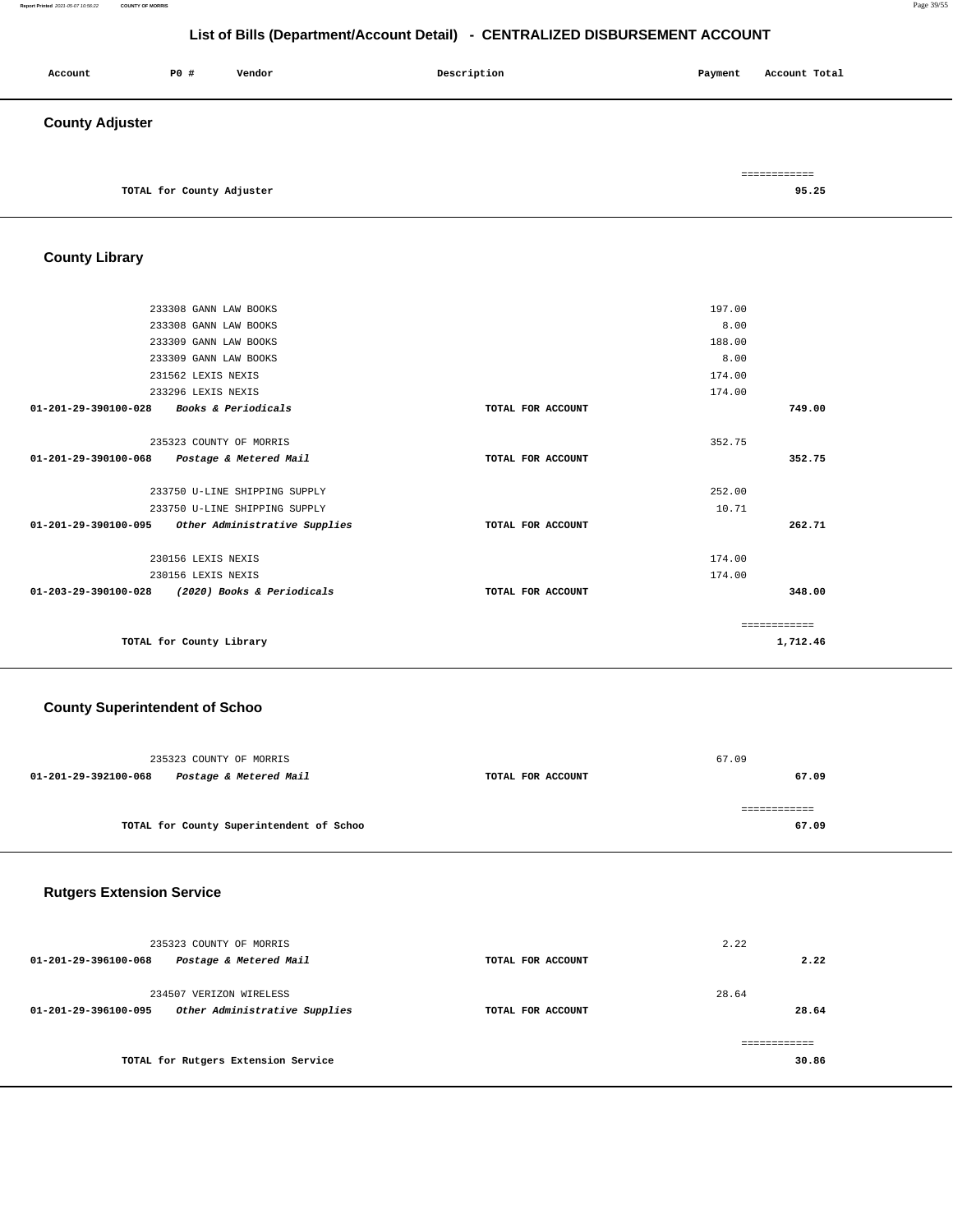| Account                    | P0 # | Vendor                                                     | Description       | Payment           | Account Total |
|----------------------------|------|------------------------------------------------------------|-------------------|-------------------|---------------|
| Rmb Out of Cty Two Yr Coll |      |                                                            |                   |                   |               |
|                            |      | 234822 UNION COUNTY COLLEGE<br>234822 UNION COUNTY COLLEGE |                   | 2,837.16<br>31.00 |               |
| 01-201-29-397100-090       |      | Rmb Out of Cty Two Yr Coll Expenditures                    | TOTAL FOR ACCOUNT |                   | 2,868.16      |
|                            |      |                                                            |                   |                   | ============  |
|                            |      | TOTAL for Rmb Out of Cty Two Yr Coll                       |                   |                   | 2,868.16      |

#### **Cont M.C. School of Tech**

|                      | 235275 MC VOCATIONAL SCHOOL DISTRICT  |                   | 423,879.67 |
|----------------------|---------------------------------------|-------------------|------------|
| 01-201-29-400100-090 | Cont M.C. School of Tech Expenditures | TOTAL FOR ACCOUNT | 423,879.67 |
|                      | TOTAL for Cont M.C. School of Tech    |                   | 423,879.67 |
|                      |                                       |                   |            |

## **Fire and Police Academy**

|                                | 234309 NECI, INC.                        |                   | 750.00   |              |
|--------------------------------|------------------------------------------|-------------------|----------|--------------|
| 234309 NECI, INC.              |                                          | 750.00            |          |              |
|                                | 234309 NECI, INC.                        |                   | 19.95    |              |
| 01-201-29-407100-028           | Books & Periodicals                      | TOTAL FOR ACCOUNT |          | 1,519.95     |
|                                | 234625 W.B. MASON COMPANY INC            |                   | 361.60   |              |
| 01-201-29-407100-058           | Office Supplies & Stationery             | TOTAL FOR ACCOUNT |          | 361.60       |
|                                | 235323 COUNTY OF MORRIS                  |                   | 96.53    |              |
| 01-201-29-407100-068           | Postage & Metered Mail                   | TOTAL FOR ACCOUNT |          | 96.53        |
|                                | 234281 MORRIS COUNTY MUA                 |                   | 346.11   |              |
|                                | 234281 MORRIS COUNTY MUA                 |                   | 103.53   |              |
| 01-201-29-407100-143           | Rubbish & Trash Removal                  | TOTAL FOR ACCOUNT |          | 449.64       |
|                                | 234311 MORRISTOWN LUMBER &               |                   | 35.56    |              |
| 01-201-29-407100-239           | Small Tools                              | TOTAL FOR ACCOUNT |          | 35.56        |
|                                | 233772 NEW JERSEY FIRE EQUIPMENT COMPANY |                   | 932.00   |              |
|                                | 233772 NEW JERSEY FIRE EQUIPMENT COMPANY |                   | 1,375.00 |              |
| $01 - 201 - 29 - 407100 - 258$ | Equipment                                | TOTAL FOR ACCOUNT |          | 2,307.00     |
|                                | 227855 KFT FIRE TRAINERS, LLC            |                   | 1,500.00 |              |
| 01-203-29-407100-258           | (2020) Equipment                         | TOTAL FOR ACCOUNT |          | 1,500.00     |
|                                |                                          |                   |          | ============ |
|                                | TOTAL for Fire and Police Academy        |                   |          | 6,270.28     |

#### **Utilities**

| 01-201-31-430100-136 | <i>Diesel Fuel</i>            | TOTAL FOR ACCOUNT | 27,555.45 |  |
|----------------------|-------------------------------|-------------------|-----------|--|
|                      | 234087 NATIONAL FUEL OIL INC. |                   | 9,308.25  |  |
|                      | 234087 NATIONAL FUEL OIL INC. |                   | 8,947.95  |  |
|                      | 234087 NATIONAL FUEL OIL INC. |                   | 9,299.25  |  |
|                      |                               |                   |           |  |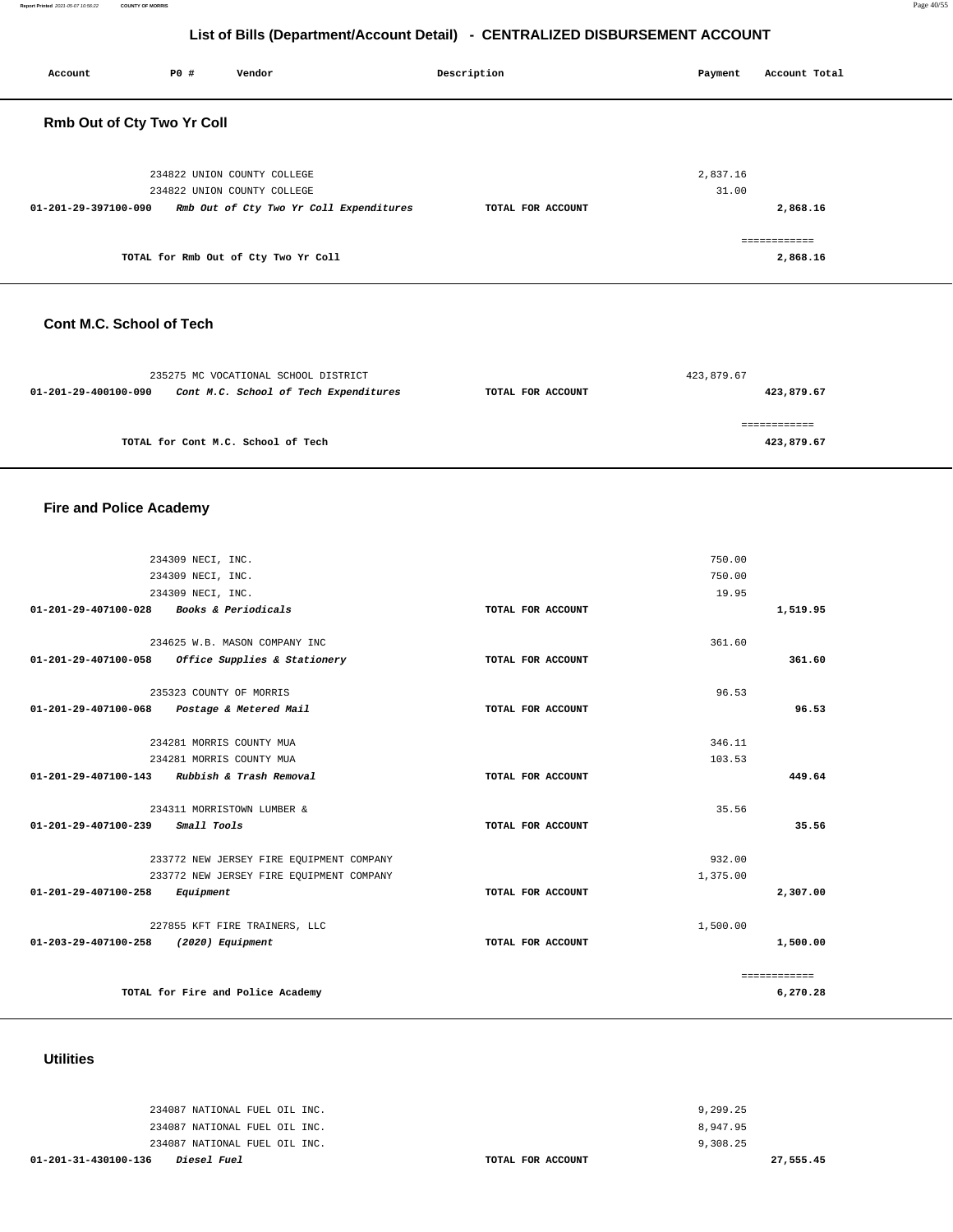| 234685 MONTVILLE TWP WATER & SEWER | 111.07    |
|------------------------------------|-----------|
| 234777 TAX COLLECTOR               | 2,333.76  |
| 234777 TAX COLLECTOR               | 126.75    |
| 234777 TAX COLLECTOR               | 126.75    |
| 234777 TAX COLLECTOR               | 14,203.20 |
| 234777 TAX COLLECTOR               | 344.98    |
| 234777<br>TAX COLLECTOR            | 142.48    |

| 235019 DIRECT ENERGY BUSINESS MARKETING       | 63.09             |           |
|-----------------------------------------------|-------------------|-----------|
| 235019 DIRECT ENERGY BUSINESS MARKETING       | 342.04            |           |
| 235019 DIRECT ENERGY BUSINESS MARKETING       | 2,240.19          |           |
| 235019 DIRECT ENERGY BUSINESS MARKETING       | 1.06              |           |
| 234320 JERSEY CENTRAL POWER & LIGHT           | 537.43            |           |
| 234210 JERSEY CENTRAL POWER & LIGHT           | 12.10             |           |
| 234209 JERSEY CENTRAL POWER & LIGHT           | 7.35              |           |
| 234317 JERSEY CENTRAL POWER & LIGHT           | 60.81             |           |
| 01-201-31-430100-137<br><i>Electricity</i>    | TOTAL FOR ACCOUNT | 92,200.75 |
| 234654 PSE&G CO                               | 42, 252. 28       |           |
| 234655 ELIZABETHTOWN GAS COMPANY              | 413.22            |           |
| 234662 N.J. NATURAL GAS COMPANY               | 222.98            |           |
| 234661 N.J. NATURAL GAS COMPANY               | 1,599.31          |           |
| 234657 N.J. NATURAL GAS COMPANY               | 316.36            |           |
| 234660 N.J. NATURAL GAS COMPANY               | 40.81             |           |
| 234658 N.J. NATURAL GAS COMPANY               | 286.47            |           |
| 234659 N.J. NATURAL GAS COMPANY               | 841.03            |           |
| 234084 SUBURBAN PROPANE -2347                 | 1,764.89          |           |
| 234084 SUBURBAN PROPANE -2347                 | 4.56              |           |
| 234084 SUBURBAN PROPANE -2347                 | 9.92              |           |
| 234610 SUBURBAN PROPANE -2347                 | 1,492.40          |           |
| 234610 SUBURBAN PROPANE -2347                 | 4.56              |           |
| 234610 SUBURBAN PROPANE -2347                 | 9.92              |           |
| 234621 SUBURBAN PROPANE -2347                 | 282.19            |           |
| 234621 SUBURBAN PROPANE -2347                 | 3.66              |           |
| 234621 SUBURBAN PROPANE -2347                 | 9.92              |           |
| 234758 N.J. NATURAL GAS COMPANY               | 1,085.70          |           |
| $01 - 201 - 31 - 430100 - 141$<br>Natural Gas | TOTAL FOR ACCOUNT | 50,640.18 |

 **Utilities** 

| 234651 JERSEY CENTRAL POWER & LIGHT     | $-788.29$ |
|-----------------------------------------|-----------|
| 234651 JERSEY CENTRAL POWER & LIGHT     | $-170.27$ |
| 234651 JERSEY CENTRAL POWER & LIGHT     | $-126.07$ |
| 234652 AES-NJ COGEN CO INC              | 3, 211.67 |
| 234652 AES-NJ COGEN CO INC              | 3,206.42  |
| 234653 DIRECT ENERGY BUSINESS MARKETING | 18,748.67 |
| 234653 DIRECT ENERGY BUSINESS MARKETING | 5,245.46  |
| 234653 DIRECT ENERGY BUSINESS MARKETING | 7,082.17  |
| 234653 DIRECT ENERGY BUSINESS MARKETING | 16,229.77 |
| 234653 DIRECT ENERGY BUSINESS MARKETING | 1,190.37  |
| 234548 JERSEY CENTRAL POWER & LIGHT     | 913.56    |
| 234759 DIRECT ENERGY BUSINESS MARKETING | 384.41    |
| 234759 DIRECT ENERGY BUSINESS MARKETING | 34.03     |
| 235018 DIRECT ENERGY BUSINESS MARKETING | 12,675.26 |
| 235019 DIRECT ENERGY BUSINESS MARKETING | 147.44    |
| 235019 DIRECT ENERGY BUSINESS MARKETING | 118.02    |
| 235019 DIRECT ENERGY BUSINESS MARKETING | 4.50      |
| 235019 DIRECT ENERGY BUSINESS MARKETING | 1,276.75  |
| 235019 DIRECT ENERGY BUSINESS MARKETING | 411.51    |
| 235019 DIRECT ENERGY BUSINESS MARKETING | 4.03      |
| 235019 DIRECT ENERGY BUSINESS MARKETING | 206.63    |
| 235019 DIRECT ENERGY BUSINESS MARKETING | 1,467.11  |
| 235019 DIRECT ENERGY BUSINESS MARKETING | 762.99    |
| 235019 DIRECT ENERGY BUSINESS MARKETING | 792.06    |
| 235019 DIRECT ENERGY BUSINESS MARKETING | 63.09     |
| 235019 DIRECT ENERGY BUSINESS MARKETING | 342.04    |
| 235019 DIRECT ENERGY BUSINESS MARKETING | 2,240.19  |
| 235019 DIRECT ENERGY BUSINESS MARKETING | 1.06      |
| 234320 JERSEY CENTRAL POWER & LIGHT     | 537.43    |
| 234210 JERSEY CENTRAL POWER & LIGHT     | 12.10     |
| 234209 JERSEY CENTRAL POWER & LIGHT     | 7.35      |

 **Account P0 # Vendor Description Payment Account Total**

234651 JERSEY CENTRAL POWER & LIGHT 15,908.48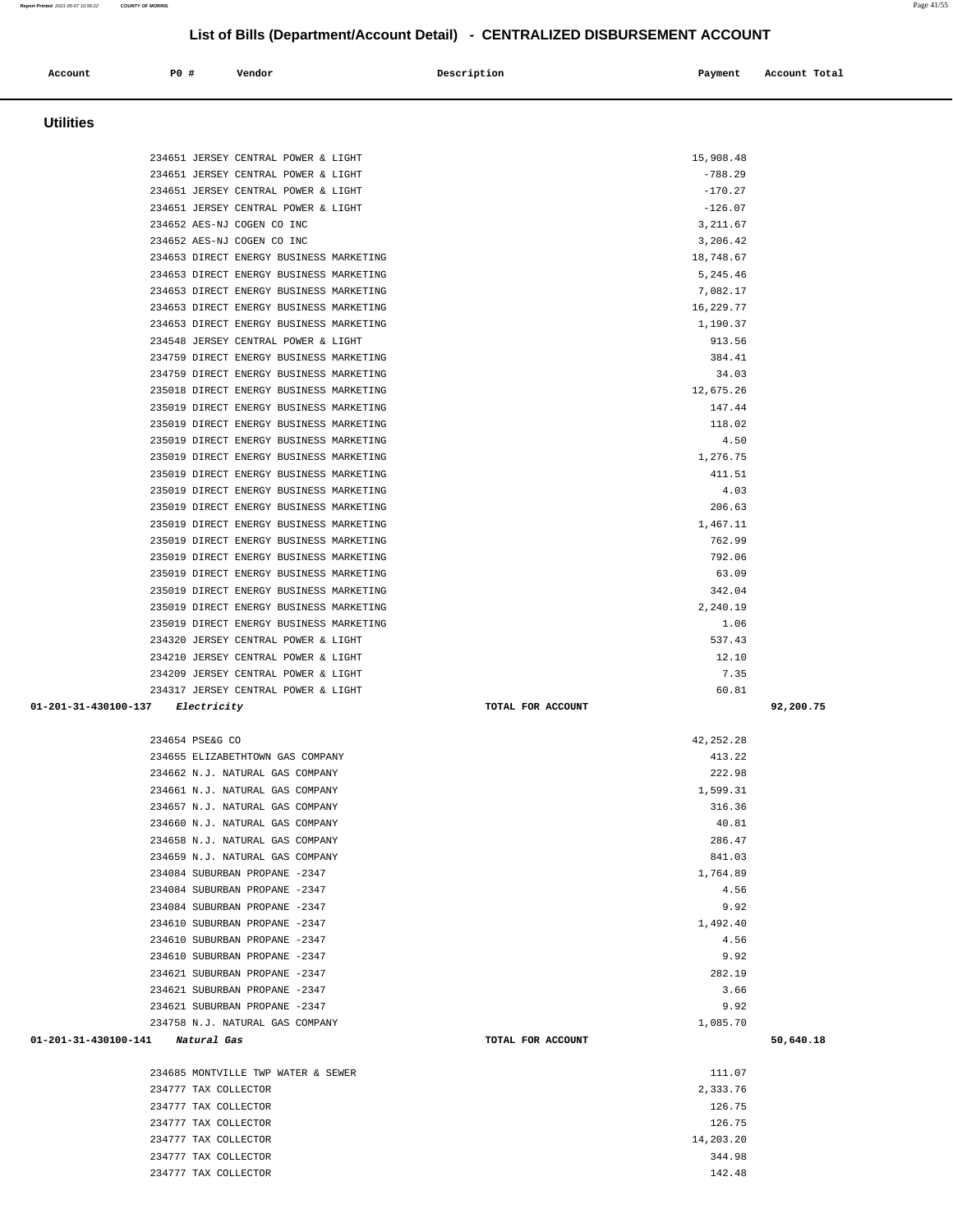| Account              | P0 #<br>Vendor                                                                  | Description       | Payment            | Account Total |
|----------------------|---------------------------------------------------------------------------------|-------------------|--------------------|---------------|
| <b>Utilities</b>     |                                                                                 |                   |                    |               |
|                      |                                                                                 |                   |                    |               |
| 01-201-31-430100-144 | 234777 TAX COLLECTOR<br>Sewer                                                   | TOTAL FOR ACCOUNT | 24,953.28          | 42,342.27     |
|                      |                                                                                 |                   |                    |               |
|                      | 234273 CABLEVISION LIGHTPATH INC.                                               |                   | 5,095.98           |               |
|                      | 234251 VERIZON CABS                                                             |                   | 1,771.39           |               |
|                      | 234508 CABLEVISION LIGHTPATH NJ LLC                                             |                   | 5,028.53           |               |
|                      | 234223 AT&T MOBILITY<br>234221 CABLEVISION LIGHTPATH NJ LLC                     |                   | 1,445.67<br>568.37 |               |
|                      | 234225 KINGS III EMERGENCY COMMUNICATIONS                                       |                   | 969.00             |               |
|                      | 234222 VERIZON                                                                  |                   | 1,226.87           |               |
|                      | 234516 CABLEVISION LIGHTPATH NJ LLC                                             |                   | 6,980.29           |               |
|                      | 234507 VERIZON WIRELESS                                                         |                   | 30,410.87          |               |
| 01-201-31-430100-146 | Telephone                                                                       | TOTAL FOR ACCOUNT |                    | 53,496.97     |
|                      | 234664 SOUTHEAST MORRIS COUNTY                                                  |                   | 4,803.06           |               |
|                      | 234664 SOUTHEAST MORRIS COUNTY                                                  |                   | 494.76             |               |
|                      | 234664 SOUTHEAST MORRIS COUNTY                                                  |                   | 641.39             |               |
|                      | 234664 SOUTHEAST MORRIS COUNTY                                                  |                   | 556.69             |               |
|                      | 234671 SOUTHEAST MORRIS COUNTY                                                  |                   | 472.00             |               |
|                      | 234671 SOUTHEAST MORRIS COUNTY<br>234671 SOUTHEAST MORRIS COUNTY                |                   | 118.00<br>118.00   |               |
|                      | 234671 SOUTHEAST MORRIS COUNTY                                                  |                   | 118.00             |               |
|                      | 234671 SOUTHEAST MORRIS COUNTY                                                  |                   | 236.00             |               |
|                      | 234671 SOUTHEAST MORRIS COUNTY                                                  |                   | 118.00             |               |
|                      | 234671 SOUTHEAST MORRIS COUNTY                                                  |                   | 118.00             |               |
|                      | 234671 SOUTHEAST MORRIS COUNTY                                                  |                   | 1,180.00           |               |
|                      | 234671 SOUTHEAST MORRIS COUNTY                                                  |                   | 302.22             |               |
|                      | 234671 SOUTHEAST MORRIS COUNTY<br>234671 SOUTHEAST MORRIS COUNTY                |                   | 182.78<br>182.78   |               |
|                      | 234671 SOUTHEAST MORRIS COUNTY                                                  |                   | 506.58             |               |
|                      | 234671 SOUTHEAST MORRIS COUNTY                                                  |                   | 182.78             |               |
|                      | 234671 SOUTHEAST MORRIS COUNTY                                                  |                   | 182.78             |               |
|                      | 234671 SOUTHEAST MORRIS COUNTY                                                  |                   | 506.58             |               |
|                      | 234671 SOUTHEAST MORRIS COUNTY<br>234671 SOUTHEAST MORRIS COUNTY                |                   | 302.22             |               |
|                      | 234671 SOUTHEAST MORRIS COUNTY                                                  |                   | 506.58<br>506.58   |               |
|                      | 234671 SOUTHEAST MORRIS COUNTY                                                  |                   | 506.58             |               |
|                      | 234671 SOUTHEAST MORRIS COUNTY                                                  |                   | 302.22             |               |
|                      | 234671 SOUTHEAST MORRIS COUNTY                                                  |                   | 506.58             |               |
|                      | 234671 SOUTHEAST MORRIS COUNTY                                                  |                   | 302.22             |               |
|                      | 234671 SOUTHEAST MORRIS COUNTY                                                  |                   | 302.22             |               |
|                      | 234671 SOUTHEAST MORRIS COUNTY<br>234685 MONTVILLE TWP WATER & SEWER            |                   | 506.58<br>27.90    |               |
|                      | 234663 SOUTHEAST MORRIS COUNTY                                                  |                   | 130.10             |               |
|                      | 234663 SOUTHEAST MORRIS COUNTY                                                  |                   | 229.60             |               |
|                      | 234663 SOUTHEAST MORRIS COUNTY                                                  |                   | 1,606.93           |               |
|                      | 234663 SOUTHEAST MORRIS COUNTY                                                  |                   | 281.97             |               |
|                      | 234663 SOUTHEAST MORRIS COUNTY                                                  |                   | 350.05             |               |
|                      | 234656 SOUTHEAST MORRIS COUNTY<br>234656 SOUTHEAST MORRIS COUNTY                |                   | 35.70<br>40.94     |               |
|                      | 234656 SOUTHEAST MORRIS COUNTY                                                  |                   | 213.89             |               |
| 01-201-31-430100-147 | Water                                                                           | TOTAL FOR ACCOUNT |                    | 17,679.26     |
|                      |                                                                                 |                   |                    |               |
|                      | 234224 MILLENNIUM COMMUNICATIONS GROUP<br>01-203-31-430100-146 (2020) Telephone | TOTAL FOR ACCOUNT | 1,350.00           | 1,350.00      |
|                      |                                                                                 |                   |                    |               |
|                      |                                                                                 |                   |                    | ============  |
|                      | TOTAL for Utilities                                                             |                   |                    | 285,264.88    |

**Report Printed** 2021-05-07 10:56:22 **COUNTY OF MORRIS** Page 42/55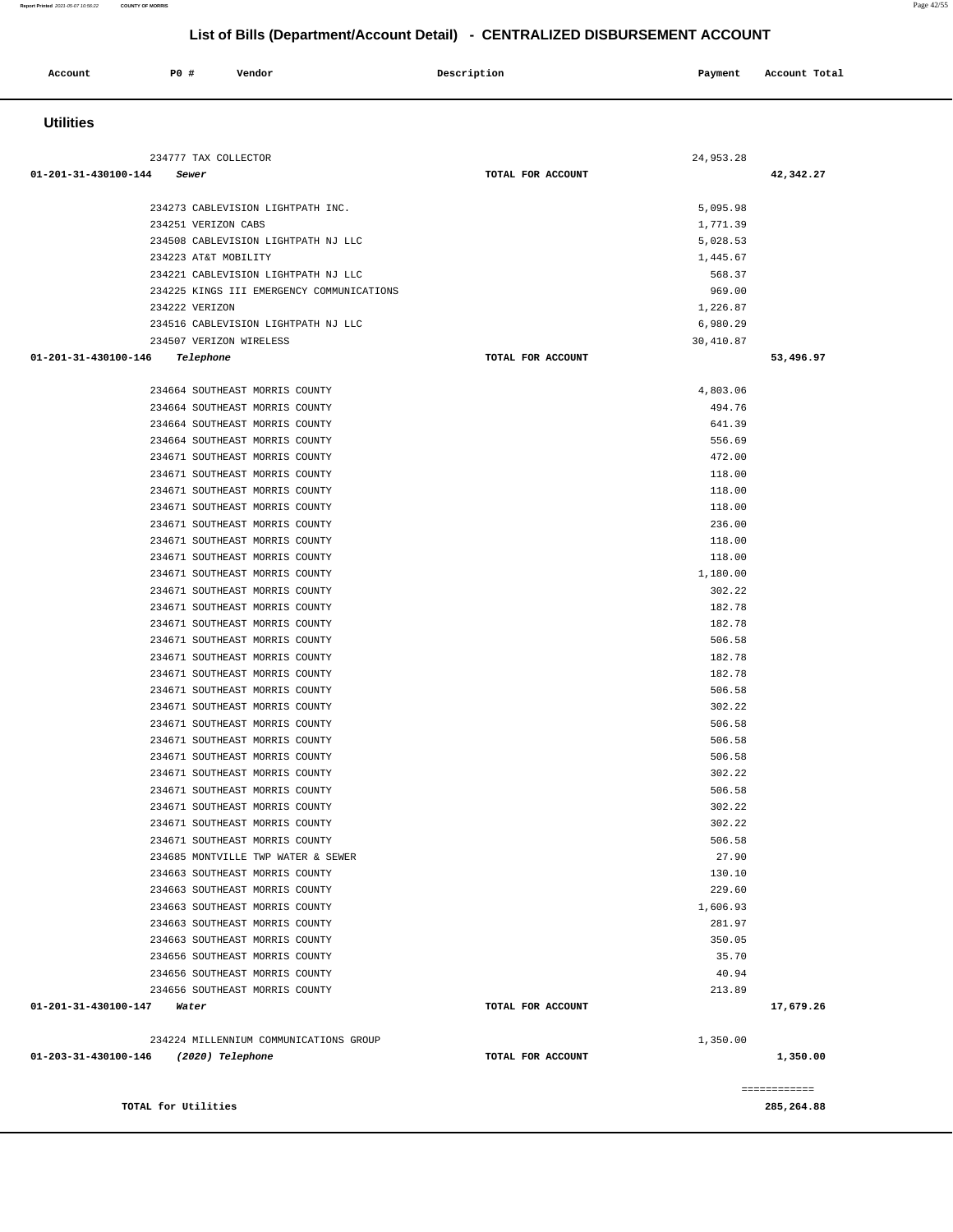**Report Printed** 2021-05-07 10:56:22 **COUNTY OF MORRIS** Page 43/55

## **List of Bills (Department/Account Detail) - CENTRALIZED DISBURSEMENT ACCOUNT**

| Account                | P0 #                | Vendor                                                  | Description       | Payment | Account Total         |
|------------------------|---------------------|---------------------------------------------------------|-------------------|---------|-----------------------|
| <b>Nutrition</b>       |                     |                                                         |                   |         |                       |
| 01-201-41-716100-059   |                     | 234642 W.B. MASON COMPANY INC<br>Other General Expenses | TOTAL FOR ACCOUNT | 52.86   | 52.86                 |
|                        | TOTAL for Nutrition |                                                         |                   |         | ============<br>52.86 |
| <b>Area Plan Grant</b> |                     |                                                         |                   |         |                       |

| 234843 LEGAL SERVICES OF NORTHWEST                    |                   | 12,528.00    |
|-------------------------------------------------------|-------------------|--------------|
| 234834 ZUFALL HEALTH CENTER                           |                   | 15,414.00    |
| 234841 NORWESCAP INC                                  |                   | 4,265.00     |
| 01-201-41-716110-090<br>Expenditures                  | TOTAL FOR ACCOUNT | 32,207.00    |
|                                                       |                   |              |
| 234835 JERSEY CARES, INC.                             |                   | 2,498.00     |
| 234853 NEWBRIDGE SERVICES INC                         |                   | 17,145.00    |
| (2020) Expenditures<br>$01 - 203 - 41 - 716110 - 090$ | TOTAL FOR ACCOUNT | 19,643.00    |
|                                                       |                   |              |
|                                                       |                   | ------------ |
| TOTAL for Area Plan Grant                             |                   | 51,850.00    |
|                                                       |                   |              |

## **Cash Held In Trust**

| 232780 STATE TOXICOLOGY LABORATORY |                              |                   | 585.00 |
|------------------------------------|------------------------------|-------------------|--------|
| 01-204-55-999999-520               | Other Expenses CP            | TOTAL FOR ACCOUNT | 585.00 |
|                                    |                              |                   |        |
|                                    |                              |                   |        |
|                                    | TOTAL for Cash Held In Trust |                   | 585.00 |
|                                    |                              |                   |        |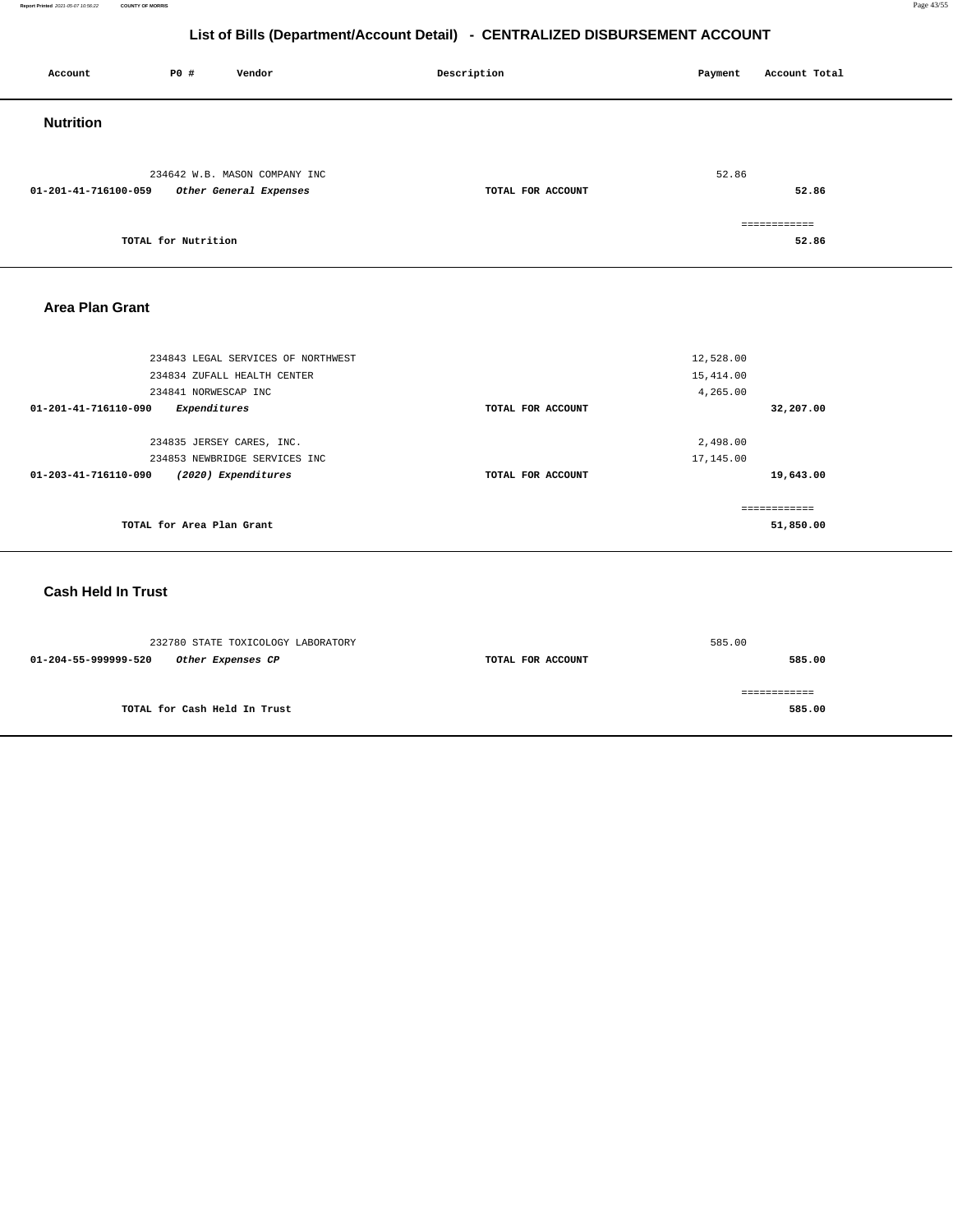#### **Report Printed** 2021-05-07 10:56:22 **COUNTY OF MORRIS** Page 44/55

## **List of Bills (Department/Account Detail) - CENTRALIZED DISBURSEMENT ACCOUNT**

| Account              | P0 #                                                                                              | Vendor                                   |                   | Description       | Payment                                    | Account Total             |
|----------------------|---------------------------------------------------------------------------------------------------|------------------------------------------|-------------------|-------------------|--------------------------------------------|---------------------------|
| DEPARTMENT 718105    |                                                                                                   |                                          | <b>Grant Fund</b> |                   |                                            |                           |
| 02-213-41-718105-391 | 234179 OPTIMUM<br>234515 PREVENTION IS KEY<br>234515 PREVENTION IS KEY<br>235328 COUNTY OF MORRIS | Public Health Emer Grant(7/1/20-6/30/21) |                   | TOTAL FOR ACCOUNT | 307.14<br>33,007.07<br>27, 272.19<br>46.70 | 60,633.10                 |
|                      | TOTAL for DEPARTMENT 718105                                                                       |                                          |                   |                   |                                            | ============<br>60,633.10 |
| <b>TANF</b>          |                                                                                                   |                                          |                   |                   |                                            |                           |
|                      | 234294 CENTURYLINK                                                                                |                                          |                   |                   | 9.74                                       |                           |

| TOTAL for TANF                                      |                   | 1,975.18     |  |
|-----------------------------------------------------|-------------------|--------------|--|
|                                                     |                   | ------------ |  |
| 02-213-41-741115-392<br>WFNJ-TANF (7/1/20-12/31/21) | TOTAL FOR ACCOUNT | 1,975.18     |  |
| 234337 OFFICE CONCEPTS GROUP, INC.                  |                   | 17.29        |  |
| 233545 W.B. MASON COMPANY INC                       |                   | 31.09        |  |
| 233688 SYSTEM ONE ALARM                             |                   | 1,673.13     |  |
| 234293 RICOH USA, INC.                              |                   | 79.09        |  |
| 234293 RICOH USA, INC.                              |                   | 80.88        |  |
| 233534 PRINCIPAL LIFE INSURANCE COMPANY             |                   | 22.57        |  |
| 234298 PLANNED RETIREMENT CONSULTANTS               |                   | 61.39        |  |

#### **General Assistance**

| 234294 CENTURYLINK                                               |                   | 12.53      |  |
|------------------------------------------------------------------|-------------------|------------|--|
| 234298 PLANNED RETIREMENT CONSULTANTS                            |                   | 78.93      |  |
| 233534 PRINCIPAL LIFE INSURANCE COMPANY                          |                   | 29.34      |  |
| 234293 RICOH USA, INC.                                           |                   | 103.98     |  |
| 234293 RICOH USA, INC.                                           |                   | 101.68     |  |
| 233688 SYSTEM ONE ALARM                                          |                   | 2, 217.87  |  |
| 233545 W.B. MASON COMPANY INC                                    |                   | 40.42      |  |
| 234337 OFFICE CONCEPTS GROUP, INC.                               |                   | 22.23      |  |
| WFNJ-General Assistance(7/1/20-12/31/21)<br>02-213-41-741120-392 | TOTAL FOR ACCOUNT | 2,606.98   |  |
|                                                                  |                   |            |  |
|                                                                  |                   | :========= |  |
| TOTAL for General Assistance                                     |                   | 2,606.98   |  |

#### **DEPARTMENT 742105**

| 234871 COUNTY COLLEGE OF MORRIS<br>234870 COUNTY COLLEGE OF MORRIS |                   | 906.91<br>3,200.00 |
|--------------------------------------------------------------------|-------------------|--------------------|
| 02-213-41-742105-391<br>WIOA Adult (7/1/19-6/30/21)                | TOTAL FOR ACCOUNT | 4,106.91           |
|                                                                    |                   |                    |
| TOTAL for DEPARTMENT 742105                                        |                   | 4,106.91           |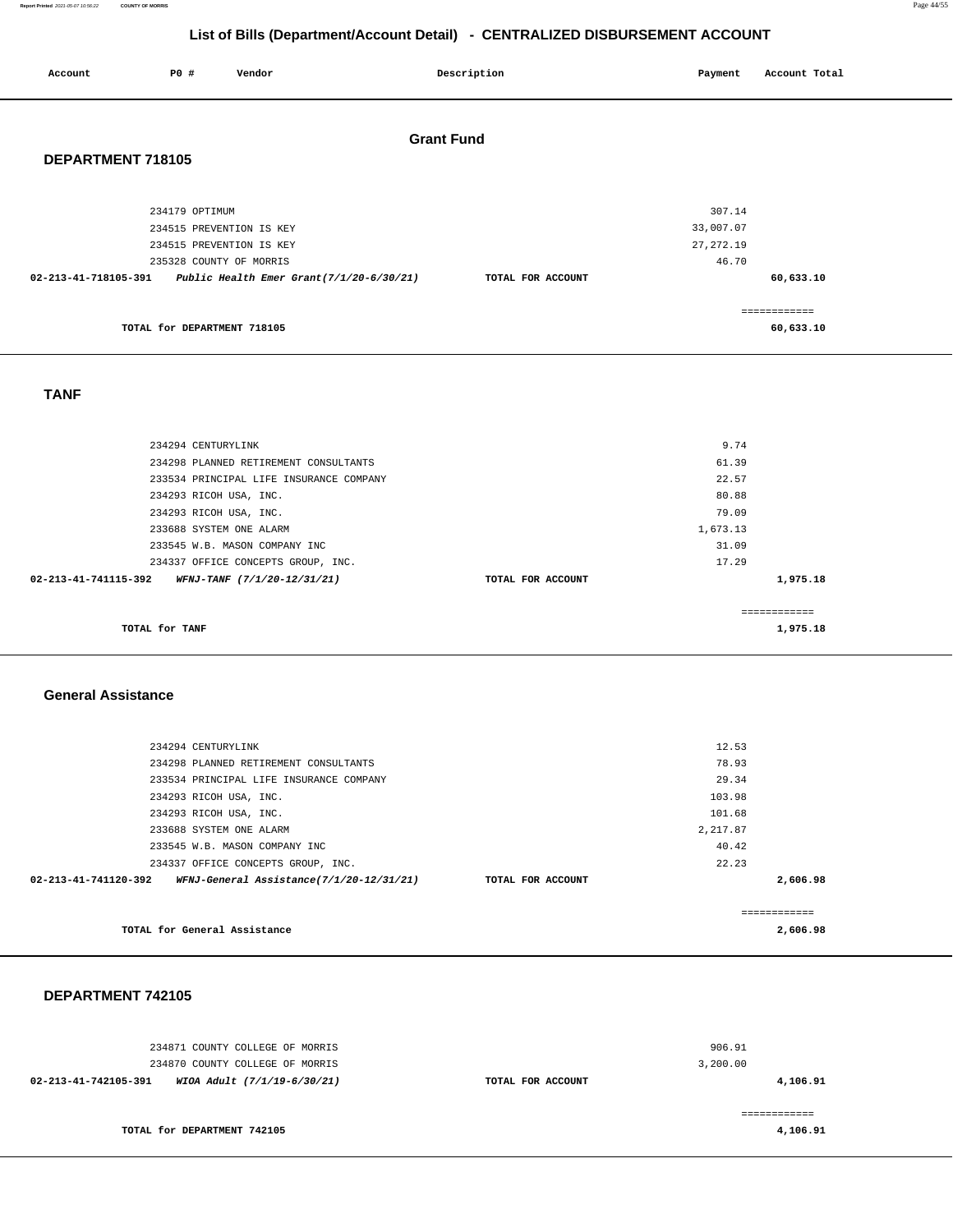**Report Printed** 2021-05-07 10:56:22 **COUNTY OF MORRIS** Page 45/55

## **List of Bills (Department/Account Detail) - CENTRALIZED DISBURSEMENT ACCOUNT**

| Account                     | PO#                |  | Vendor                                                                                                     |                                         | Description       | Payment                      | Account Total            |
|-----------------------------|--------------------|--|------------------------------------------------------------------------------------------------------------|-----------------------------------------|-------------------|------------------------------|--------------------------|
| DEPARTMENT 742110           |                    |  |                                                                                                            |                                         |                   |                              |                          |
|                             |                    |  | 234872 COUNTY COLLEGE OF MORRIS<br>234307 RUTGERS CENTER FOR CONTINUING<br>235011 COUNTY COLLEGE OF MORRIS |                                         |                   | 201.78<br>674.00<br>2,559.60 |                          |
| 02-213-41-742110-391        |                    |  |                                                                                                            | WIOA Dislocated Worker (7/1/19-6/30/21) | TOTAL FOR ACCOUNT |                              | 3,435.38                 |
|                             |                    |  | TOTAL for DEPARTMENT 742110                                                                                |                                         |                   |                              | ============<br>3,435.38 |
| DEPARTMENT 742120           |                    |  |                                                                                                            |                                         |                   |                              |                          |
|                             | 234294 CENTURYLINK |  |                                                                                                            |                                         |                   | 27.83                        |                          |
|                             |                    |  | 234298 PLANNED RETIREMENT CONSULTANTS                                                                      |                                         |                   | 175.40                       |                          |
|                             |                    |  | 233534 PRINCIPAL LIFE INSURANCE COMPANY                                                                    |                                         |                   | 24.83<br>231.07              |                          |
|                             |                    |  | 234293 RICOH USA, INC.<br>234293 RICOH USA, INC.                                                           |                                         |                   | 225.96                       |                          |
|                             |                    |  | 233545 W.B. MASON COMPANY INC                                                                              |                                         |                   | 34.20                        |                          |
|                             |                    |  | 234337 OFFICE CONCEPTS GROUP, INC.                                                                         |                                         |                   | 49.41                        |                          |
| 02-213-41-742120-391        |                    |  | WIOA Youth (7/1/19-6/30/21)                                                                                |                                         | TOTAL FOR ACCOUNT |                              | 768.70                   |
|                             |                    |  |                                                                                                            |                                         |                   |                              |                          |
| TOTAL for DEPARTMENT 742120 |                    |  |                                                                                                            |                                         | ============      |                              |                          |
|                             |                    |  |                                                                                                            |                                         |                   |                              | 768.70                   |
|                             |                    |  |                                                                                                            |                                         |                   |                              |                          |
|                             |                    |  |                                                                                                            |                                         |                   |                              |                          |

#### **WIA: Adult**

| ============ |
|--------------|
| 14,522.80    |
|              |
|              |
|              |
|              |
|              |
|              |
|              |
|              |
|              |
|              |
|              |
|              |
|              |
|              |
|              |
|              |

#### **WIA: Disclocated Worker**

| 234294 CENTURYLINK              | 65.41    |
|---------------------------------|----------|
| 234873 COUNTY COLLEGE OF MORRIS | 2,200.00 |
| 234305 DeBOER'S AUTO, INC.      | 2,070.00 |
| 234300 EZ WHEELS DRIVING SCHOOL | 2,079.48 |
| 234301 EZ WHEELS DRIVING SCHOOL | 2,132.80 |
| 234878 EZ WHEELS DRIVING SCHOOL | 2.684.64 |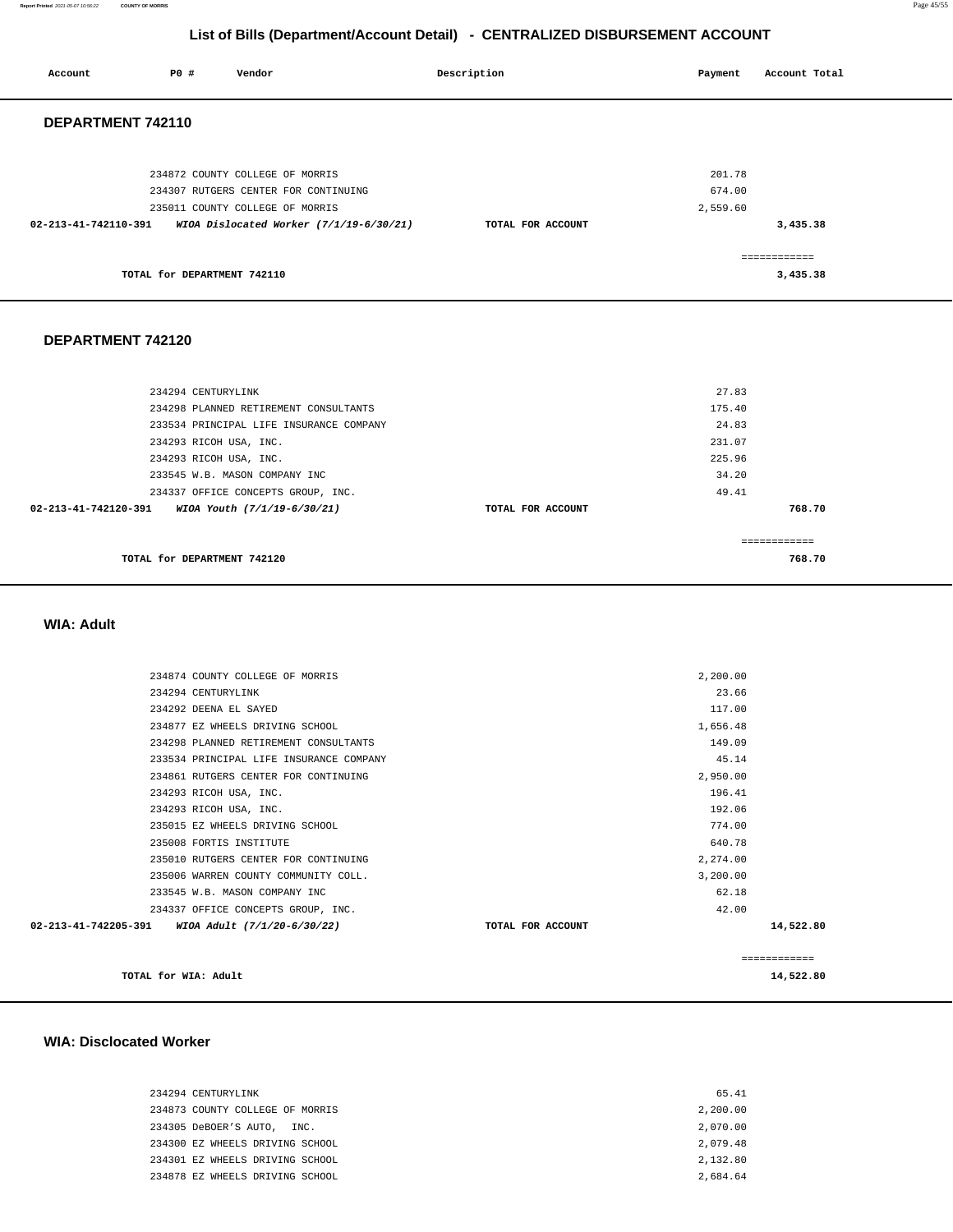| Account                        | P0 # | Vendor | Description | Payment | Account Total |
|--------------------------------|------|--------|-------------|---------|---------------|
| <b>WIA: Disclocated Worker</b> |      |        |             |         |               |

| TOTAL for WIA: Disclocated Worker                                 |                   |          | 53,825.98    |
|-------------------------------------------------------------------|-------------------|----------|--------------|
|                                                                   |                   |          | ============ |
| 02-213-41-742210-391<br>WIOA Dislocated Worker $(7/1/20-6/30/22)$ | TOTAL FOR ACCOUNT |          | 53,825.98    |
| 234337 OFFICE CONCEPTS GROUP, INC.                                |                   | 116.12   |              |
| 235328 COUNTY OF MORRIS                                           |                   | 130.09   |              |
| 234863 WAYNE B. HUNTER                                            |                   | 435.00   |              |
| 233545 W.B. MASON COMPANY INC                                     |                   | 143.01   |              |
| 235007 WILLIAM PATERSON UNIVERSITY                                |                   | 1,310.40 |              |
| 235009 ROBOTECH CAD SOLUTIONS                                     |                   | 3,200.00 |              |
| 235005 RUTGERS CENTER FOR CONTINUING                              |                   | 2,696.00 |              |
| 235014 EZ WHEELS DRIVING SCHOOL                                   |                   | 774.00   |              |
| 235013 EZ WHEELS DRIVING SCHOOL                                   |                   | 714.00   |              |
| 235016 EZ WHEELS DRIVING SCHOOL                                   |                   | 799.80   |              |
| 235012 EZ WHEELS DRIVING SCHOOL                                   |                   | 799.80   |              |
| 235017 EZ WHEELS DRIVING SCHOOL                                   |                   | 799.80   |              |
| 235020 EZ WHEELS DRIVING SCHOOL                                   |                   | 1,599.60 |              |
| 234302 BLOOMFIELD COLLEGE                                         |                   | 800.00   |              |
| 234304 RUTGERS CENTER FOR CONTINUING                              |                   | 725.00   |              |
| 234862 RUTGERS CENTER FOR CONTINUING                              |                   | 2,525.00 |              |
| 234859 RUTGERS SCHOOL OF BUSINESS                                 |                   | 3,120.00 |              |
| 234860 RUTGERS SCHOOL OF BUSINESS                                 |                   | 2,900.00 |              |
| 234875 RUTGERS CENTER FOR CONTINUING                              |                   | 3,016.00 |              |
| 234293 RICOH USA, INC.                                            |                   | 531.00   |              |
| 234293 RICOH USA, INC.                                            |                   | 543.02   |              |
| 234303 RUTGERS CENTER FOR CONTINUING                              |                   | 3,200.00 |              |
| 233534 PRINCIPAL LIFE INSURANCE COMPANY                           |                   | 103.82   |              |
| 234298 PLANNED RETIREMENT CONSULTANTS                             |                   | 412.19   |              |
| 234868 LASCOMP INSTITUTE OF IT                                    |                   | 3,200.00 |              |
| 234869 LASCOMP INSTITUTE OF IT                                    |                   | 4,000.00 |              |
| 234867 LASCOMP INSTITUTE OF IT                                    |                   | 4,000.00 |              |

 **WIA: Youth** 

| 234876 NEWBRIDGE SERVICES INC                                 | 1,362.00          |          |
|---------------------------------------------------------------|-------------------|----------|
|                                                               |                   |          |
| 234306 PHILLIPSBURG SCHOOL BASED                              | 985.00            |          |
| 234306 PHILLIPSBURG SCHOOL BASED                              | 1,050.00          |          |
| 234306 PHILLIPSBURG SCHOOL BASED                              | 985.00            |          |
| 234306 PHILLIPSBURG SCHOOL BASED                              | 1,050.00          |          |
| 234306 PHILLIPSBURG SCHOOL BASED                              | 985.00            |          |
| 234306 PHILLIPSBURG SCHOOL BASED                              | 1,050.00          |          |
| $02 - 213 - 41 - 742220 - 391$<br>WIOA Youth (7/1/20-6/30/22) | TOTAL FOR ACCOUNT | 7,467.00 |
|                                                               |                   |          |
|                                                               |                   |          |
| TOTAL for WIA: Youth                                          |                   | 7,467,00 |

## **Chapter 51, 97-593 ADA**

| 234884 ACENDA, INC        | 5,336.00 |
|---------------------------|----------|
| 234885 ACENDA, INC        | 5,564.00 |
| 234745 ALFRE INC.         | 8,100.00 |
| 234771 FREEDOM HOUSE INC. | 2,480.00 |
| 234772 FREEDOM HOUSE INC. | 4,960.00 |
| 234882 INTEGRITY, INC.    | 2,880.00 |
| 234883 INTEGRITY, INC.    | 5,249.00 |
| 234883 INTEGRITY, INC.    | 1,413.00 |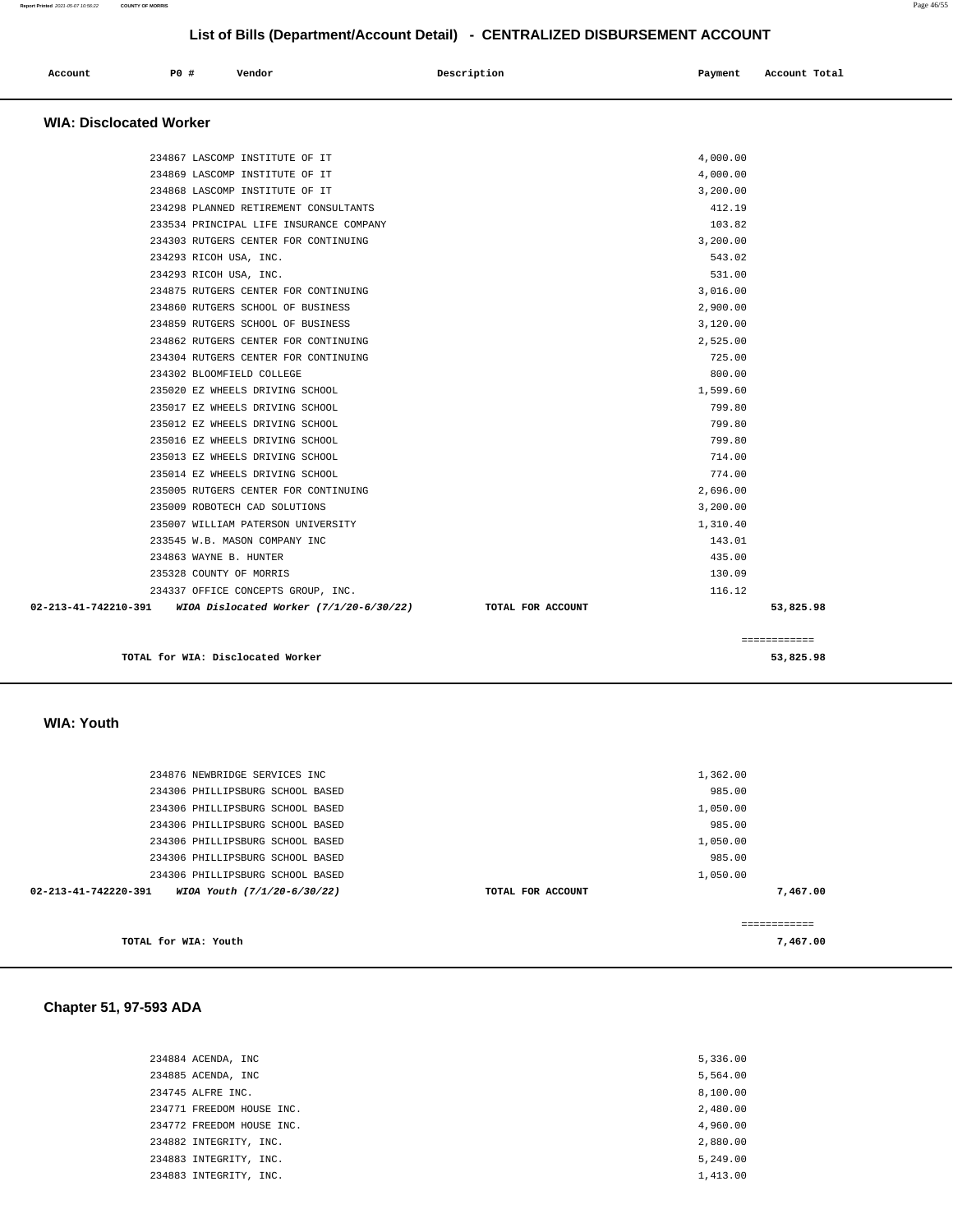|                               |                    |                                     | List of Bills (Department/Account Detail) - CENTRALIZED DISBURSEMENT ACCOUNT |           |               |
|-------------------------------|--------------------|-------------------------------------|------------------------------------------------------------------------------|-----------|---------------|
| Account                       | P0 #               | Vendor                              | Description                                                                  | Payment   | Account Total |
| <b>Chapter 51, 97-593 ADA</b> |                    |                                     |                                                                              |           |               |
|                               |                    | 234746 MENTAL HEALTH ASSOCIATION OF |                                                                              | 4,975.00  |               |
|                               |                    | 234746 MENTAL HEALTH ASSOCIATION OF |                                                                              | 10,000.00 |               |
|                               |                    | 234888 NEW HOPE FOUNDATION INC.     |                                                                              | 6,600.00  |               |
|                               |                    | 234888 NEW HOPE FOUNDATION INC.     |                                                                              | 800.00    |               |
|                               |                    | 234784 NEW HOPE FOUNDATION INC.     |                                                                              | 400.00    |               |
|                               |                    | 234784 NEW HOPE FOUNDATION INC.     |                                                                              | 300.00    |               |
|                               |                    | 234788 NEW HOPE FOUNDATION INC.     |                                                                              | 3,200.00  |               |
|                               |                    | 234788 NEW HOPE FOUNDATION INC.     |                                                                              | 1,042.15  |               |
|                               |                    | 234787 NEW HOPE FOUNDATION INC.     |                                                                              | 1,200.00  |               |
|                               |                    | 234787 NEW HOPE FOUNDATION INC.     |                                                                              | 650.00    |               |
|                               |                    | 234767 NEW HOPE FOUNDATION INC.     |                                                                              | 342.00    |               |
|                               |                    | 234886 NEW HOPE FOUNDATION INC.     |                                                                              | 2,800.00  |               |
|                               |                    | 234886 NEW HOPE FOUNDATION INC.     |                                                                              | 692.50    |               |
|                               |                    | 234887 NEW HOPE FOUNDATION INC.     |                                                                              | 400.00    |               |
|                               |                    | 234887 NEW HOPE FOUNDATION INC.     |                                                                              | 400.00    |               |
|                               |                    | 234750 NEWBRIDGE SERVICES INC       |                                                                              | 6,710.00  |               |
|                               |                    | 234768 NEW HOPE FOUNDATION INC.     |                                                                              | 1,368.00  |               |
|                               |                    | 234769 NEW HOPE FOUNDATION INC.     |                                                                              | 2,650.50  |               |
|                               |                    | 234749 PRIME HEALTHCARE SERVICES    |                                                                              | 1,100.00  |               |
|                               |                    | 234749 PRIME HEALTHCARE SERVICES    |                                                                              | 150.00    |               |
|                               | 234893 ACENDA, INC |                                     |                                                                              | 4,028.00  |               |
|                               |                    | 234890 FREEDOM HOUSE INC.           |                                                                              | 2,400.00  |               |
|                               |                    | 234770 FREEDOM HOUSE INC.           |                                                                              | 4,400.00  |               |
|                               |                    | 234894 INTEGRITY, INC.              |                                                                              | 4,638.00  |               |
|                               |                    | 235024 PREVENTION IS KEY            |                                                                              | 7,060.00  |               |
|                               |                    | 235024 PREVENTION IS KEY            |                                                                              | 871.00    |               |
|                               |                    | 235024 PREVENTION IS KEY            |                                                                              | 687.00    |               |
|                               |                    | 235024 PREVENTION IS KEY            |                                                                              | 2,814.00  |               |
|                               |                    | 235023 PREVENTION IS KEY            |                                                                              | 8,780.00  |               |
|                               |                    | 235023 PREVENTION IS KEY            |                                                                              | 603.00    |               |

#### **DEPARTMENT 758010**

| 233525 MORRIS PLAINS MUNICIPAL ALL.   | 1,901.07 |
|---------------------------------------|----------|
| 234678 TOWNSHIP OF MENDHAM            | 299.99   |
| 233528 WATCHUNG / LONG HILL           | 286.11   |
| 233526 PEOUANNOCK TOWNSHIP            | 2,711.80 |
| 233524 HANOVER TWP MUNICIPAL ALLIANCE | 383.11   |
| 234296 NETCONG MUNICIPAL ALLIANCE     | 1,090.40 |
| 226633 TOWNSHIP OF WASHINGTON         | 187.50   |
| 233527 WATCHUNG / LONG HILL           | 3,073.63 |
| 233527 WATCHUNG / LONG HILL           | 800.83   |
| 223800 TOWNSHIP OF WASHINGTON         | 2,101.21 |
| 223800 TOWNSHIP OF WASHINGTON         | 272.87   |
| 233025 BOROUGH OF MADISON             | 2.124.57 |
| 233931 ROCKAWAY BOROUGH               | 3,816,00 |

 235023 PREVENTION IS KEY 352.00 235023 PREVENTION IS KEY 2,680.00 235025 PREVENTION IS KEY 10,240.00 235025 PREVENTION IS KEY 650.00 235025 PREVENTION IS KEY 871.00 235025 PREVENTION IS KEY 368.00 235025 PREVENTION IS KEY 2,546.00 234889 NEW HOPE FOUNDATION INC. 400.00 234889 NEW HOPE FOUNDATION INC. 50.00  **02-213-41-757105-392 Chapter 51 (1/1/21-12/31/21) TOTAL FOR ACCOUNT 136,200.15**

**TOTAL for Chapter 51, 97-593 ADA 136,200.15**

============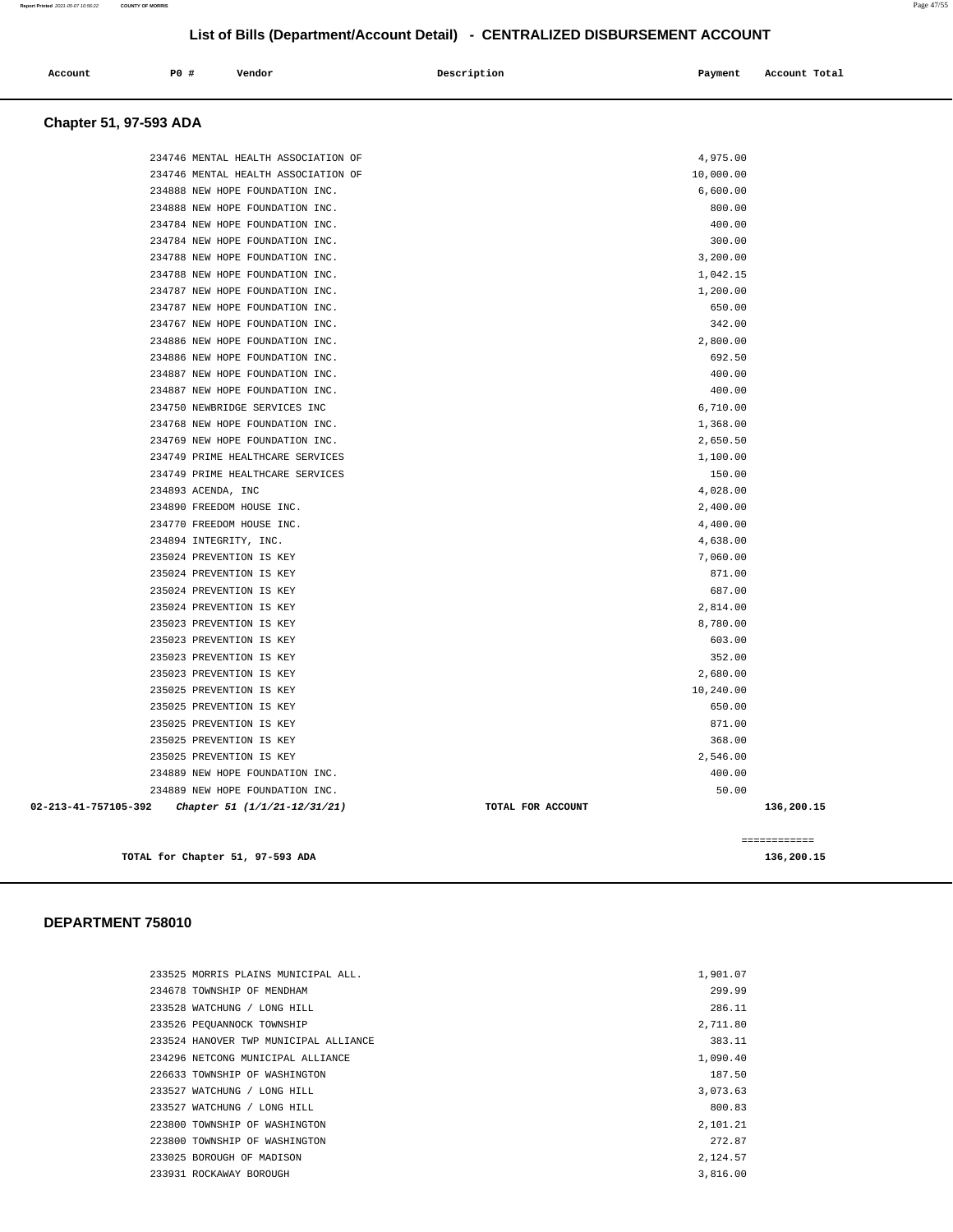#### **Report Printed** 2021-05-07 10:56:22 **COUNTY OF MORRIS** Page 48/55

## **List of Bills (Department/Account Detail) - CENTRALIZED DISBURSEMENT ACCOUNT**

| Account                                                      | <b>PO #</b>                 | Vendor                                                                                                                                                                                                             | Description       | Payment                                                | Account Total                          |  |
|--------------------------------------------------------------|-----------------------------|--------------------------------------------------------------------------------------------------------------------------------------------------------------------------------------------------------------------|-------------------|--------------------------------------------------------|----------------------------------------|--|
| DEPARTMENT 758010                                            |                             |                                                                                                                                                                                                                    |                   |                                                        |                                        |  |
| 02-213-41-758010-392                                         | TOTAL for DEPARTMENT 758010 | 223799 TOWNSHIP OF WASHINGTON<br>233935 TOWNSHIP OF JEFFERSON<br>223556 WHARTON BORO MUNICIPAL<br>226935 TOWNSHIP OF MONTVILLE<br>227337 LINCOLN PK MUNICIPAL ALLIANCE<br>Municipal Alliance (7/1/19-6/30/20) 9/20 | TOTAL FOR ACCOUNT | 1,500.00<br>6,054.59<br>1,024.27<br>776.17<br>2,129.11 | 30,533.23<br>============<br>30,533.23 |  |
| DEPARTMENT 758910                                            |                             |                                                                                                                                                                                                                    |                   |                                                        |                                        |  |
| 02-213-41-758910-394                                         |                             | 233529 WATCHUNG / LONG HILL<br>Municipal Alliance (1/1/19-12/31/19)                                                                                                                                                | TOTAL FOR ACCOUNT | 2,000.00                                               | 2,000.00                               |  |
|                                                              | TOTAL for DEPARTMENT 758910 |                                                                                                                                                                                                                    |                   |                                                        | ============<br>2,000.00               |  |
| DEPARTMENT 784230                                            |                             |                                                                                                                                                                                                                    |                   |                                                        |                                        |  |
| 02-213-41-784230-391                                         | 228535 PACKETALK            | FY19 UASI (9/1/19-8/31/22)                                                                                                                                                                                         | TOTAL FOR ACCOUNT | 78,000.00                                              | 78,000.00<br>============              |  |
|                                                              | TOTAL for DEPARTMENT 784230 |                                                                                                                                                                                                                    |                   |                                                        | 78,000.00                              |  |
| DEPARTMENT 786010                                            |                             |                                                                                                                                                                                                                    |                   |                                                        |                                        |  |
| 02-213-41-786010-394 MAPS (1/1/2020-12/31/2020)              |                             | 234673 FIVE TOWN REGIONAL DIAL-A-RIDE                                                                                                                                                                              | TOTAL FOR ACCOUNT | 24, 414.50                                             | 24,414.50                              |  |
|                                                              | TOTAL for DEPARTMENT 786010 |                                                                                                                                                                                                                    |                   |                                                        | ------------<br>24,414.50              |  |
| DEPARTMENT 786125                                            |                             |                                                                                                                                                                                                                    |                   |                                                        |                                        |  |
| 02-213-41-786125-391 CARES ACT-Section 5311 (3/1/20-7/31/21) |                             | 234595 OFFICE CONCEPTS GROUP, INC.                                                                                                                                                                                 | TOTAL FOR ACCOUNT | 257.40                                                 | 257.40                                 |  |
|                                                              | TOTAL for DEPARTMENT 786125 |                                                                                                                                                                                                                    |                   |                                                        | ============<br>257.40                 |  |
|                                                              |                             |                                                                                                                                                                                                                    |                   |                                                        |                                        |  |

#### **DEPARTMENT 790215**

234591 WATERS, MCPHERSON, MCNEILL, P.C. 821.50  **02-213-41-790215-391 NYS&W Bicycle/Ped Path (6/29/18-6/29/22) TOTAL FOR ACCOUNT 821.50**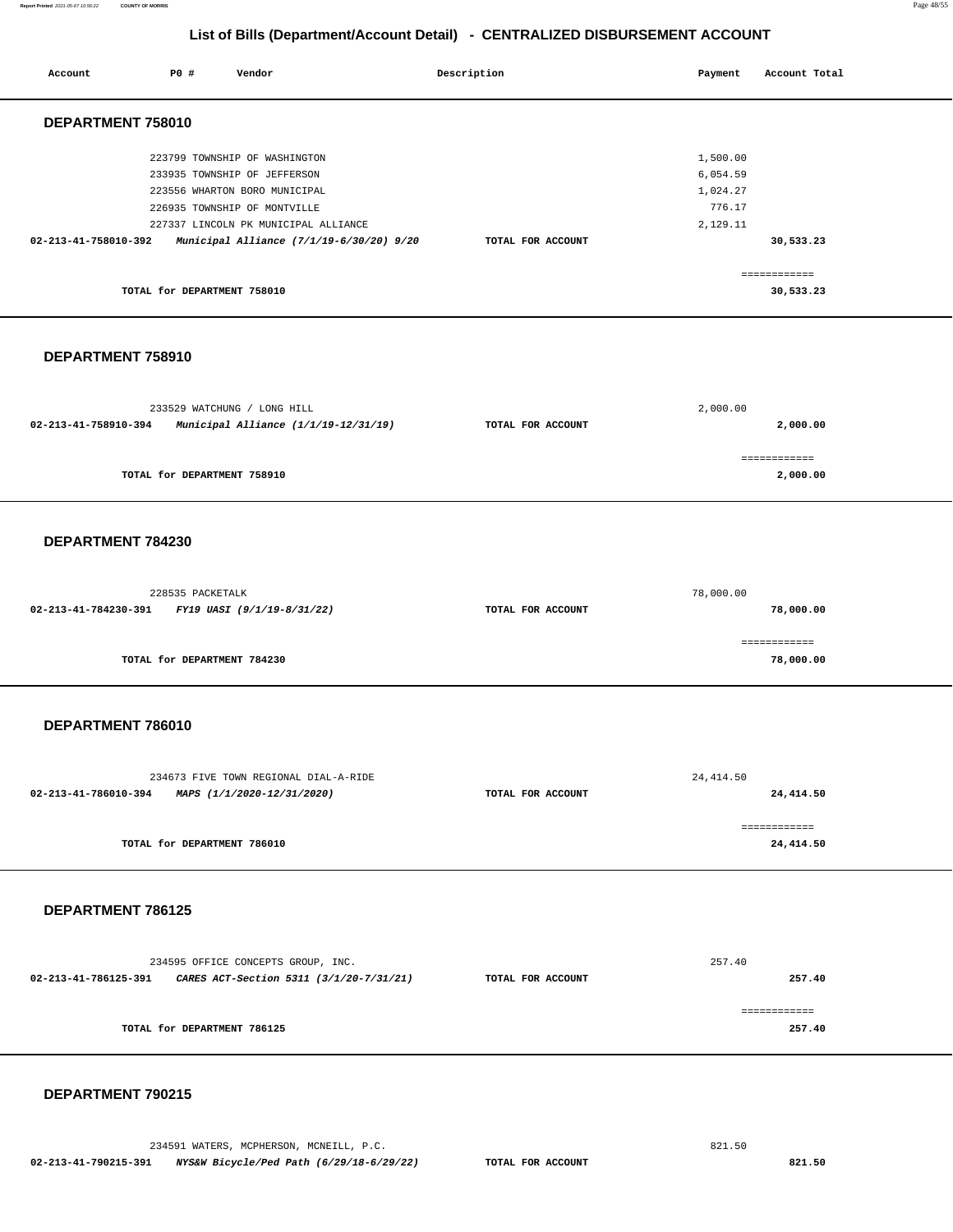| Account           | P0 #                        | Vendor | Description | Account Total<br>Payment |  |  |  |
|-------------------|-----------------------------|--------|-------------|--------------------------|--|--|--|
| DEPARTMENT 790215 |                             |        |             |                          |  |  |  |
|                   | TOTAL for DEPARTMENT 790215 |        |             | ============<br>821.50   |  |  |  |

## **DEPARTMENT 806010**

| 233094 MORRIS COUNTY AFTER CARE CENTER                 |                   | 420.00 |
|--------------------------------------------------------|-------------------|--------|
| 02-213-41-806010-392<br>$SAPT - MAT$ (12/1/19-6/30/20) | TOTAL FOR ACCOUNT | 420.00 |
|                                                        |                   |        |
|                                                        |                   |        |
| TOTAL for DEPARTMENT 806010                            |                   | 420.00 |
|                                                        |                   |        |

#### **DEPARTMENT 864202**

|                      | 234445 SPARWICK CONTRACTING, INC.        |                   | 53,519.90                 |  |  |
|----------------------|------------------------------------------|-------------------|---------------------------|--|--|
| 02-213-41-864202-392 | LBFN1401-015 E Blackwell (4/6/20-4/6/22) | TOTAL FOR ACCOUNT | 53,519.90                 |  |  |
|                      |                                          |                   |                           |  |  |
|                      | TOTAL for DEPARTMENT 864202              |                   | ============<br>53,519.90 |  |  |
|                      |                                          |                   |                           |  |  |

#### **DEPARTMENT 864203**

|                      | 234728 GREENMAN PEDERSEN INC           |                   | 27,585.36 |  |  |
|----------------------|----------------------------------------|-------------------|-----------|--|--|
| 02-213-41-864203-392 | Waterloo Road Bridge (6/29/18-6/29/22) | TOTAL FOR ACCOUNT | 27,585.36 |  |  |
|                      |                                        |                   |           |  |  |
|                      |                                        |                   |           |  |  |
|                      | TOTAL for DEPARTMENT 864203            |                   | 27,585.36 |  |  |
|                      |                                        |                   |           |  |  |

#### **DEPARTMENT 864250**

| 02-213-41-864250-392 | Landing Rd Bridge Repl $(12/5/19-12/5/22)$ |  | TOTAL FOR ACCOUNT |           | 23,380.16 |
|----------------------|--------------------------------------------|--|-------------------|-----------|-----------|
|                      | 234593 WATERS, MCPHERSON, MCNEILL, P.C.    |  |                   | 108.50    |           |
|                      | 234593 WATERS, MCPHERSON, MCNEILL, P.C.    |  |                   | 62.00     |           |
|                      | 234593 WATERS, MCPHERSON, MCNEILL, P.C.    |  |                   | 108.50    |           |
|                      | 234593 WATERS, MCPHERSON, MCNEILL, P.C.    |  |                   | 108.50    |           |
|                      | 234593 WATERS, MCPHERSON, MCNEILL, P.C.    |  |                   | 418.50    |           |
|                      | 234593 WATERS, MCPHERSON, MCNEILL, P.C.    |  |                   | 666.50    |           |
|                      | 234593 WATERS, MCPHERSON, MCNEILL, P.C.    |  |                   | 909.00    |           |
|                      | 234593 WATERS, MCPHERSON, MCNEILL, P.C.    |  |                   | 304.50    |           |
|                      | 234593 WATERS, MCPHERSON, MCNEILL, P.C.    |  |                   | 258.00    |           |
|                      | 234593 WATERS, MCPHERSON, MCNEILL, P.C.    |  |                   | 382.00    |           |
|                      | 234593 WATERS, MCPHERSON, MCNEILL, P.C.    |  |                   | 15.50     |           |
|                      | 234593 WATERS, MCPHERSON, MCNEILL, P.C.    |  |                   | 1,038.50  |           |
|                      | 234592 WATERS, MCPHERSON, MCNEILL, P.C.    |  |                   | 4,092.00  |           |
|                      | 234592 WATERS, MCPHERSON, MCNEILL, P.C.    |  |                   | 558.00    |           |
|                      | 234592 WATERS, MCPHERSON, MCNEILL, P.C.    |  |                   | 46.50     |           |
|                      | 234592 WATERS, MCPHERSON, MCNEILL, P.C.    |  |                   | 1,953.00  |           |
|                      | 234592 WATERS, MCPHERSON, MCNEILL, P.C.    |  |                   | 1,550.00  |           |
|                      | 234592 WATERS, MCPHERSON, MCNEILL, P.C.    |  |                   | 6, 200.00 |           |
|                      | 234592 WATERS, MCPHERSON, MCNEILL, P.C.    |  |                   | 4,600.66  |           |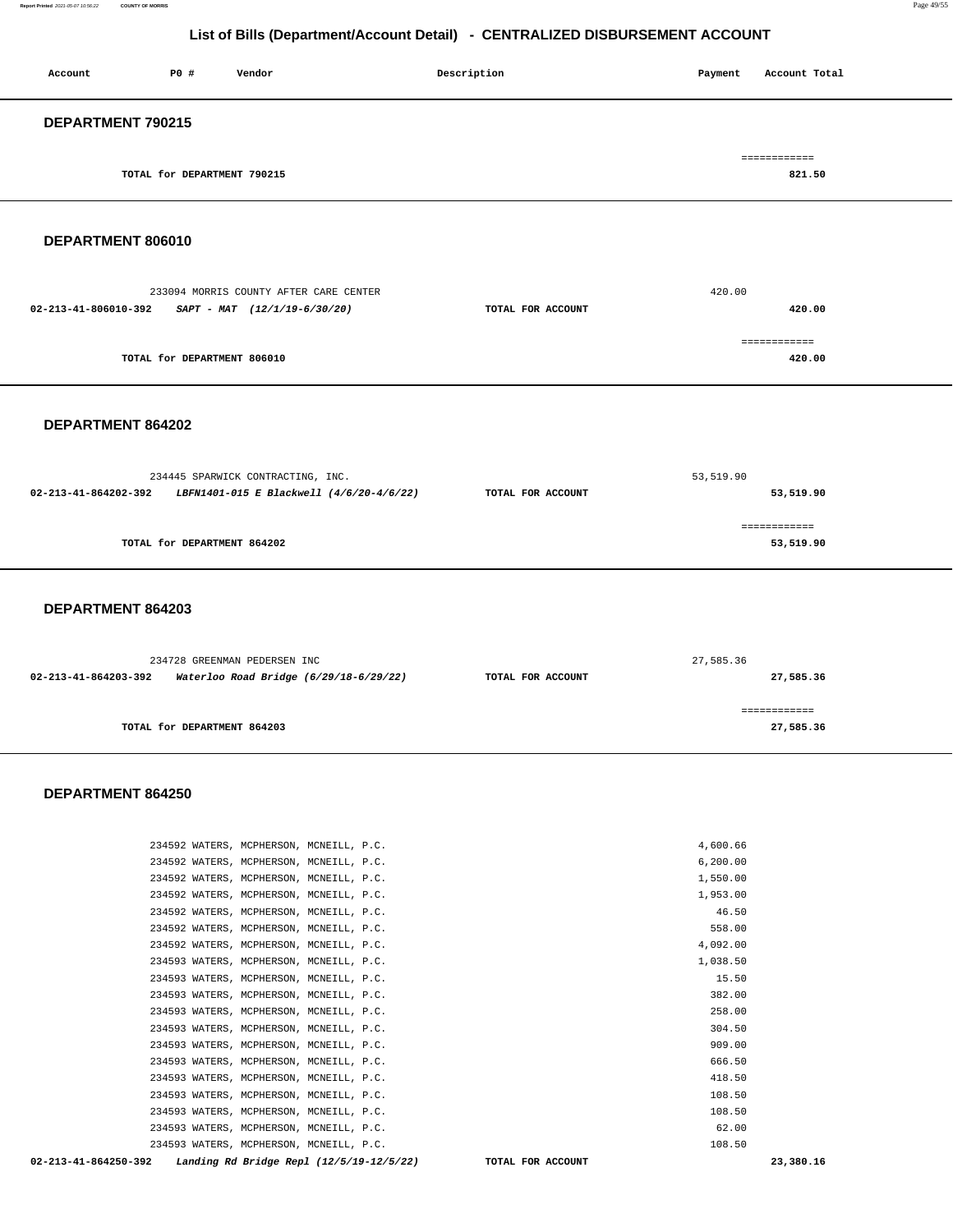| Account                  | PO# | Vendor | Description | Payment | Account Total |
|--------------------------|-----|--------|-------------|---------|---------------|
| <b>DEPARTMENT 864250</b> |     |        |             |         | ============  |

**TOTAL for DEPARTMENT 864250 [23,380.16](https://23,380.16)**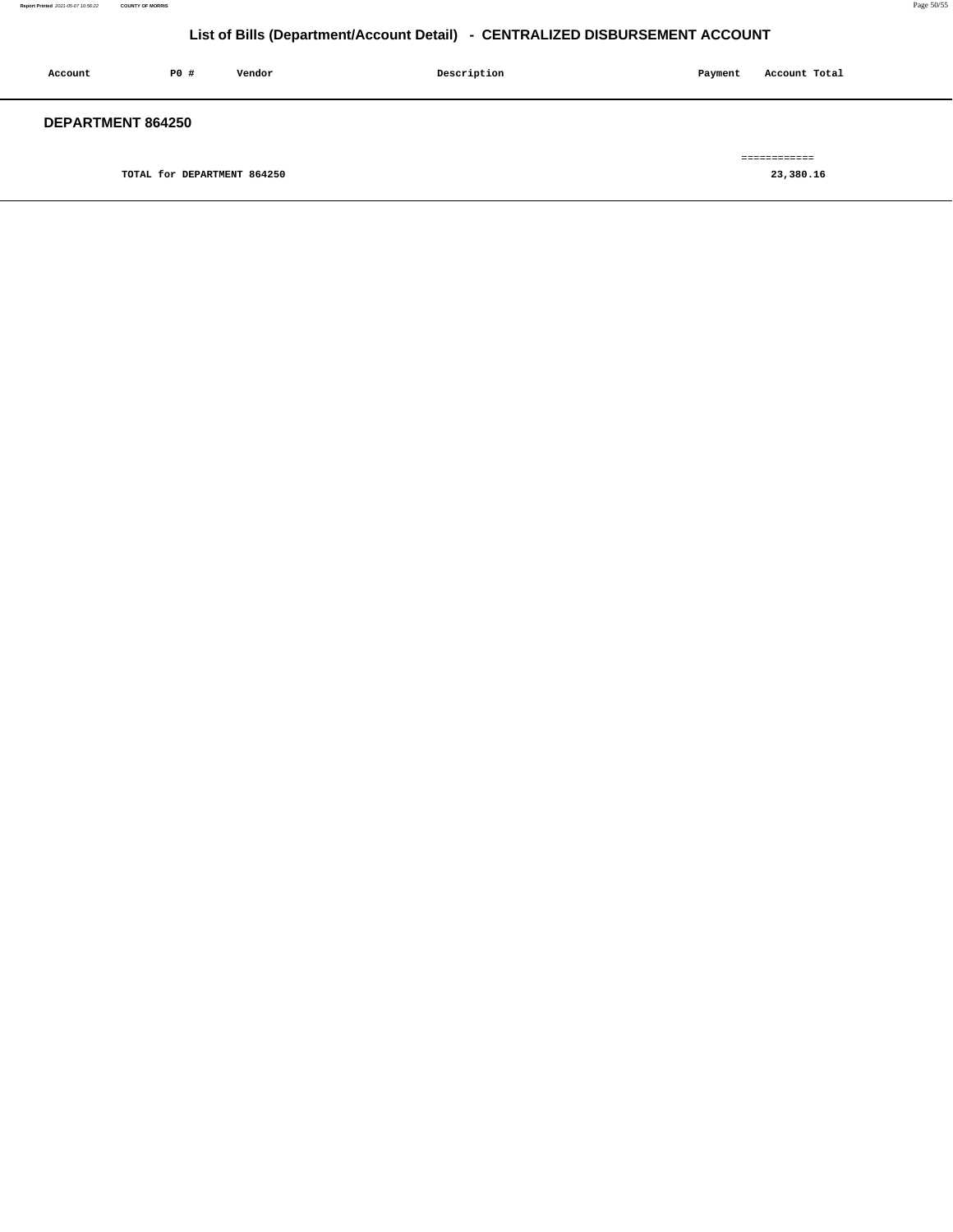**Report Printed** 2021-05-07 10:56:22 **COUNTY OF MORRIS** Page 51/55

# **List of Bills (Department/Account Detail) - CENTRALIZED DISBURSEMENT ACCOUNT**

| P0 #<br>Account<br>Vendor                                                                                                                                                                                                              | Description       | Payment<br>Account Total                                  |  |  |  |  |  |  |  |
|----------------------------------------------------------------------------------------------------------------------------------------------------------------------------------------------------------------------------------------|-------------------|-----------------------------------------------------------|--|--|--|--|--|--|--|
| <b>County Capital</b><br><b>Rpl/Upgr Fire/Sprinkler Sys</b>                                                                                                                                                                            |                   |                                                           |  |  |  |  |  |  |  |
| 144602 HERBST-MUSCIANO, LLC<br>04-216-55-953181-909<br>Miscellaneous - Other                                                                                                                                                           | TOTAL FOR ACCOUNT | 6,500.00<br>6,500.00                                      |  |  |  |  |  |  |  |
| TOTAL for Rpl/Upgr Fire/Sprinkler Sys                                                                                                                                                                                                  |                   | ============<br>6,500.00                                  |  |  |  |  |  |  |  |
| DEPARTMENT 953354                                                                                                                                                                                                                      |                   |                                                           |  |  |  |  |  |  |  |
| 228361 MTB ELECTRIC<br>04-216-55-953354-955<br>VOIP System-Electric & Emergency Power                                                                                                                                                  | TOTAL FOR ACCOUNT | 44,000.00<br>44,000.00                                    |  |  |  |  |  |  |  |
| TOTAL for DEPARTMENT 953354                                                                                                                                                                                                            |                   | ============<br>44,000.00                                 |  |  |  |  |  |  |  |
| DEPARTMENT 953357                                                                                                                                                                                                                      |                   |                                                           |  |  |  |  |  |  |  |
| 234895 GENESIS ENGINEERING, LLC<br>235030 JOHNSON MIRMIRAN AND THOMPSON, INC.<br>235029 JOHNSON MIRMIRAN AND THOMPSON, INC.<br>235031 JOHNSON MIRMIRAN AND THOMPSON, INC.<br>04-216-55-953357-909<br>Replace & Upgrade Various Bridges | TOTAL FOR ACCOUNT | 7,500.00<br>8,082.53<br>2,263.13<br>3,461.07<br>21,306.73 |  |  |  |  |  |  |  |
| TOTAL for DEPARTMENT 953357                                                                                                                                                                                                            |                   | ============<br>21,306.73                                 |  |  |  |  |  |  |  |
| DEPARTMENT 953387                                                                                                                                                                                                                      |                   |                                                           |  |  |  |  |  |  |  |
| 234413 BOWMAN CONSULTING GROUP LTD<br>04-216-55-953387-909<br>Various Bridge Replacement                                                                                                                                               | TOTAL FOR ACCOUNT | 4,424.00<br>4,424.00                                      |  |  |  |  |  |  |  |
| TOTAL for DEPARTMENT 953387                                                                                                                                                                                                            |                   | ============<br>4,424.00                                  |  |  |  |  |  |  |  |
| DEPARTMENT 953418                                                                                                                                                                                                                      |                   |                                                           |  |  |  |  |  |  |  |
| 234896 GENESIS ENGINEERING, LLC<br>PublicWork-Bridge/DrainDesign&Recon/Repl<br>04-216-55-953418-909                                                                                                                                    | TOTAL FOR ACCOUNT | 40,365.00<br>40,365.00                                    |  |  |  |  |  |  |  |
| TOTAL for DEPARTMENT 953418                                                                                                                                                                                                            |                   | ============<br>40,365.00                                 |  |  |  |  |  |  |  |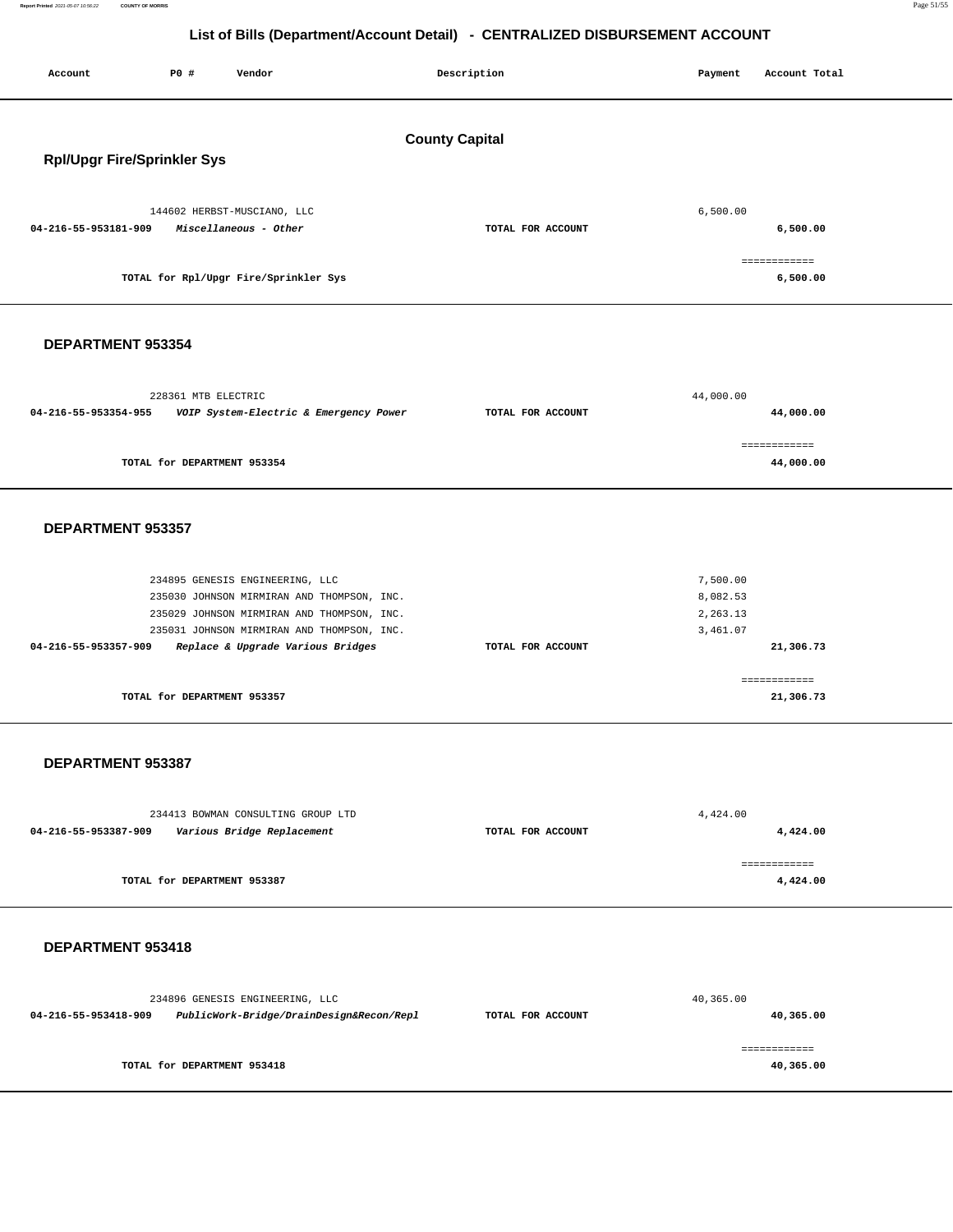| Account              | <b>PO #</b>                 | Vendor                                                        | Description       | Payment   | Account Total          |
|----------------------|-----------------------------|---------------------------------------------------------------|-------------------|-----------|------------------------|
|                      |                             |                                                               |                   |           |                        |
| DEPARTMENT 953420    |                             |                                                               |                   |           |                        |
|                      |                             |                                                               |                   |           |                        |
|                      |                             | 232052 NATIONAL OFFICE FURNITURE, INC.                        |                   | 10,773.60 |                        |
|                      |                             | 04-216-55-953420-951 B&G - Interior Building Improvements     | TOTAL FOR ACCOUNT |           | 10,773.60              |
|                      |                             |                                                               |                   |           |                        |
|                      |                             |                                                               |                   |           | ============           |
|                      | TOTAL for DEPARTMENT 953420 |                                                               |                   |           | 10,773.60              |
|                      |                             |                                                               |                   |           |                        |
|                      |                             |                                                               |                   |           |                        |
| DEPARTMENT 953431    |                             |                                                               |                   |           |                        |
|                      |                             |                                                               |                   |           |                        |
|                      |                             | 234776 AUTOMATED BUILDING CONTROLS                            |                   | 500.00    |                        |
| 04-216-55-953431-951 |                             | B&G-Rplcmnt&Repair/UpgradeHVAC VarBldgs                       | TOTAL FOR ACCOUNT |           | 500.00                 |
|                      |                             |                                                               |                   |           |                        |
|                      | TOTAL for DEPARTMENT 953431 |                                                               |                   |           | ------------<br>500.00 |
|                      |                             |                                                               |                   |           |                        |
|                      |                             |                                                               |                   |           |                        |
| DEPARTMENT 953464    |                             |                                                               |                   |           |                        |
|                      |                             |                                                               |                   |           |                        |
|                      |                             |                                                               |                   |           |                        |
|                      |                             | 234441 COOPER ELECTRIC SUPPLY CO.                             |                   | 99.99     |                        |
|                      |                             | 234441 COOPER ELECTRIC SUPPLY CO.                             |                   | 171.87    |                        |
|                      |                             | 234441 COOPER ELECTRIC SUPPLY CO.                             |                   | 171.87    |                        |
|                      |                             | 234441 COOPER ELECTRIC SUPPLY CO.                             |                   | 132.69    |                        |
|                      |                             | 234441 COOPER ELECTRIC SUPPLY CO.                             |                   | 578.00    |                        |
|                      |                             | 234441 COOPER ELECTRIC SUPPLY CO.                             |                   | 409.19    |                        |
|                      |                             | 234441 COOPER ELECTRIC SUPPLY CO.                             |                   | 694.12    |                        |
|                      |                             | 234441 COOPER ELECTRIC SUPPLY CO.                             |                   | 73.75     |                        |
|                      |                             | 234441 COOPER ELECTRIC SUPPLY CO.                             |                   | 66.42     |                        |
|                      |                             | 234441 COOPER ELECTRIC SUPPLY CO.                             |                   | 460.78    |                        |
|                      |                             | 234441 COOPER ELECTRIC SUPPLY CO.                             |                   | 515.61    |                        |
|                      |                             | 234441 COOPER ELECTRIC SUPPLY CO.                             |                   | 12.12     |                        |
|                      |                             | 235021 COOPER ELECTRIC SUPPLY CO.                             | TOTAL FOR ACCOUNT | 19,614.60 |                        |
|                      |                             | 04-216-55-953464-951 Interior Bldg Upgrades - Bldgs & Grounds |                   |           | 23,001.01              |
|                      |                             |                                                               |                   |           | ============           |
|                      | TOTAL for DEPARTMENT 953464 |                                                               |                   |           | 23,001.01              |
|                      |                             |                                                               |                   |           |                        |
|                      |                             |                                                               |                   |           |                        |
| DEPARTMENT 953524    |                             |                                                               |                   |           |                        |
|                      |                             |                                                               |                   |           |                        |
|                      |                             | 232989 MALICK AND SCHERER PC                                  |                   | 14,427.50 |                        |
| 04-216-55-953524-909 |                             | Road Resurfacing/Paving - Engineering                         | TOTAL FOR ACCOUNT |           | 14,427.50              |
|                      |                             |                                                               |                   |           |                        |
|                      |                             |                                                               |                   |           | ============           |
|                      | TOTAL for DEPARTMENT 953524 |                                                               |                   |           | 14,427.50              |
|                      |                             |                                                               |                   |           |                        |
|                      |                             |                                                               |                   |           |                        |
| DEPARTMENT 953530    |                             |                                                               |                   |           |                        |
|                      |                             |                                                               |                   |           |                        |
|                      |                             |                                                               |                   |           |                        |
|                      |                             | 217625 MALICK AND SCHERER PC                                  |                   | 9,555.00  |                        |
| 04-216-55-953530-909 |                             | Rehab/Improv of Roads & RR - Engineering                      | TOTAL FOR ACCOUNT |           | 9,555.00               |

**TOTAL for DEPARTMENT 953530** 

============

**9,555.00** 

**Report Printed** 2021-05-07 10:56:22 **COUNTY OF MORRIS** Page 52/55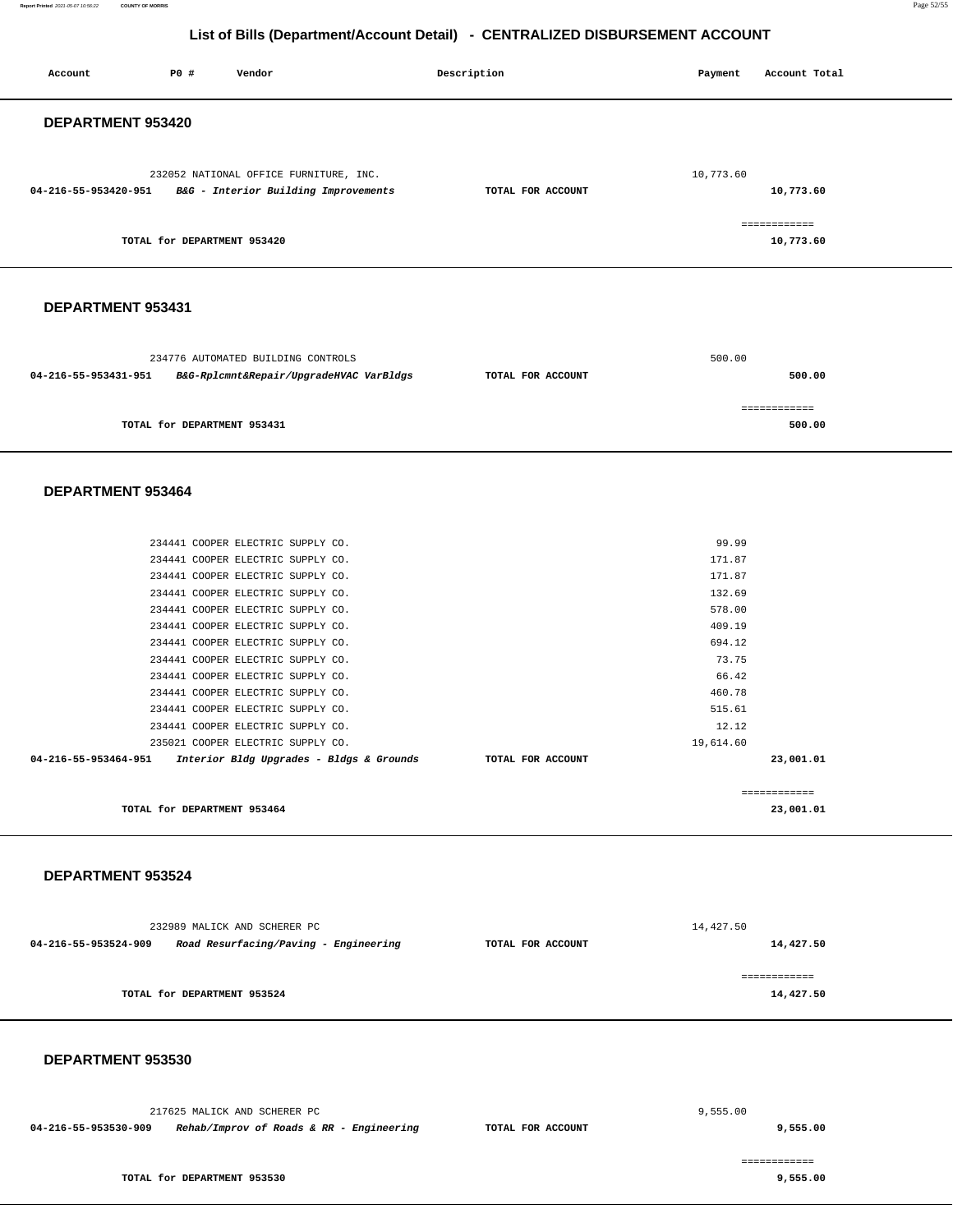**Report Printed** 2021-05-07 10:56:22 **COUNTY OF MORRIS** Page 53/55

## **List of Bills (Department/Account Detail) - CENTRALIZED DISBURSEMENT ACCOUNT**

| Account                    | P0 #                        | Vendor                                                                                                      | Description       | Payment          | Account Total            |
|----------------------------|-----------------------------|-------------------------------------------------------------------------------------------------------------|-------------------|------------------|--------------------------|
| DEPARTMENT 953531          |                             |                                                                                                             |                   |                  |                          |
| 04-216-55-953531-909       |                             | 235000 MOTT MACDONALD LLC<br>Bridge&DrainageDesign/Constr-Engineering                                       | TOTAL FOR ACCOUNT | 4,594.80         | 4,594.80                 |
|                            | TOTAL for DEPARTMENT 953531 |                                                                                                             |                   |                  | ============<br>4,594.80 |
| DEPARTMENT 953560          |                             |                                                                                                             |                   |                  |                          |
| 04-216-55-953560-909       | 234411 KEY-TECH             | Bridge Design/Rehab/Drainage-Engineering                                                                    | TOTAL FOR ACCOUNT | 1,140.00         | 1,140.00                 |
| 04-216-55-953560-940       |                             | 234445 SPARWICK CONTRACTING, INC.<br>Bridge Design/Rehab/Drainage-Engineering                               | TOTAL FOR ACCOUNT | 4,172.18         | 4,172.18                 |
|                            | TOTAL for DEPARTMENT 953560 |                                                                                                             |                   |                  | ============<br>5,312.18 |
| <b>Roads &amp; Bridges</b> |                             |                                                                                                             |                   |                  |                          |
|                            |                             | 234670 WATERS, MCPHERSON, MCNEILL, P.C.<br>234670 WATERS, MCPHERSON, MCNEILL, P.C.                          |                   | 449.50<br>449.50 |                          |
| 04-216-55-953663-909       |                             | 234670 WATERS, MCPHERSON, MCNEILL, P.C.<br>234670 WATERS, MCPHERSON, MCNEILL, P.C.<br>Miscellaneous - Other | TOTAL FOR ACCOUNT | 341.00<br>356.50 | 1,596.50                 |
|                            | TOTAL for Roads & Bridges   |                                                                                                             |                   |                  | ============<br>1,596.50 |

#### **DEPARTMENT 954450**

|                      | 234370 SYSTEM ONE ALARM                  |                   | 1,876.00 |  |  |
|----------------------|------------------------------------------|-------------------|----------|--|--|
| 04-216-55-954450-956 | Various Upgrades & Equip-Sheriffs Office | TOTAL FOR ACCOUNT | 1,876.00 |  |  |
|                      |                                          |                   |          |  |  |
|                      |                                          |                   |          |  |  |
|                      | TOTAL for DEPARTMENT 954450              |                   | 1,876.00 |  |  |

#### **DEPARTMENT 954589**

|  | 233985 FF1 PROFESSIONAL SAFETY SERVICES |  | 3,070.98 |
|--|-----------------------------------------|--|----------|
|  | 233985 FF1 PROFESSIONAL SAFETY SERVICES |  | 354.60   |
|  | 233985 FF1 PROFESSIONAL SAFETY SERVICES |  | 375.42   |
|  | 233985 FF1 PROFESSIONAL SAFETY SERVICES |  | 119.90   |
|  | 233985 FF1 PROFESSIONAL SAFETY SERVICES |  | 13.90    |
|  | 233985 FF1 PROFESSIONAL SAFETY SERVICES |  | 109.90   |
|  | 233985 FF1 PROFESSIONAL SAFETY SERVICES |  | 129.90   |
|  | 233985 FF1 PROFESSIONAL SAFETY SERVICES |  | 119.80   |
|  | 233985 FF1 PROFESSIONAL SAFETY SERVICES |  | 159.90   |
|  | 233985 FF1 PROFESSIONAL SAFETY SERVICES |  | 109.90   |
|  |                                         |  |          |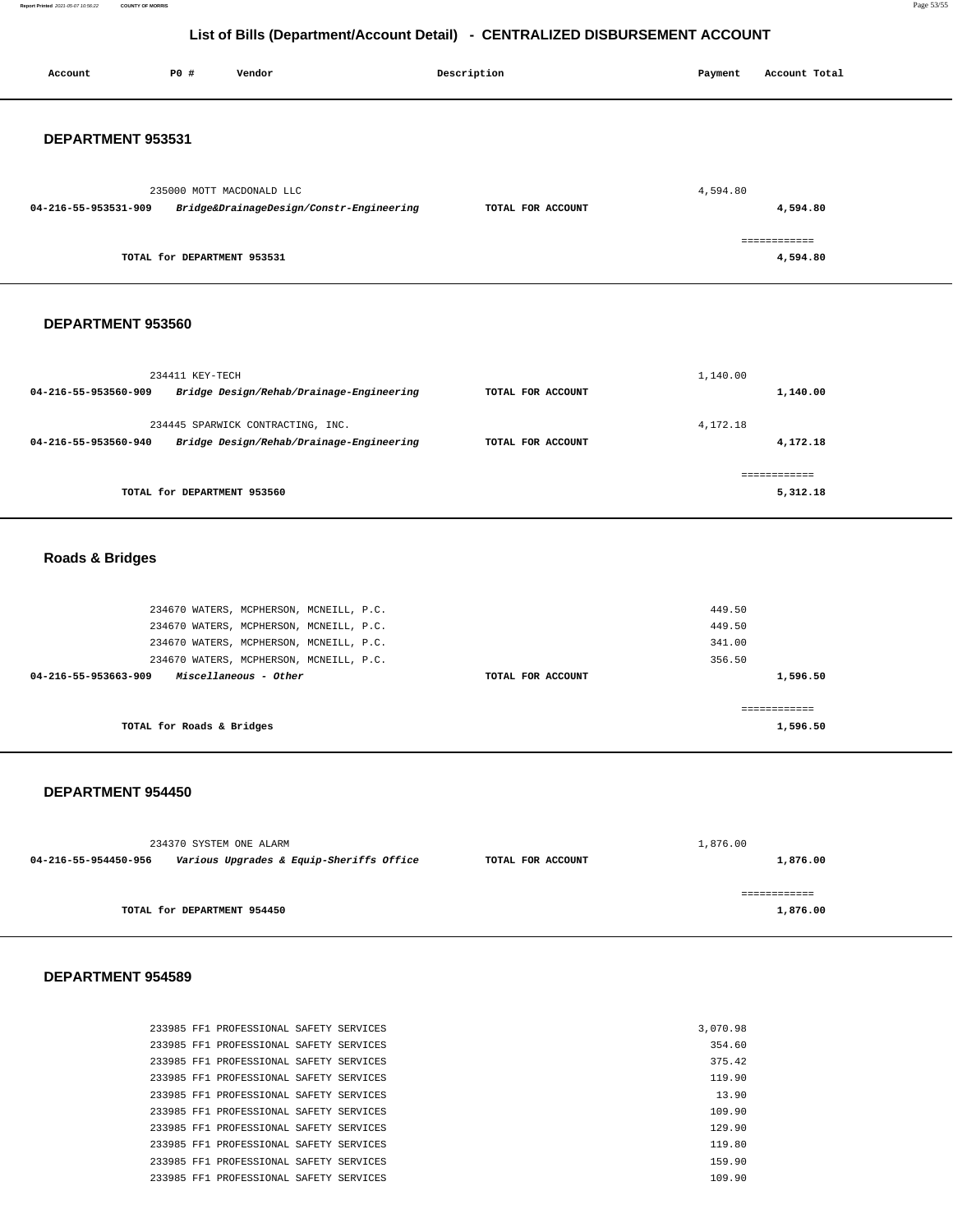**Report Printed** 2021-05-07 10:56:22 **COUNTY OF MORRIS** Page 54/55

## **List of Bills (Department/Account Detail) - CENTRALIZED DISBURSEMENT ACCOUNT**

| Account              | PO#                         | Vendor                                                                                                                                                                |  | Description       | Payment                      | Account Total             |  |
|----------------------|-----------------------------|-----------------------------------------------------------------------------------------------------------------------------------------------------------------------|--|-------------------|------------------------------|---------------------------|--|
|                      | <b>DEPARTMENT 954589</b>    |                                                                                                                                                                       |  |                   |                              |                           |  |
| 04-216-55-954589-951 |                             | 233985 FF1 PROFESSIONAL SAFETY SERVICES<br>233985 FF1 PROFESSIONAL SAFETY SERVICES<br>234043 MUNICIPAL EMERGENCY SERVICES<br>Replace/Upgrade Equip & Vehicles-Sheriff |  | TOTAL FOR ACCOUNT | 101.40<br>180.00<br>6,450.00 | 11,295.60                 |  |
|                      | TOTAL for DEPARTMENT 954589 |                                                                                                                                                                       |  |                   |                              | ============<br>11,295.60 |  |
|                      | DEPARTMENT 964582           |                                                                                                                                                                       |  |                   |                              |                           |  |
| 04-216-55-964582-940 |                             | 231174 THE ADT SECURITY CORPORATION<br>Replace/Upgrade FireAlarm Sys - RiskMgmt                                                                                       |  | TOTAL FOR ACCOUNT | 2,500.00                     | 2,500.00                  |  |
|                      | TOTAL for DEPARTMENT 964582 |                                                                                                                                                                       |  |                   |                              | ============<br>2,500.00  |  |
| DEPARTMENT 968538    |                             |                                                                                                                                                                       |  |                   |                              |                           |  |
| 04-216-55-968538-909 |                             | 235359 MC VOCATIONAL SCHOOL DISTRICT<br>Various Building Projects - MC VoTech                                                                                         |  | TOTAL FOR ACCOUNT | 3,679.17                     | 3,679.17                  |  |
| 04-216-55-968538-940 |                             | 235359 MC VOCATIONAL SCHOOL DISTRICT<br>Various Building Projects - MC VoTech                                                                                         |  | TOTAL FOR ACCOUNT | 162,895.78                   | 162,895.78                |  |

**TOTAL for DEPARTMENT 968538** 

============ **166,574.95**